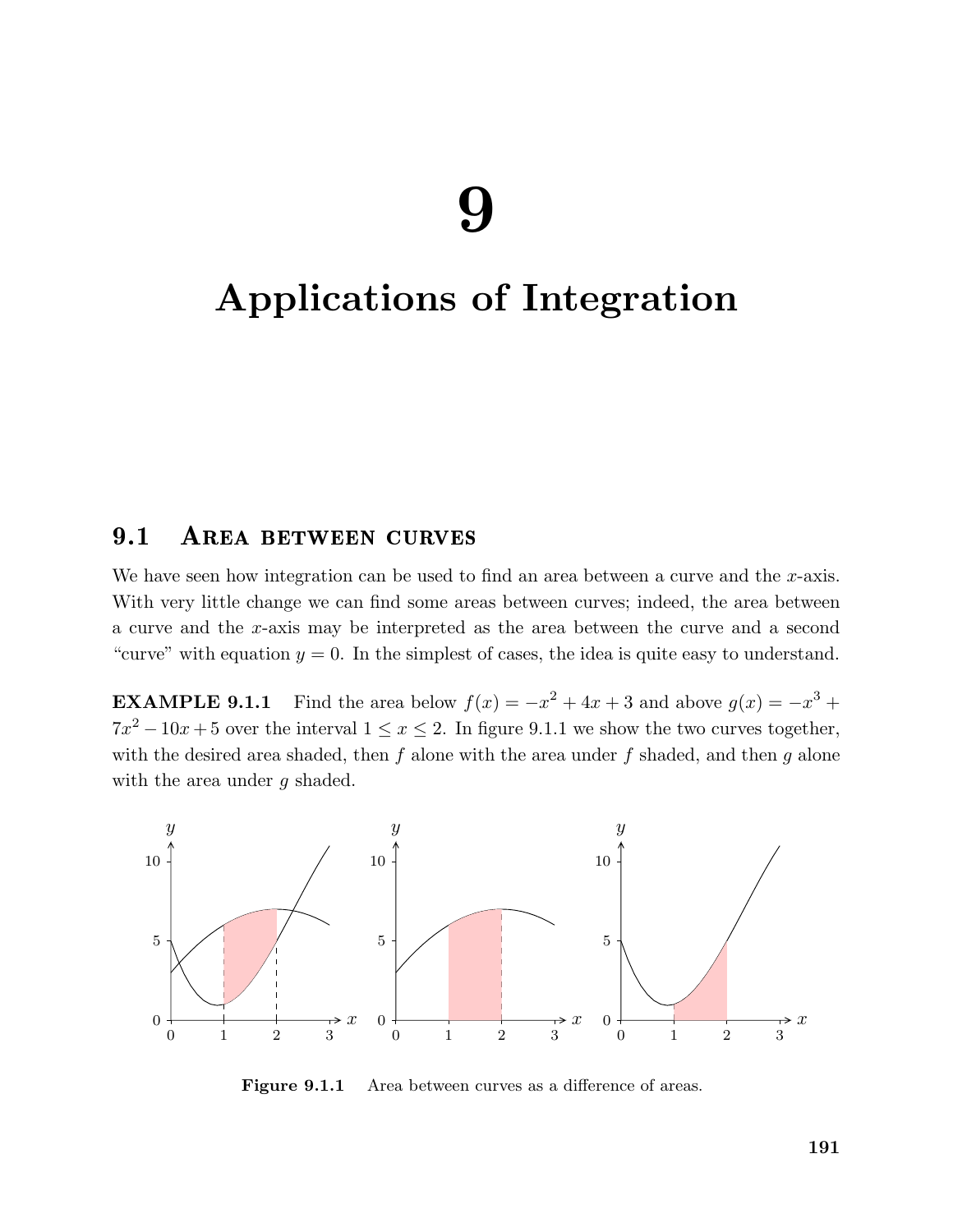It is clear from the figure that the area we want is the area under  $f$  minus the area under  $q$ , which is to say

$$
\int_{1}^{2} f(x) dx - \int_{1}^{2} g(x) dx = \int_{1}^{2} f(x) - g(x) dx.
$$

It doesn't matter whether we compute the two integrals on the left and then subtract or compute the single integral on the right. In this case, the latter is perhaps a bit easier:

$$
\int_{1}^{2} f(x) - g(x) dx = \int_{1}^{2} -x^{2} + 4x + 3 - (-x^{3} + 7x^{2} - 10x + 5) dx
$$
  
= 
$$
\int_{1}^{2} x^{3} - 8x^{2} + 14x - 2 dx
$$
  
= 
$$
\frac{x^{4}}{4} - \frac{8x^{3}}{3} + 7x^{2} - 2x \Big|_{1}^{2}
$$
  
= 
$$
\frac{16}{4} - \frac{64}{3} + 28 - 4 - (\frac{1}{4} - \frac{8}{3} + 7 - 2)
$$
  
= 
$$
23 - \frac{56}{3} - \frac{1}{4} = \frac{49}{12}.
$$

It is worth examining this problem a bit more. We have seen one way to look at it, by viewing the desired area as a big area minus a small area, which leads naturally to the difference between two integrals. But it is instructive to consider how we might find the desired area directly. We can approximate the area by dividing the area into thin sections and approximating the area of each section by a rectangle, as indicated in figure 9.1.2. The area of a typical rectangle is  $\Delta x(f(x_i) - g(x_i))$ , so the total area is approximately

 $\square$ 

$$
\sum_{i=0}^{n-1} (f(x_i) - g(x_i)) \Delta x.
$$

This is exactly the sort of sum that turns into an integral in the limit, namely the integral

$$
\int_1^2 f(x) - g(x) \, dx.
$$

Of course, this is the integral we actually computed above, but we have now arrived at it directly rather than as a modification of the difference between two other integrals. In that example it really doesn't matter which approach we take, but in some cases this second approach is better.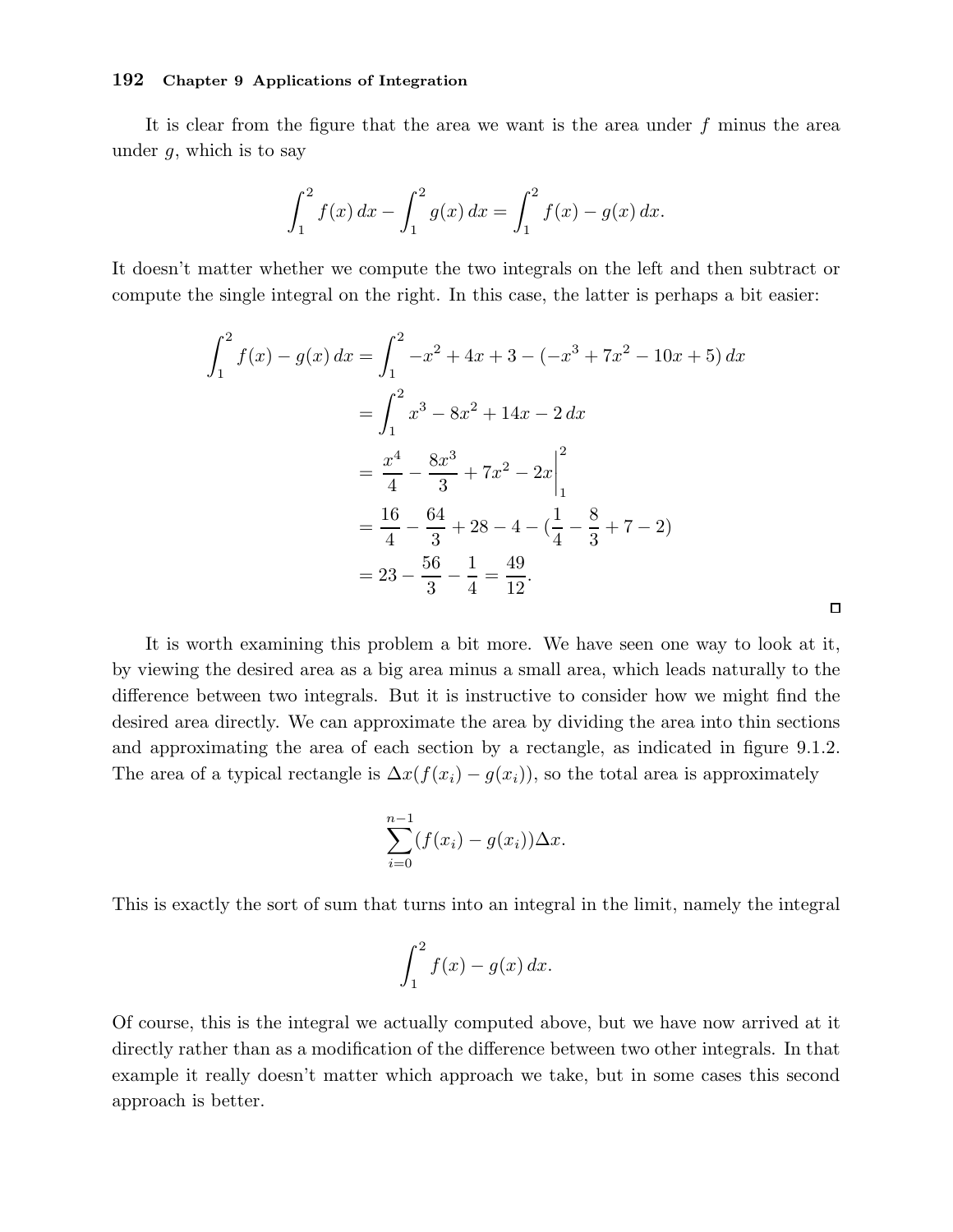

Figure 9.1.2 Approximating area between curves with rectangles.

**EXAMPLE 9.1.2** Find the area below  $f(x) = -x^2 + 4x + 1$  and above  $g(x) = -x^3 +$  $7x^2 - 10x + 3$  over the interval  $1 \le x \le 2$ ; these are the same curves as before but lowered by 2. In figure 9.1.3 we show the two curves together. Note that the lower curve now dips below the x-axis. This makes it somewhat tricky to view the desired area as a big area minus a smaller area, but it is just as easy as before to think of approximating the area by rectangles. The height of a typical rectangle will still be  $f(x_i) - g(x_i)$ , even if  $g(x_i)$  is negative. Thus the area is

$$
\int_{1}^{2} -x^{2} + 4x + 1 - (-x^{3} + 7x^{2} - 10x + 3) dx = \int_{1}^{2} x^{3} - 8x^{2} + 14x - 2 dx.
$$

This is of course the same integral as before, because the region between the curves is identical to the former region—it has just been moved down by 2.  $\Box$ 



Figure 9.1.3 Area between curves.

**EXAMPLE 9.1.3** Find the area between  $f(x) = -x^2 + 4x$  and  $g(x) = x^2 - 6x + 5$  over the interval  $0 \le x \le 1$ ; the curves are shown in figure 9.1.4. Generally we should interpret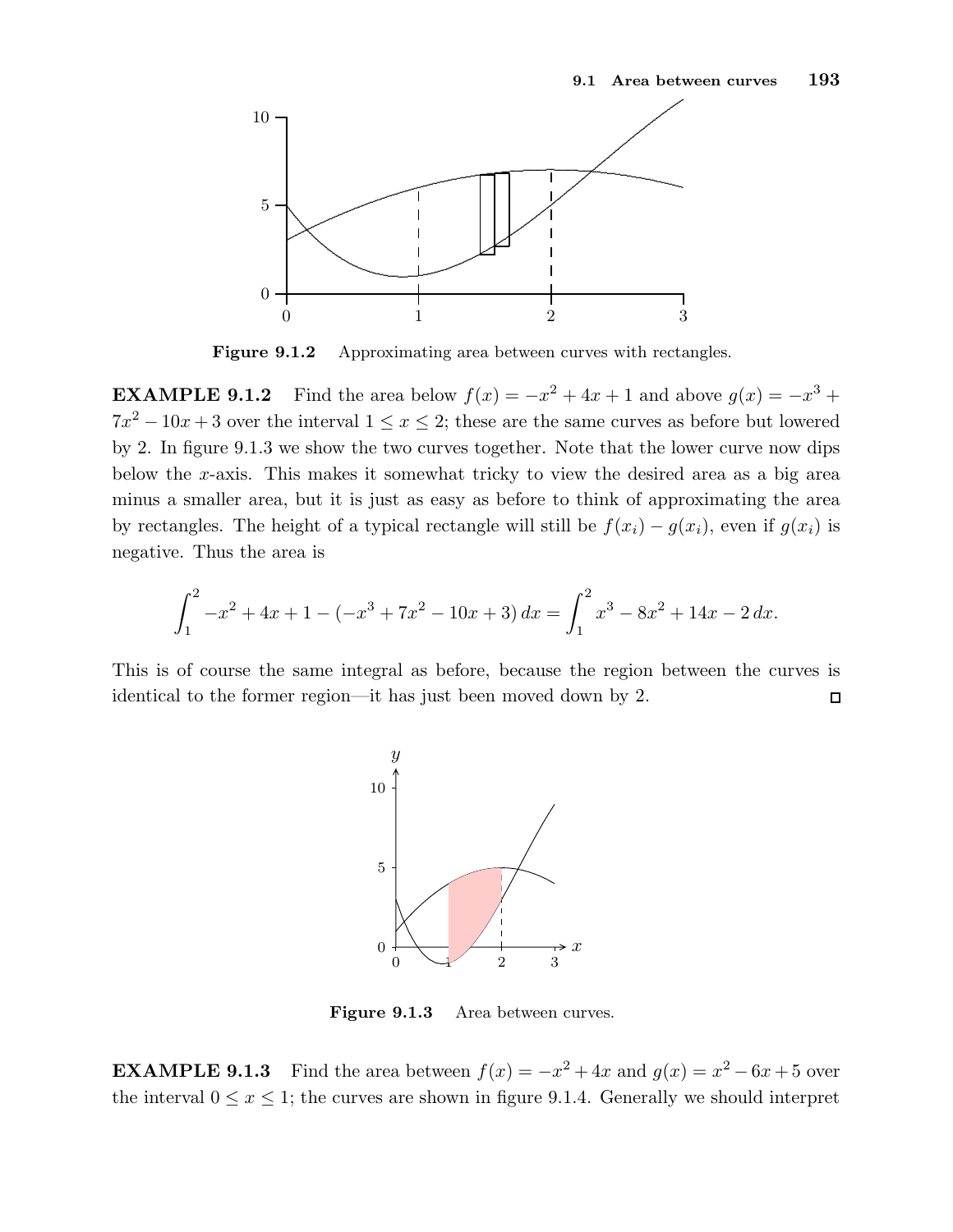"area" in the usual sense, as a necessarily positive quantity. Since the two curves cross, we need to compute two areas and add them. First we find the intersection point of the curves:

$$
-x^{2} + 4x = x^{2} - 6x + 5
$$

$$
0 = 2x^{2} - 10x + 5
$$

$$
x = \frac{10 \pm \sqrt{100 - 40}}{4} = \frac{5 \pm \sqrt{15}}{2}
$$

.

The intersection point we want is  $x = a = (5 - \sqrt{15})/2$ . Then the total area is

$$
\int_0^a x^2 - 6x + 5 - (-x^2 + 4x) dx + \int_a^1 -x^2 + 4x - (x^2 - 6x + 5) dx
$$
  
= 
$$
\int_0^a 2x^2 - 10x + 5 dx + \int_a^1 -2x^2 + 10x - 5 dx
$$
  
= 
$$
\frac{2x^3}{3} - 5x^2 + 5x \Big|_0^a + \left. -\frac{2x^3}{3} + 5x^2 - 5x \right|_a^1
$$
  
= 
$$
-\frac{52}{3} + 5\sqrt{15},
$$

after a bit of simplification.



Figure 9.1.4 Area between curves that cross.

**EXAMPLE 9.1.4** Find the area between  $f(x) = -x^2 + 4x$  and  $g(x) = x^2 - 6x + 5$ ; the curves are shown in figure 9.1.5. Here we are not given a specific interval, so it must

 $\Box$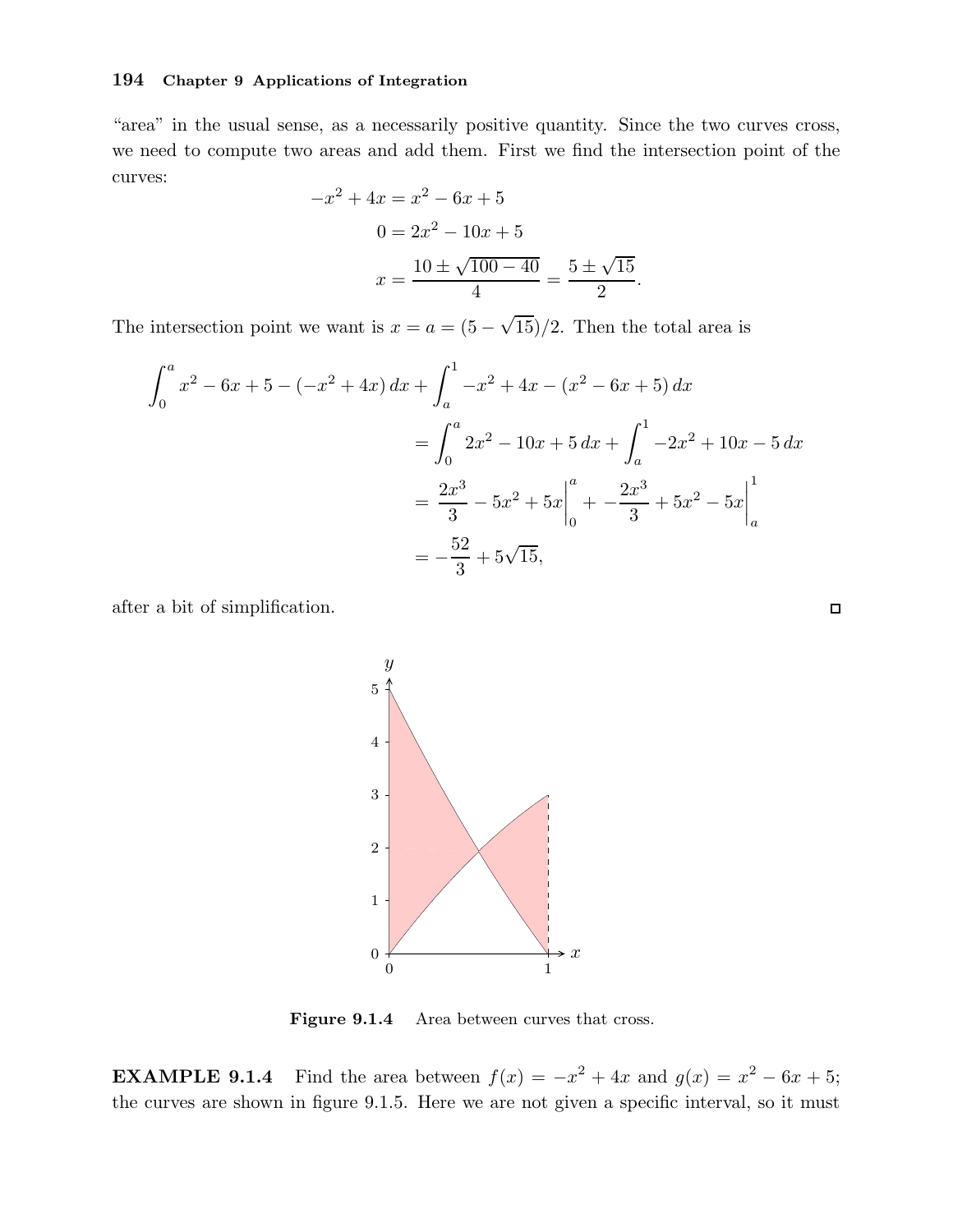be the case that there is a "natural" region involved. Since the curves are both parabolas, the only reasonable interpretation is the region between the two intersection points, which we found in the previous example:

$$
\frac{5 \pm \sqrt{15}}{2}.
$$

If we let  $a = (5 - \sqrt{15})/2$  and  $b = (5 + \sqrt{15})/2$ , the total area is

$$
\int_{a}^{b} -x^{2} + 4x - (x^{2} - 6x + 5) dx = \int_{a}^{b} -2x^{2} + 10x - 5 dx
$$

$$
= -\frac{2x^{3}}{3} + 5x^{2} - 5x \Big|_{a}^{b}
$$

$$
= 5\sqrt{15}.
$$

after a bit of simplification.



Figure 9.1.5 Area bounded by two curves.

## Exercises 9.1.

Find the area bounded by the curves.

1. 
$$
y = x^4 - x^2
$$
 and  $y = x^2$  (the part to the right of the y-axis)  $\Rightarrow$   
\n2.  $x = y^3$  and  $x = y^2 \Rightarrow$   
\n3.  $x = 1 - y^2$  and  $y = -x - 1 \Rightarrow$   
\n4.  $x = 3y - y^2$  and  $x + y = 3 \Rightarrow$   
\n5.  $y = \cos(\pi x/2)$  and  $y = 1 - x^2$  (in the first quadrant)  $\Rightarrow$   
\n6.  $y = \sin(\pi x/3)$  and  $y = x$  (in the first quadrant)  $\Rightarrow$   
\n7.  $y = \sqrt{x}$  and  $y = x^2 \Rightarrow$   
\n8.  $y = \sqrt{x}$  and  $y = x^2 \Rightarrow$   
\n9.  $x = 0$  and  $x = 25 - y^2 \Rightarrow$   
\n10.  $y = \sin x \cos x$  and  $y = \sin x$ ,  $0 \le x \le \pi \Rightarrow$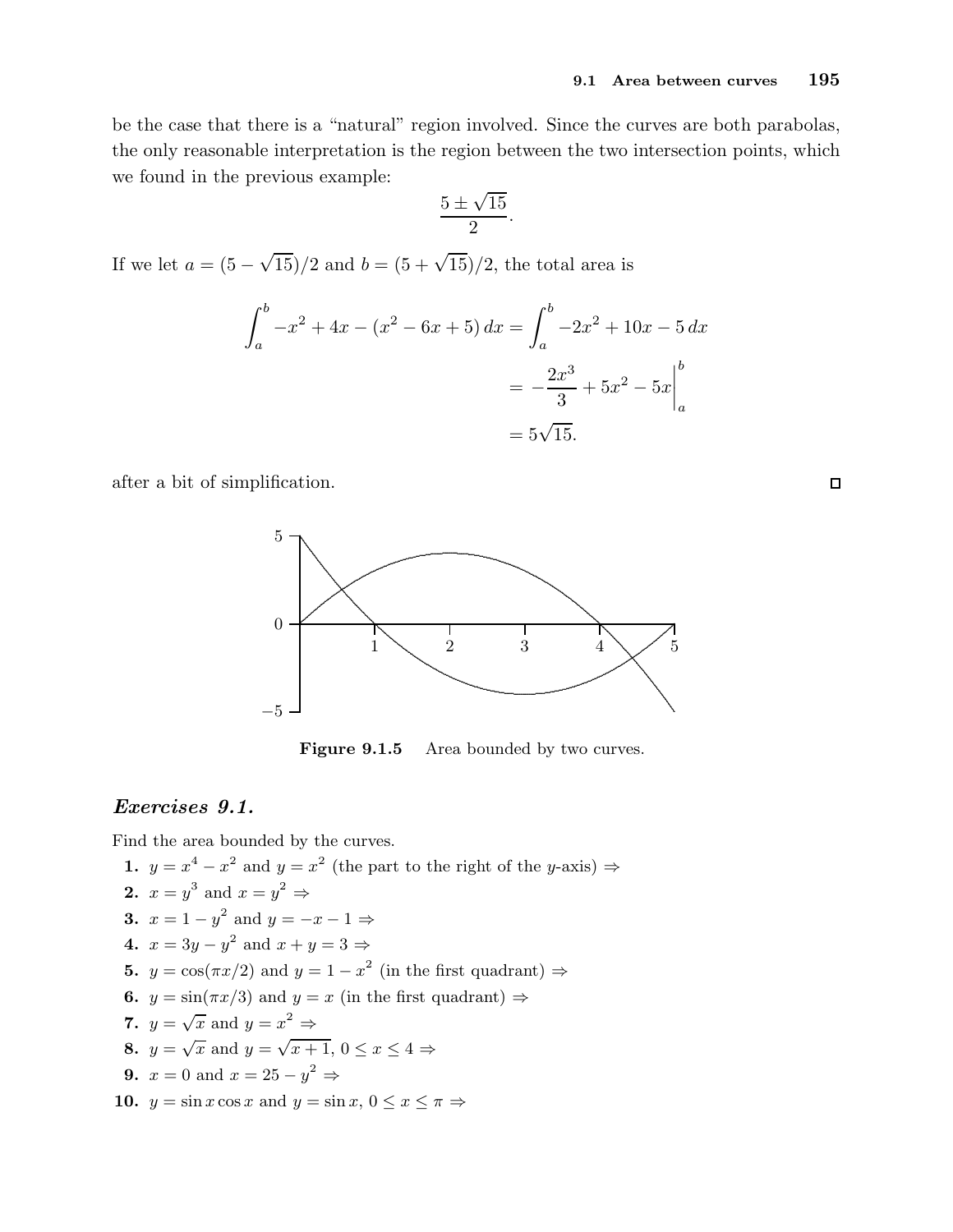11.  $y = x^{3/2}$  and  $y = x^{2/3} \Rightarrow$ 12.  $y = x^2 - 2x$  and  $y = x - 2 \Rightarrow$ 

The following three exercises expand on the geometric interpretation of the hyperbolic functions. Refer to section 4.11 and particularly to figure 4.11.2 and exercise 6 in section 4.11.

- **13.** Compute  $\int \sqrt{x^2 1} \, dx$  using the substitution  $u = \operatorname{arccosh} x$ , or  $x = \cosh u$ ; use exercise 6 in section 4.11.
- 14. Fix  $t > 0$ . Sketch the region R in the right half plane bounded by the curves  $y = x \tanh t$ ,  $y = -x \tanh t$ , and  $x^2 - y^2 = 1$ . Note well: t is fixed, the plane is the x-y plane.
- **15.** Prove that the area of  $R$  is  $t$ .

#### $9.2$ DISTANCE, VELOCITY, ACCELERATION

We next recall a general principle that will later be applied to distance-velocity-acceleration problems, among other things. If  $F(u)$  is an anti-derivative of  $f(u)$ , then  $\int^b$ a  $f(u) du =$  $F(b) - F(a)$ . Suppose that we want to let the upper limit of integration vary, i.e., we replace b by some variable x. We think of a as a fixed starting value  $x_0$ . In this new notation the last equation (after adding  $F(a)$  to both sides) becomes:

$$
F(x) = F(x_0) + \int_{x_0}^x f(u) \, du.
$$

(Here  $u$  is the variable of integration, called a "dummy variable," since it is not the variable in the function  $F(x)$ . In general, it is not a good idea to use the same letter as a variable of integration and as a limit of integration. That is,  $\int^x$  $x_0$  $f(x)dx$  is bad notation, and can lead to errors and confusion.)

An important application of this principle occurs when we are interested in the position of an object at time t (say, on the x-axis) and we know its position at time  $t_0$ . Let  $s(t)$ denote the position of the object at time  $t$  (its distance from a reference point, such as the origin on the x-axis). Then the net change in position between  $t_0$  and t is  $s(t) - s(t_0)$ . Since  $s(t)$  is an anti-derivative of the velocity function  $v(t)$ , we can write

$$
s(t) = s(t_0) + \int_{t_0}^t v(u) du.
$$

Similarly, since the velocity is an anti-derivative of the acceleration function  $a(t)$ , we have

$$
v(t) = v(t_0) + \int_{t_0}^t a(u) du.
$$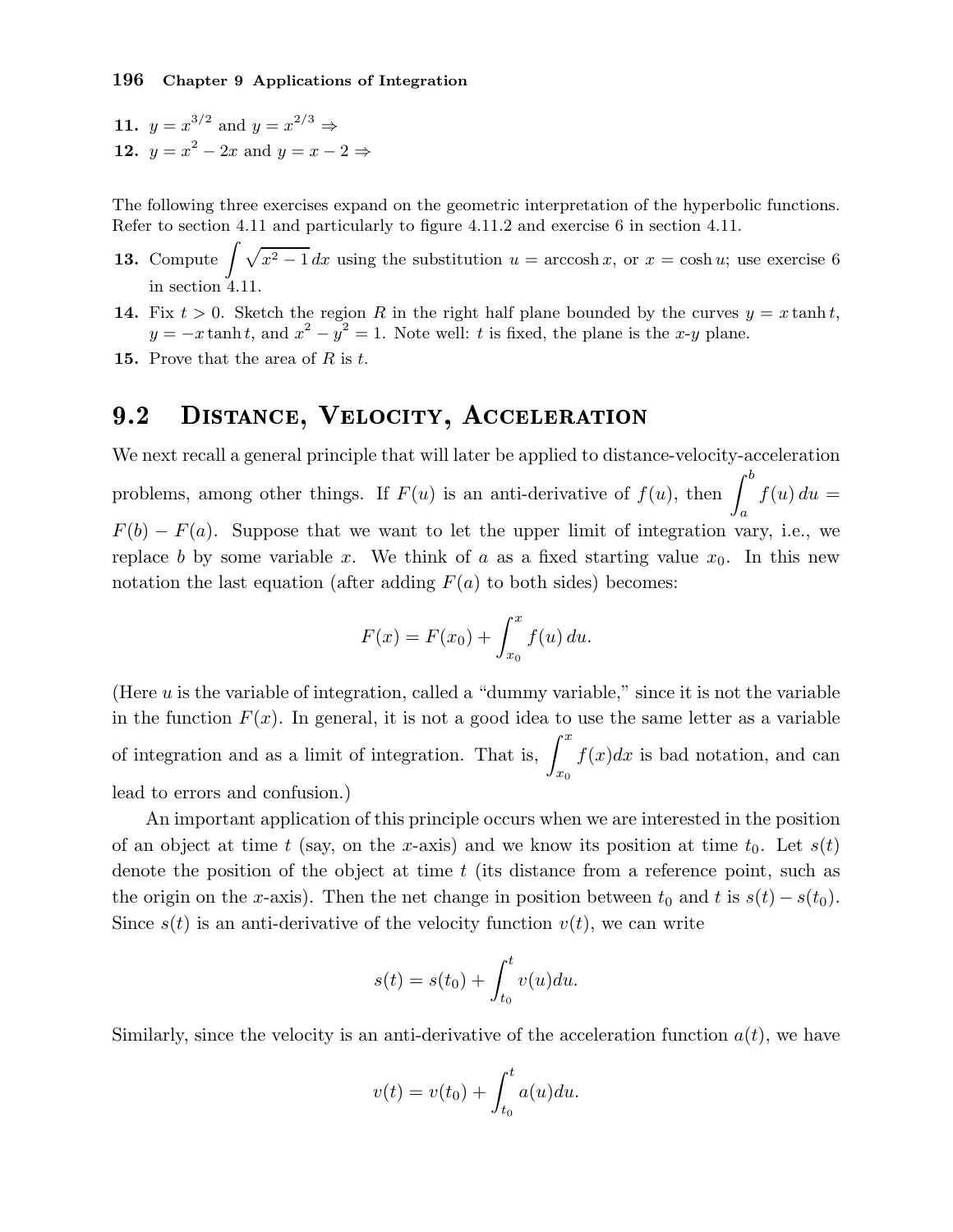$\Box$ 

**EXAMPLE 9.2.1** Suppose an object is acted upon by a constant force F. Find  $v(t)$ and  $s(t)$ . By Newton's law  $F = ma$ , so the acceleration is  $F/m$ , where m is the mass of the object. Then we first have

$$
v(t) = v(t_0) + \int_{t_0}^t \frac{F}{m} du = v_0 + \frac{F}{m} u \Big|_{t_0}^t = v_0 + \frac{F}{m} (t - t_0),
$$

using the usual convention  $v_0 = v(t_0)$ . Then

$$
s(t) = s(t_0) + \int_{t_0}^t \left( v_0 + \frac{F}{m}(u - t_0) \right) du = s_0 + (v_0 u + \frac{F}{2m}(u - t_0)^2) \Big|_{t_0}^t
$$
  
=  $s_0 + v_0(t - t_0) + \frac{F}{2m}(t - t_0)^2$ .

For instance, when  $F/m = -g$  is the constant of gravitational acceleration, then this is the falling body formula (if we neglect air resistance) familiar from elementary physics:

$$
s_0 + v_0(t - t_0) - \frac{g}{2}(t - t_0)^2,
$$

or in the common case that  $t_0 = 0$ ,

$$
s_0 + v_0 t - \frac{g}{2} t^2.
$$

Recall that the integral of the velocity function gives the net distance traveled, that is, the displacement. If you want to know the total distance traveled, you must find out where the velocity function crosses the t-axis, integrate separately over the time intervals when  $v(t)$  is positive and when  $v(t)$  is negative, and add up the absolute values of the different integrals. For example, if an object is thrown straight upward at 19.6 m/sec, its velocity function is  $v(t) = -9.8t + 19.6$ , using  $g = 9.8$  m/sec<sup>2</sup> for the force of gravity. This is a straight line which is positive for  $t < 2$  and negative for  $t > 2$ . The net distance traveled in the first 4 seconds is thus

$$
\int_0^4 (-9.8t + 19.6)dt = 0,
$$

while the total distance traveled in the first 4 seconds is

$$
\int_0^2 (-9.8t + 19.6)dt + \left| \int_2^4 (-9.8t + 19.6)dt \right| = 19.6 + |-19.6| = 39.2
$$

meters, 19.6 meters up and 19.6 meters down.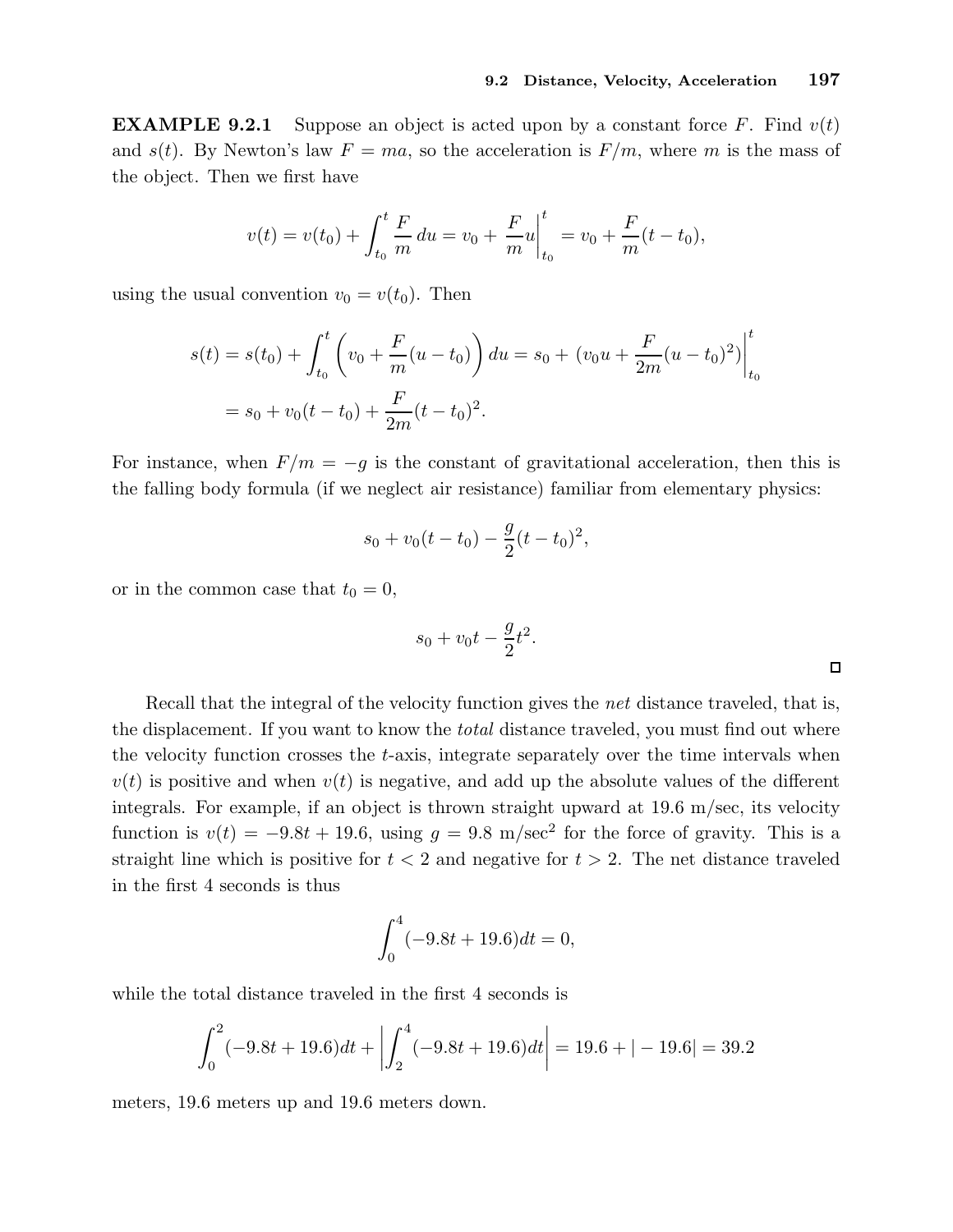**EXAMPLE 9.2.2** The acceleration of an object is given by  $a(t) = \cos(\pi t)$ , and its velocity at time  $t = 0$  is  $1/(2\pi)$ . Find both the net and the total distance traveled in the first 1.5 seconds.

We compute

$$
v(t) = v(0) + \int_0^t \cos(\pi u) du = \frac{1}{2\pi} + \frac{1}{\pi} \sin(\pi u) \Big|_0^t = \frac{1}{\pi} \left(\frac{1}{2} + \sin(\pi t)\right).
$$

The net distance traveled is then

$$
s(3/2) - s(0) = \int_0^{3/2} \frac{1}{\pi} \left(\frac{1}{2} + \sin(\pi t)\right) dt
$$
  
=  $\frac{1}{\pi} \left(\frac{t}{2} - \frac{1}{\pi} \cos(\pi t)\right) \Big|_0^{3/2} = \frac{3}{4\pi} + \frac{1}{\pi^2} \approx 0.340$  meters.

To find the *total* distance traveled, we need to know when  $(0.5 + \sin(\pi t))$  is positive and when it is negative. This function is 0 when  $sin(\pi t)$  is  $-0.5$ , i.e., when  $\pi t = 7\pi/6$ ,  $11\pi/6$ , etc. The value  $\pi t = 7\pi/6$ , i.e.,  $t = 7/6$ , is the only value in the range  $0 \le t \le 1.5$ . Since  $v(t) > 0$  for  $t < 7/6$  and  $v(t) < 0$  for  $t > 7/6$ , the total distance traveled is

$$
\int_0^{7/6} \frac{1}{\pi} \left( \frac{1}{2} + \sin(\pi t) \right) dt + \left| \int_{7/6}^{3/2} \frac{1}{\pi} \left( \frac{1}{2} + \sin(\pi t) \right) dt \right|
$$
  
=  $\frac{1}{\pi} \left( \frac{7}{12} + \frac{1}{\pi} \cos(7\pi/6) + \frac{1}{\pi} \right) + \frac{1}{\pi} \left| \frac{3}{4} - \frac{7}{12} + \frac{1}{\pi} \cos(7\pi/6) \right|$   
=  $\frac{1}{\pi} \left( \frac{7}{12} + \frac{1}{\pi} \frac{\sqrt{3}}{2} + \frac{1}{\pi} \right) + \frac{1}{\pi} \left| \frac{3}{4} - \frac{7}{12} + \frac{1}{\pi} \frac{\sqrt{3}}{2} \right| \approx 0.409$  meters.

#### Exercises 9.2.

For each velocity function find both the net distance and the total distance traveled during the indicated time interval (graph  $v(t)$  to determine when it's positive and when it's negative):

- 1.  $v = \cos(\pi t), 0 \le t \le 2.5 \Rightarrow$
- 2.  $v = -9.8t + 49, 0 \le t \le 10 \Rightarrow$
- 3.  $v = 3(t-3)(t-1), 0 < t < 5$  ⇒
- 4.  $v = \sin(\pi t/3) t$ ,  $0 \le t \le 1 \Rightarrow$
- 5. An object is shot upwards from ground level with an initial velocity of 2 meters per second; it is subject only to the force of gravity (no air resistance). Find its maximum altitude and the time at which it hits the ground.  $\Rightarrow$
- 6. An object is shot upwards from ground level with an initial velocity of 3 meters per second; it is subject only to the force of gravity (no air resistance). Find its maximum altitude and the time at which it hits the ground.  $\Rightarrow$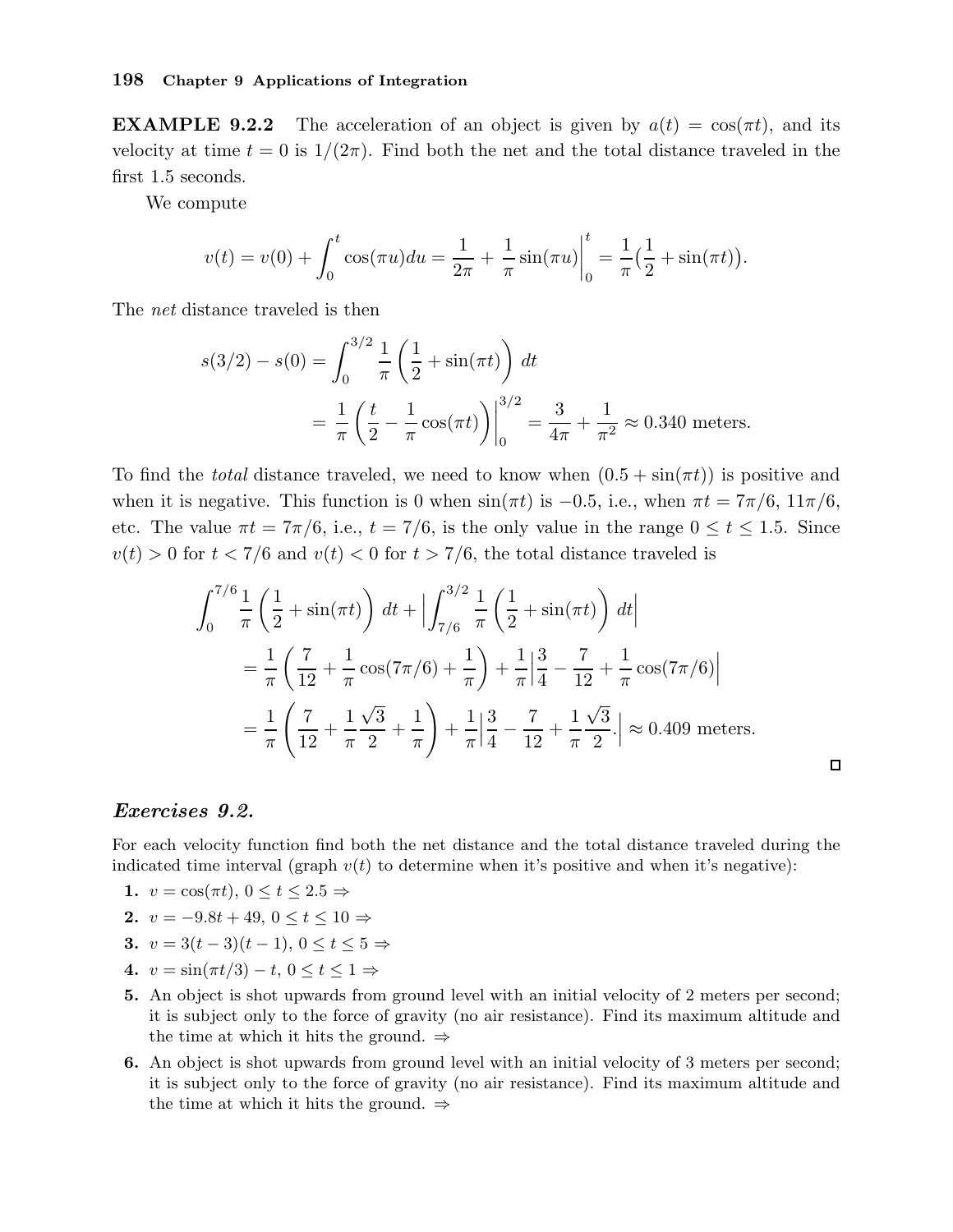- 7. An object is shot upwards from ground level with an initial velocity of 100 meters per second; it is subject only to the force of gravity (no air resistance). Find its maximum altitude and the time at which it hits the ground.  $\Rightarrow$
- 8. An object moves along a straight line with acceleration given by  $a(t) = -\cos(t)$ , and  $s(0) = 1$ and  $v(0) = 0$ . Find the maximum distance the object travels from zero, and find its maximum speed. Describe the motion of the object.  $\Rightarrow$
- **9.** An object moves along a straight line with acceleration given by  $a(t) = \sin(\pi t)$ . Assume that when  $t = 0$ ,  $s(t) = v(t) = 0$ . Find  $s(t)$ ,  $v(t)$ , and the maximum speed of the object. Describe the motion of the object.  $\Rightarrow$
- 10. An object moves along a straight line with acceleration given by  $a(t) = 1 + \sin(\pi t)$ . Assume that when  $t = 0$ ,  $s(t) = v(t) = 0$ . Find  $s(t)$  and  $v(t) \Rightarrow$
- 11. An object moves along a straight line with acceleration given by  $a(t) = 1 \sin(\pi t)$ . Assume that when  $t = 0$ ,  $s(t) = v(t) = 0$ . Find  $s(t)$  and  $v(t)$ .  $\Rightarrow$

#### **VOLUME**  $9.3$

We have seen how to compute certain areas by using integration; some volumes may also be computed by evaluating an integral. Generally, the volumes that we can compute this way have cross-sections that are easy to describe.



Figure 9.3.1 Volume of a pyramid approximated by rectangular prisms. (AP)

EXAMPLE 9.3.1 Find the volume of a pyramid with a square base that is 20 meters tall and 20 meters on a side at the base. As with most of our applications of integration, we begin by asking how we might approximate the volume. Since we can easily compute the volume of a rectangular prism (that is, a "box"), we will use some boxes to approximate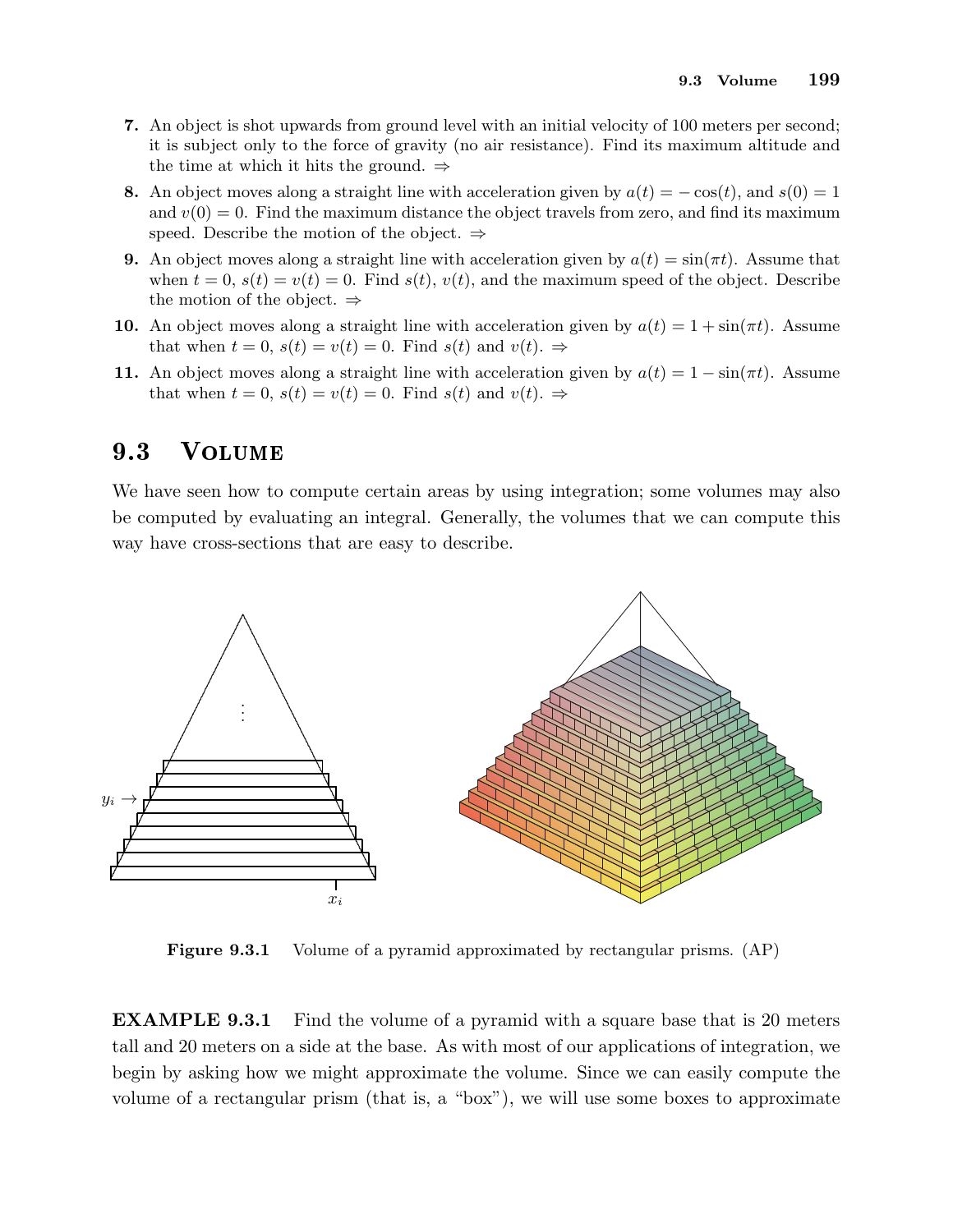the volume of the pyramid, as shown in figure 9.3.1: on the left is a cross-sectional view, on the right is a 3D view of part of the pyramid with some of the boxes used to approximate the volume.

Each box has volume of the form  $(2x_i)(2x_i)\Delta y$ . Unfortunately, there are two variables here; fortunately, we can write x in terms of y:  $x = 10 - y/2$  or  $x_i = 10 - y_i/2$ . Then the total volume is approximately

$$
\sum_{i=0}^{n-1} 4(10 - y_i/2)^2 \Delta y
$$

and in the limit we get the volume as the value of an integral:

$$
\int_0^{20} 4(10 - y/2)^2 dy = \int_0^{20} (20 - y)^2 dy = -\frac{(20 - y)^3}{3} \bigg|_0^{20} = -\frac{0^3}{3} - \frac{20^3}{3} = \frac{8000}{3}.
$$

As you may know, the volume of a pyramid is  $(1/3)(\text{height})(\text{area of base}) = (1/3)(20)(400)$ , which agrees with our answer.  $\Box$ 

**EXAMPLE 9.3.2** The base of a solid is the region between  $f(x) = x^2 - 1$  and  $g(x) =$  $-x^2 + 1$ , and its cross-sections perpendicular to the x-axis are equilateral triangles, as indicated in figure 9.3.2. The solid has been truncated to show a triangular cross-section above  $x = 1/2$ . Find the volume of the solid.



Figure 9.3.2 Solid with equilateral triangles as cross-sections. (AP)

A cross-section at a value  $x_i$  on the x-axis is a triangle with base  $2(1 - x_i^2)$  and height  $\sqrt{3}(1-x_i^2)$ , so the area of the cross-section is

$$
\frac{1}{2}(\text{base})(\text{height}) = (1 - x_i^2)\sqrt{3}(1 - x_i^2),
$$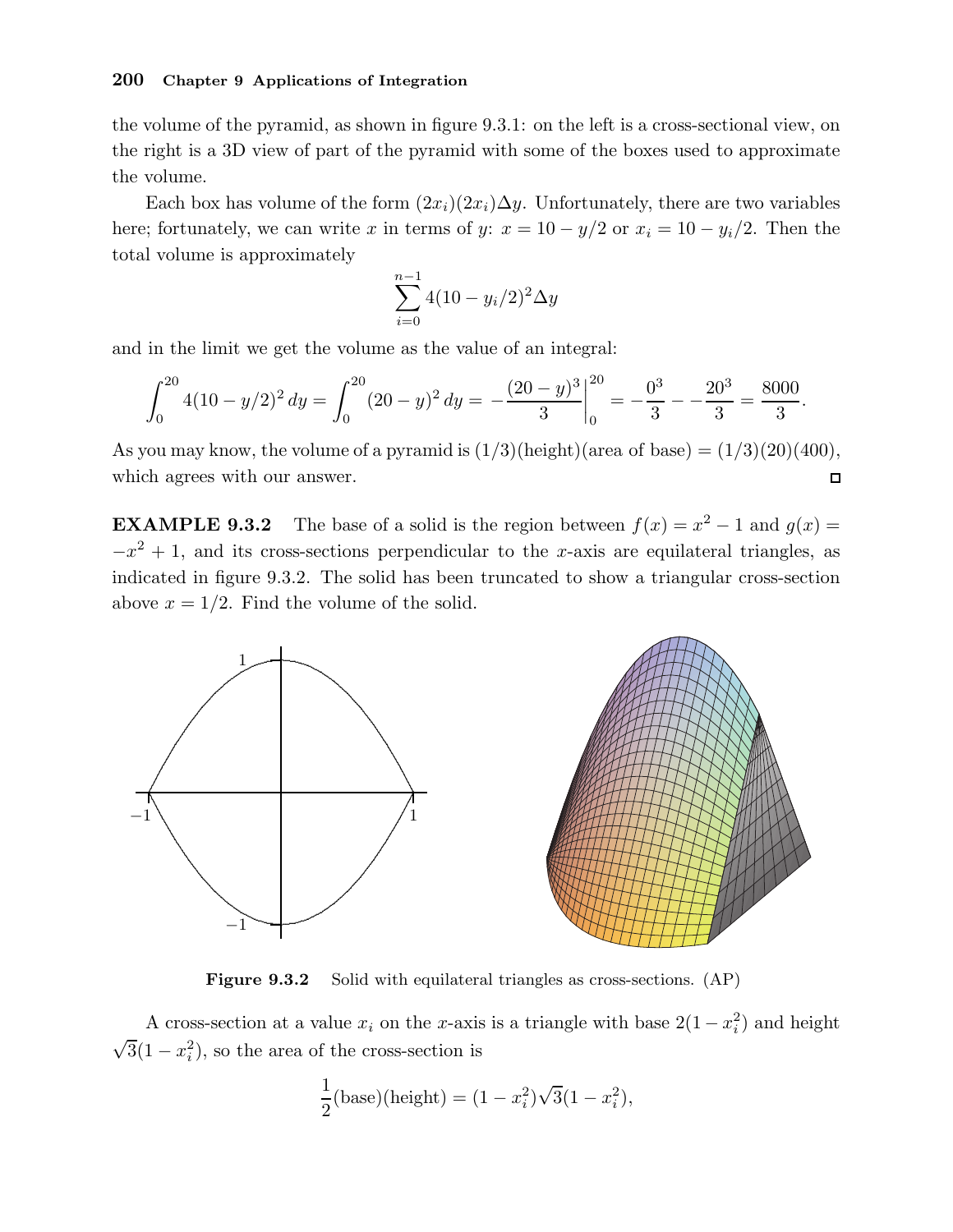and the volume of a thin "slab" is then

$$
(1-x_i^2)\sqrt{3}(1-x_i^2)\Delta x.
$$

Thus the total volume is

$$
\int_{-1}^{1} \sqrt{3}(1-x^2)^2 dx = \frac{16}{15}\sqrt{3}.
$$

One easy way to get "nice" cross-sections is by rotating a plane figure around a line. For example, in figure 9.3.3 we see a plane region under a curve and between two vertical lines; then the result of rotating this around the x-axis, and a typical circular cross-section.



Figure 9.3.3 A solid of rotation. (AP)

Of course a real "slice" of this figure will not have straight sides, but we can approximate the volume of the slice by a cylinder or disk with circular top and bottom and straight sides; the volume of this disk will have the form  $\pi r^2 \Delta x$ . As long as we can write r in terms of x we can compute the volume by an integral.

EXAMPLE 9.3.3 Find the volume of a right circular cone with base radius 10 and height 20. (A right circular cone is one with a circular base and with the tip of the cone directly over the center of the base.) We can view this cone as produced by the rotation of the line  $y = x/2$  rotated about the x-axis, as indicated in figure 9.3.4.

At a particular point on the x-axis, say  $x_i$ , the radius of the resulting cone is the y-coordinate of the corresponding point on the line, namely  $y_i = x_i/2$ . Thus the total volume is approximately

$$
\sum_{i=0}^{n-1} \pi (x_i/2)^2 \, dx
$$

and the exact volume is

$$
\int_0^{20} \pi \frac{x^2}{4} dx = \frac{\pi}{4} \frac{20^3}{3} = \frac{2000\pi}{3}.
$$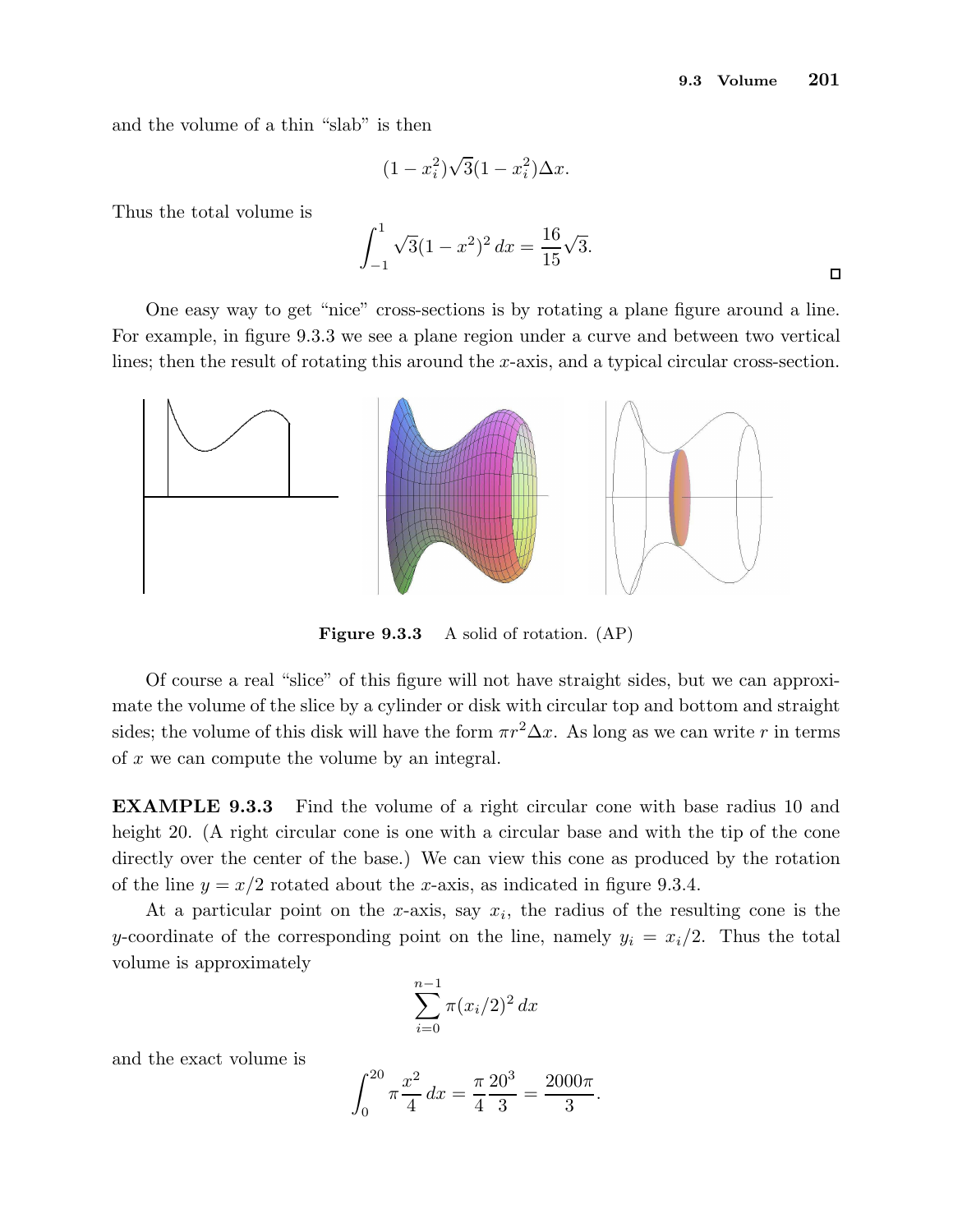

Figure 9.3.4 A region that generates a cone; approximating the volume by circular disks. (AP)

Note that we can instead do the calculation with a generic height and radius:

$$
\int_0^h \pi \frac{r^2}{h^2} x^2 dx = \frac{\pi r^2}{h^2} \frac{h^3}{3} = \frac{\pi r^2 h}{3},
$$

giving us the usual formula for the volume of a cone.

EXAMPLE 9.3.4 Find the volume of the object generated when the area between  $y = x^2$  and  $y = x$  is rotated around the x-axis. This solid has a "hole" in the middle; we can compute the volume by subtracting the volume of the hole from the volume enclosed by the outer surface of the solid. In figure 9.3.5 we show the region that is rotated, the resulting solid with the front half cut away, the cone that forms the outer surface, the horn-shaped hole, and a cross-section perpendicular to the x-axis.

We have already computed the volume of a cone; in this case it is  $\pi/3$ . At a particular value of x, say  $x_i$ , the cross-section of the horn is a circle with radius  $x_i^2$ , so the volume of the horn is

$$
\int_0^1 \pi(x^2)^2 dx = \int_0^1 \pi x^4 dx = \pi \frac{1}{5},
$$

so the desired volume is  $\pi/3 - \pi/5 = 2\pi/15$ .

As with the area between curves, there is an alternate approach that computes the desired volume "all at once" by approximating the volume of the actual solid. We can approximate the volume of a slice of the solid with a washer-shaped volume, as indicated in figure 9.3.5.

The volume of such a washer is the area of the face times the thickness. The thickness, as usual, is  $\Delta x$ , while the area of the face is the area of the outer circle minus the area of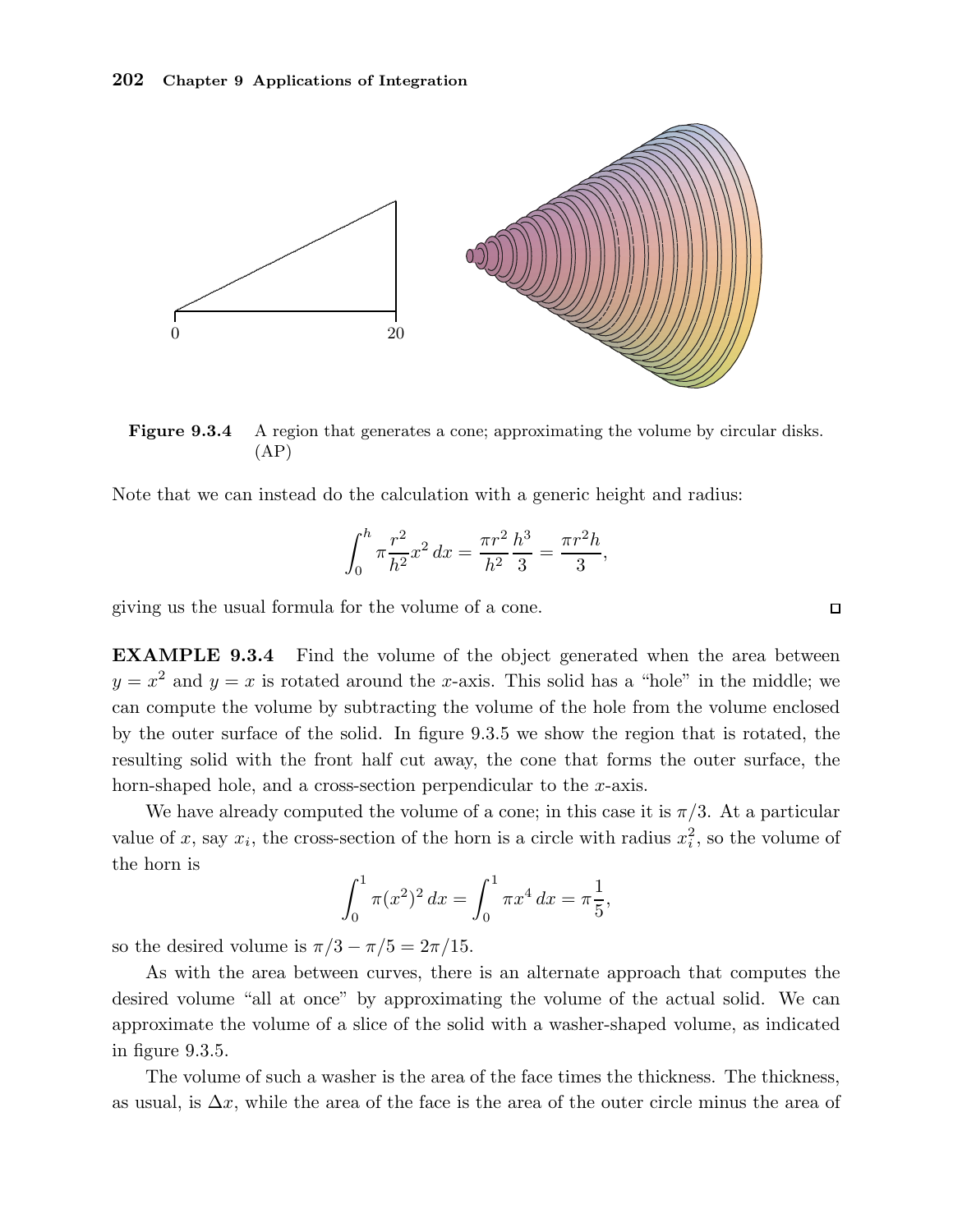

Figure 9.3.5 Solid with a hole, showing the outer cone and the shape to be removed to form the hole. (AP)

the inner circle, say  $\pi R^2 - \pi r^2$ . In the present example, at a particular  $x_i$ , the radius R is  $x_i$  and r is  $x_i^2$ . Hence, the whole volume is

$$
\int_0^1 \pi x^2 - \pi x^4 dx = \pi \left( \frac{x^3}{3} - \frac{x^5}{5} \right) \Big|_0^1 = \pi \left( \frac{1}{3} - \frac{1}{5} \right) = \frac{2\pi}{15}.
$$

Of course, what we have done here is exactly the same calculation as before, except we have in effect recomputed the volume of the outer cone.  $\Box$ 

Suppose the region between  $f(x) = x + 1$  and  $g(x) = (x - 1)^2$  is rotated around the  $y$ -axis; see figure 9.3.6. It is possible, but inconvenient, to compute the volume of the resulting solid by the method we have used so far. The problem is that there are two "kinds" of typical rectangles: those that go from the line to the parabola and those that touch the parabola on both ends. To compute the volume using this approach, we need to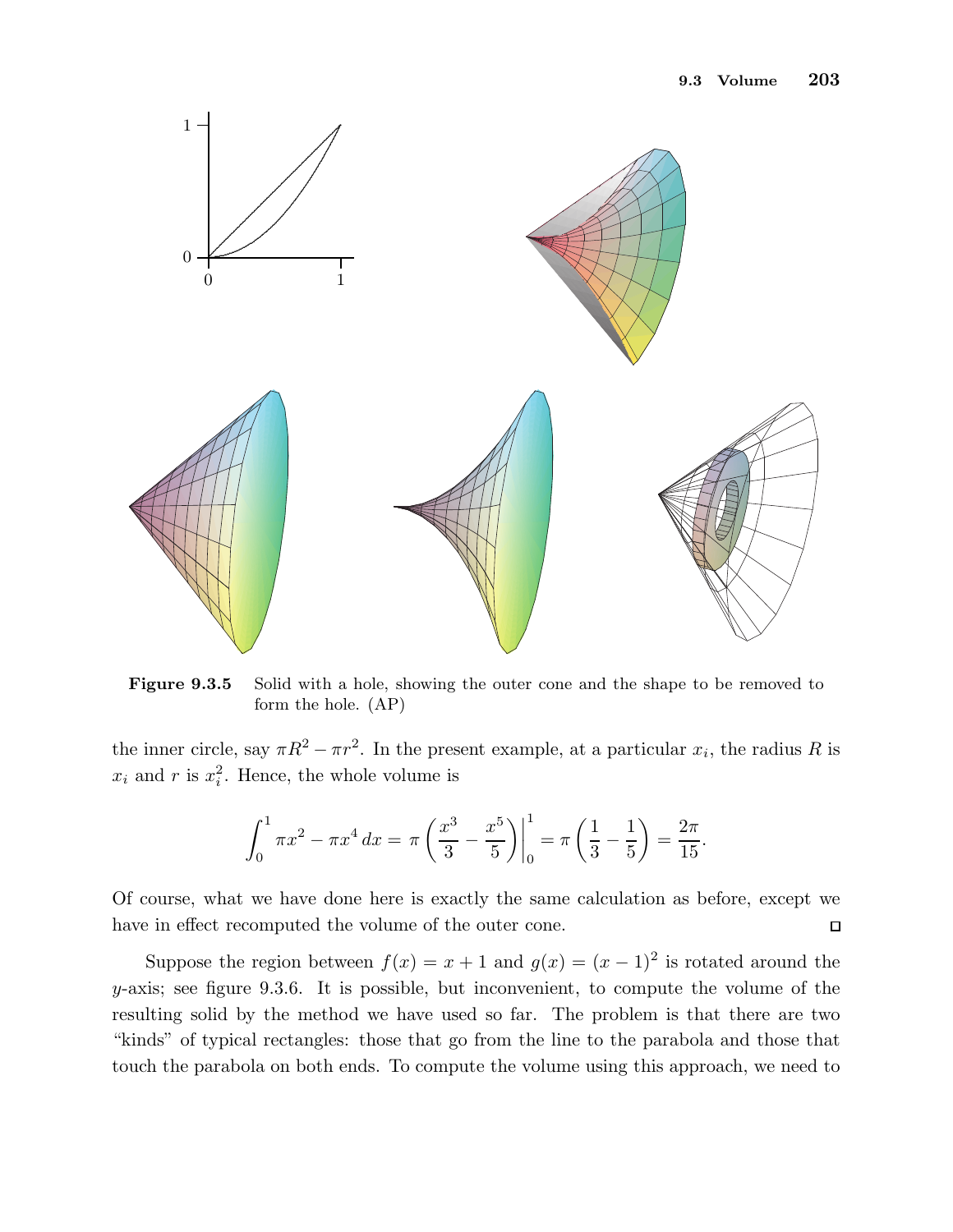break the problem into two parts and compute two integrals:

$$
\pi \int_0^1 (1+\sqrt{y})^2 - (1-\sqrt{y})^2 \, dy + \pi \int_1^4 (1+\sqrt{y})^2 - (y-1)^2 \, dy = \frac{8}{3}\pi + \frac{65}{6}\pi = \frac{27}{2}\pi.
$$

If instead we consider a typical vertical rectangle, but still rotate around the y-axis, we get a thin "shell" instead of a thin "washer". If we add up the volume of such thin shells we will get an approximation to the true volume. What is the volume of such a shell? Consider the shell at  $x_i$ . Imagine that we cut the shell vertically in one place and "unroll" it into a thin, flat sheet. This sheet will be almost a rectangular prism that is  $\Delta x$  thick,  $f(x_i) - g(x_i)$  tall, and  $2\pi x_i$  wide (namely, the circumference of the shell before it was unrolled). The volume will then be approximately the volume of a rectangular prism with these dimensions:  $2\pi x_i(f(x_i) - g(x_i))\Delta x$ . If we add these up and take the limit as usual, we get the integral

$$
\int_0^3 2\pi x (f(x) - g(x)) dx = \int_0^3 2\pi x (x + 1 - (x - 1)^2) dx = \frac{27}{2}\pi.
$$

Not only does this accomplish the task with only one integral, the integral is somewhat easier than those in the previous calculation. Things are not always so neat, but it is often the case that one of the two methods will be simpler than the other, so it is worth considering both before starting to do calculations.



Figure 9.3.6 Computing volumes with "shells". (AP)

**EXAMPLE 9.3.5** Suppose the area under  $y = -x^2 + 1$  between  $x = 0$  and  $x = 1$  is rotated around the x-axis. Find the volume by both methods.

Disk method: 
$$
\int_0^1 \pi (1 - x^2)^2 dx = \frac{8}{15} \pi.
$$
  
Shell method: 
$$
\int_0^1 2\pi y \sqrt{1 - y} dy = \frac{8}{15} \pi.
$$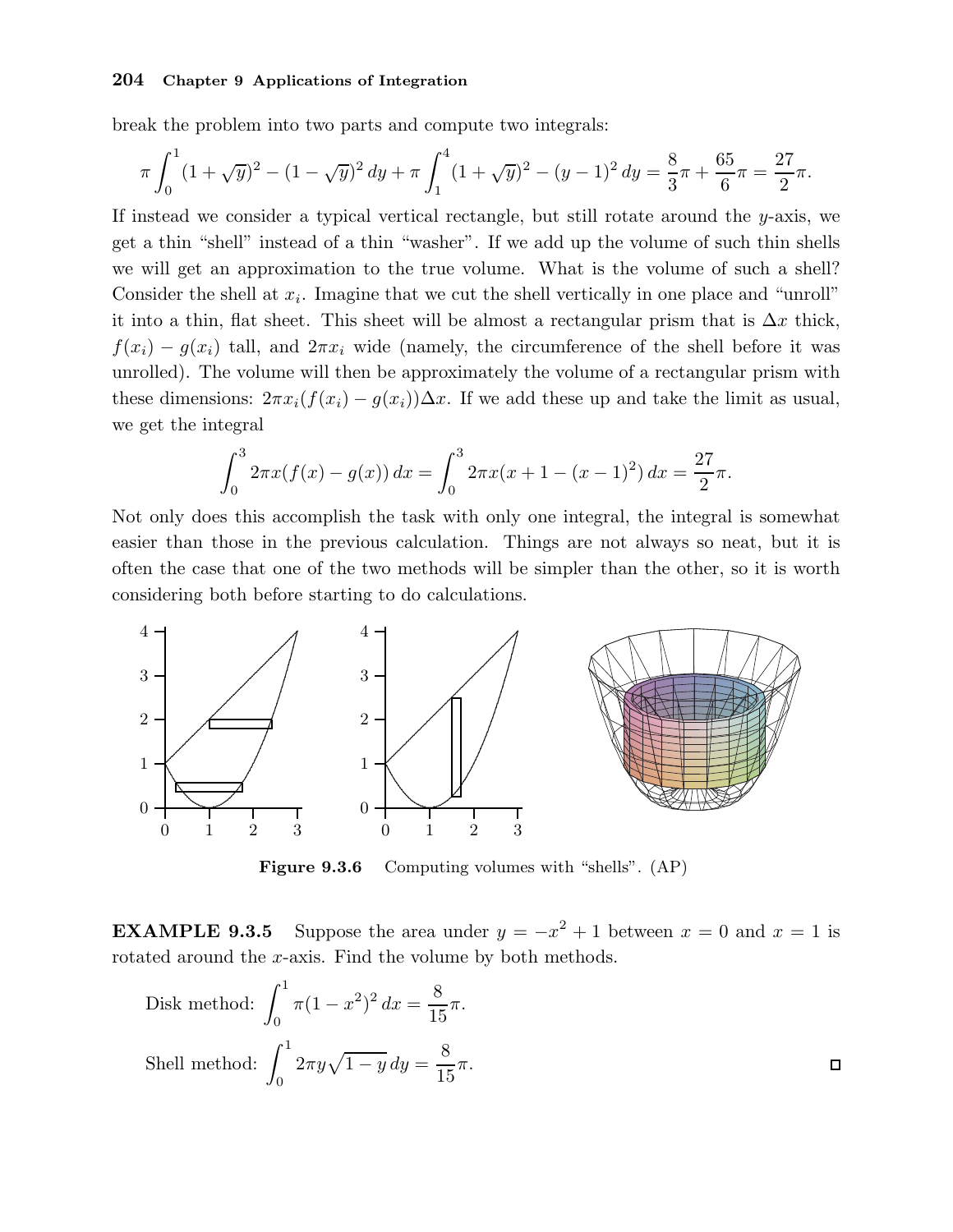## Exercises 9.3.

1. Verify that 
$$
\pi \int_0^1 (1 + \sqrt{y})^2 - (1 - \sqrt{y})^2 dy + \pi \int_1^4 (1 + \sqrt{y})^2 - (y - 1)^2 = \frac{8}{3}\pi + \frac{65}{6}\pi = \frac{27}{2}\pi
$$
.

2. Verify that  $\int_0^3$  $\int_0^3 2\pi x (x+1-(x-1)^2) dx = \frac{27}{2}$  $\frac{1}{2}\pi$ .

**3.** Verify that 
$$
\int_0^1 \pi (1 - x^2)^2 dx = \frac{8}{15} \pi.
$$

- 4. Verify that  $\int_1^1$ 0  $2\pi y\sqrt{1-y}\,dy=\frac{8}{1!}$  $\frac{6}{15}\pi$ .
- 5. Use integration to find the volume of the solid obtained by revolving the region bounded by  $x + y = 2$  and the x and y axes around the x-axis.  $\Rightarrow$
- **6.** Find the volume of the solid obtained by revolving the region bounded by  $y = x x^2$  and the x-axis around the x-axis.  $\Rightarrow$
- 7. Find the volume of the solid obtained by revolving the region bounded by  $y = \sqrt{\sin x}$  between  $x = 0$  and  $x = \pi/2$ , the y-axis, and the line  $y = 1$  around the x-axis.  $\Rightarrow$
- **8.** Let S be the region of the xy-plane bounded above by the curve  $x^3y = 64$ , below by the line  $y = 1$ , on the left by the line  $x = 2$ , and on the right by the line  $x = 4$ . Find the volume of the solid obtained by rotating S around (a) the x-axis, (b) the line  $y = 1$ , (c) the y-axis, (d) the line  $x = 2. \Rightarrow$
- **9.** The equation  $x^2/9 + y^2/4 = 1$  describes an ellipse. Find the volume of the solid obtained by rotating the ellipse around the x-axis and also around the y-axis. These solids are called ellipsoids; one is vaguely rugby-ball shaped, one is sort of flying-saucer shaped, or perhaps squished-beach-ball-shaped. ⇒



Figure 9.3.7 Ellipsoids.

- 10. Use integration to compute the volume of a sphere of radius  $r$ . You should of course get the well-known formula  $4\pi r^3/3$ .
- 11. A hemispheric bowl of radius r contains water to a depth  $h$ . Find the volume of water in the bowl. ⇒
- 12. The base of a tetrahedron (a triangular pyramid) of height  $h$  is an equilateral triangle of side s. Its cross-sections perpendicular to an altitude are equilateral triangles. Express its volume V as an integral, and find a formula for V in terms of h and s. Verify that your answer is  $(1/3)(area of base)(height).$
- **13.** The base of a solid is the region between  $f(x) = \cos x$  and  $g(x) = -\cos x$ ,  $-\pi/2 \le x \le \pi/2$ , and its cross-sections perpendicular to the x-axis are squares. Find the volume of the solid. ⇒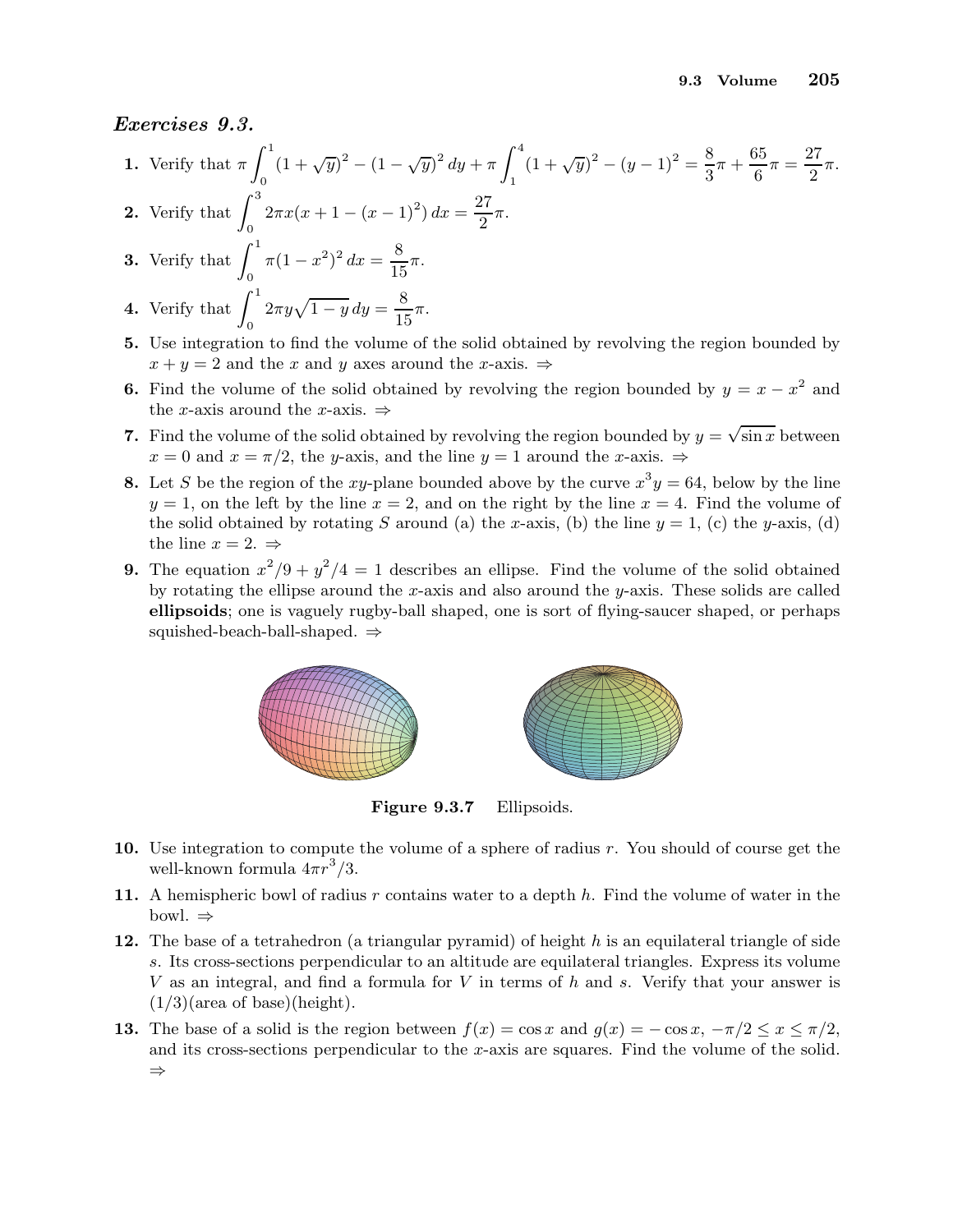#### $9.4$ AVERAGE VALUE OF A FUNCTION

The average of some finite set of values is a familiar concept. If, for example, the class scores on a quiz are 10, 9, 10, 8, 7, 5, 7, 6, 3, 2, 7, 8, then the average score is the sum of these numbers divided by the size of the class:

average score = 
$$
\frac{10 + 9 + 10 + 8 + 7 + 5 + 7 + 6 + 3 + 2 + 7 + 8}{12} = \frac{82}{12} \approx 6.83.
$$

Suppose that between  $t = 0$  and  $t = 1$  the speed of an object is  $\sin(\pi t)$ . What is the average speed of the object over that time? We know one way to make sense of this: average speed

is distance traveled divided by elapsed time. The distance traveled is  $\int_1^1$ 0  $\sin(\pi t) dt =$  $2/\pi \approx 0.64$ , and elapsed time is 1, so the average speed is  $2/\pi$ . This appears to have nothing to do with the simple idea of average, as in the case of the quiz scores. We might also want to compute an average not tied to speed; for example, what is the average height of the curve  $\sin(\pi t)$  over the interval [0, 1]? Is it the same as the average speed? More generally, can we make sense of the average of  $f(x)$  over an interval [a, b]?

To make sense of "average" in this more general context, we fall back on the idea of approximation. What is the average of  $\sin(\pi t)$  over the interval [0, 1]? We might reasonably approximate this by choosing some  $t$  values in the interval  $[0, 1]$ , add up the corresponding values of  $\sin(\pi t)$ , and then divide by the number of values. If we divide [0, 1] into 10 equal subintervals, we get

$$
\frac{1}{10} \sum_{i=0}^{9} \sin(\pi i/10) \approx \frac{1}{10} 6.3 = 0.63.
$$

If we compute more values of the function at more values of  $t$ , the average of these values should be closer to the "real" average. If we take the average of  $n$  values for evenly spaced values of  $t$ , we get:

$$
\frac{1}{n}\sum_{i=0}^{n-1}\sin(\pi i/n).
$$

Here the individual values of t are  $t_i = i/n$ , so rewriting slightly we have

$$
\frac{1}{n}\sum_{i=0}^{n-1}\sin(\pi t_i).
$$

This is almost the sort of sum that we know turns into an integral; what's apparently missing is  $\Delta t$ —but in fact,  $\Delta t = 1/n$ , the length of each subinterval. So rewriting again:

$$
\sum_{i=0}^{n-1} \sin(\pi t_i) \frac{1}{n} = \sum_{i=0}^{n-1} \sin(\pi t_i) \Delta t.
$$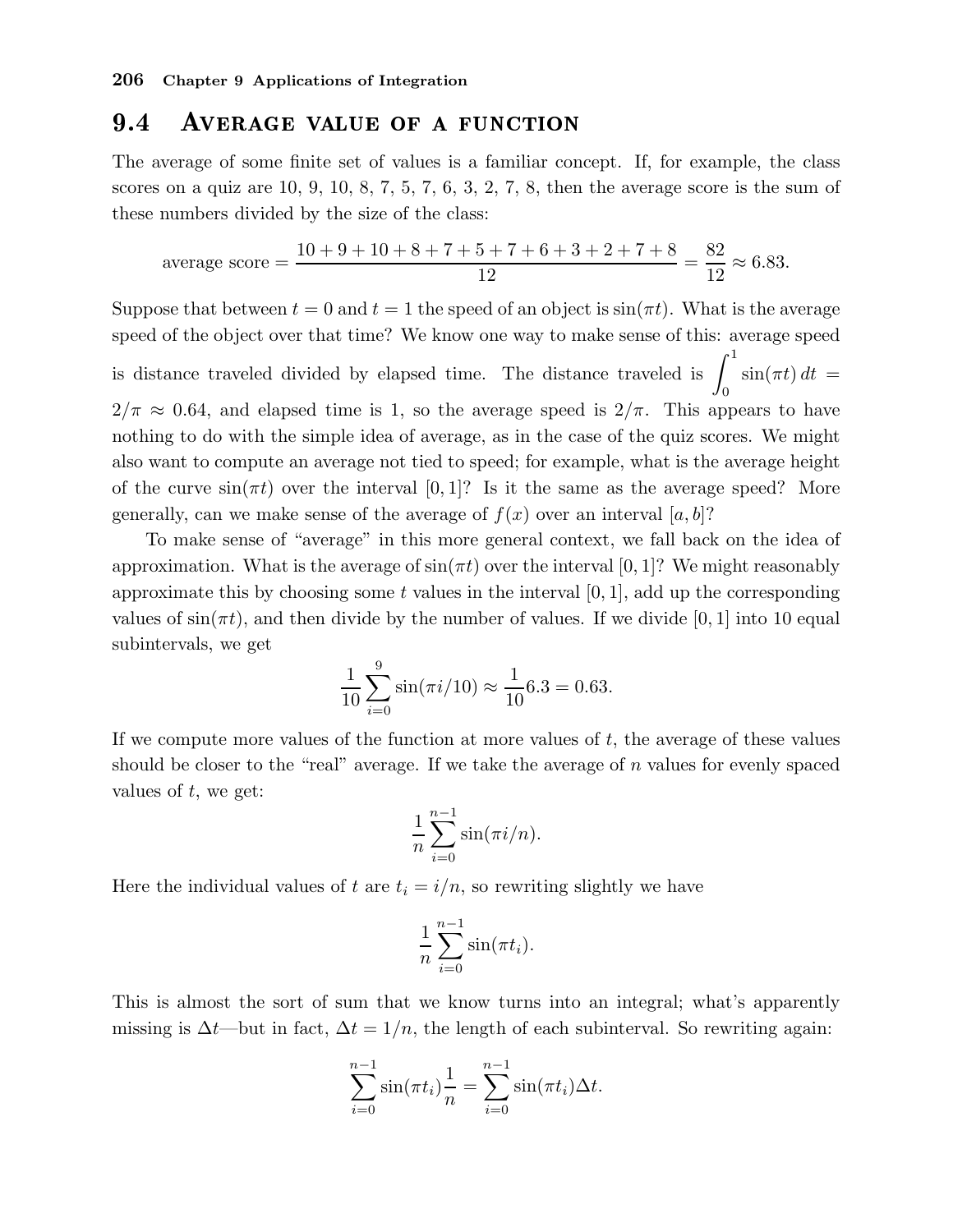Now this has exactly the right form, so that in the limit we get

$$
\text{average} = \int_0^1 \sin(\pi t) \, dt = -\frac{\cos(\pi t)}{\pi} \bigg|_0^1 = -\frac{\cos(\pi)}{\pi} + \frac{\cos(0)}{\pi} = \frac{2}{\pi} \approx 0.64.
$$

Of course, this is exactly what we computed before, but we didn't need to rely on a particular interpretation of the function. If we interpret  $sin(\pi t)$  as the height of the function, we interpret the result as the average height of  $sin(\pi t)$  over [0, 1].

It's not entirely obvious from this one simple example how to compute such an average in general. Let's look at a somewhat more complicated case. Suppose that the function is  $16t^2 + 5$ . What is the average between  $t = 1$  and  $t = 3$ ? Again we set up an approximation to the average:

$$
\frac{1}{n}\sum_{i=0}^{n-1} 16t_i^2 + 5,
$$

where the values  $t_i$  are evenly spaced between 1 and 3. Once again we are "missing"  $\Delta t$ , and this time  $1/n$  is not the correct value. What is  $\Delta t$  in general? It is the length of a subinterval; in this case we take the interval  $[1, 3]$  and divide it into n subintervals, so each has length  $(3-1)/n = 2/n = \Delta t$ . Now with the usual "multiply and divide by the same thing" trick we can rewrite the sum:

$$
\frac{1}{n}\sum_{i=0}^{n-1} 16t_i^2 + 5 = \frac{1}{3-1}\sum_{i=0}^{n-1} (16t_i^2 + 5) \frac{3-1}{n} = \frac{1}{2}\sum_{i=0}^{n-1} (16t_i^2 + 5) \frac{2}{n} = \frac{1}{2}\sum_{i=0}^{n-1} (16t_i^2 + 5)\Delta t.
$$

In the limit this becomes

$$
\frac{1}{2} \int_1^3 16t^2 + 5 dt = \frac{1}{2} \frac{446}{3} = \frac{223}{3}.
$$

Does this seem reasonable? Let's picture it: in figure 9.4.1 is the function  $16t_i^2 + 5$  together with the horizontal line  $y = 223/3 \approx 74.3$ . Certainly the height of the horizontal line looks at least plausible for the average height of the curve.

We can interpret this result in a slightly different way. The area under  $y = 16x^2 + 5$ above  $|1, 3|$  is

$$
\int_1^3 16t^2 + 5 dt = \frac{446}{3}.
$$

The area under  $y = 223/3$  over the same interval [1, 3] is simply the area of a rectangle that is 2 by 223/3 with area 446/3. So the average height of a function is the height of the horizontal line that produces the same area over the given interval.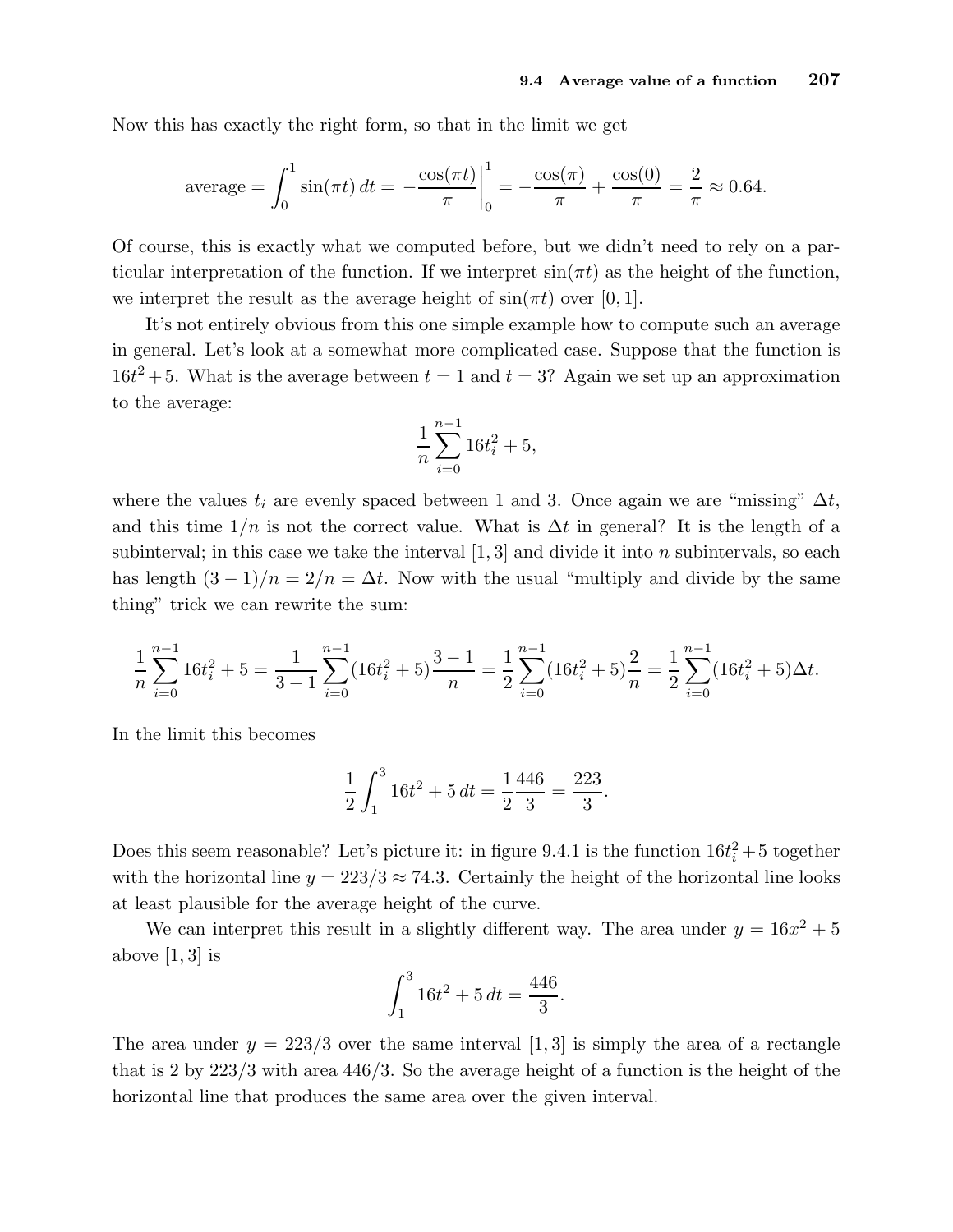

Figure 9.4.1 Average velocity.

Notice that we may interpret average speed in much the same way. If the speed of an object is  $16t_i^2 + 5$ , the average speed over the interval [1, 3] is 223/3, and the object travels a distance of  $446/3$  units in two seconds. If instead the object were to travel for two seconds at a constant speed of 223/3, the distance traveled would also be  $223/3 \cdot 2 = 446/3$ . So average speed is the constant speed required to go the same distance in the same time.

To summarize, to compute the average value of  $f(x)$  over [a, b], compute the integral of f over the interval and divide by the length of the interval:

$$
\text{average} = \frac{1}{b-a} \int_{a}^{b} f(x) \, dx.
$$

## Exercises 9.4.

- 1. Find the average height of cos x over the intervals  $[0, \pi/2]$ ,  $[-\pi/2, \pi/2]$ , and  $[0, 2\pi]$ .  $\Rightarrow$
- 2. Find the average height of  $x^2$  over the interval [-2, 2]. ⇒
- **3.** Find the average height of  $1/x^2$  over the interval  $[1, A]$ .  $\Rightarrow$
- 4. Find the average height of  $\sqrt{1 x^2}$  over the interval [-1, 1]. ⇒
- **5.** An object moves with velocity  $v(t) = -t^2 + 1$  feet per second between  $t = 0$  and  $t = 2$ . Find the average velocity and the average speed of the object between  $t = 0$  and  $t = 2$ .  $\Rightarrow$
- 6. The observation deck on the 102nd floor of the Empire State Building is 1,224 feet above the ground. If a steel ball is dropped from the observation deck its velocity at time  $t$  is approximately  $v(t) = -32t$  feet per second. Find the average speed between the time it is dropped and the time it hits the ground, and find its speed when it hits the ground.  $\Rightarrow$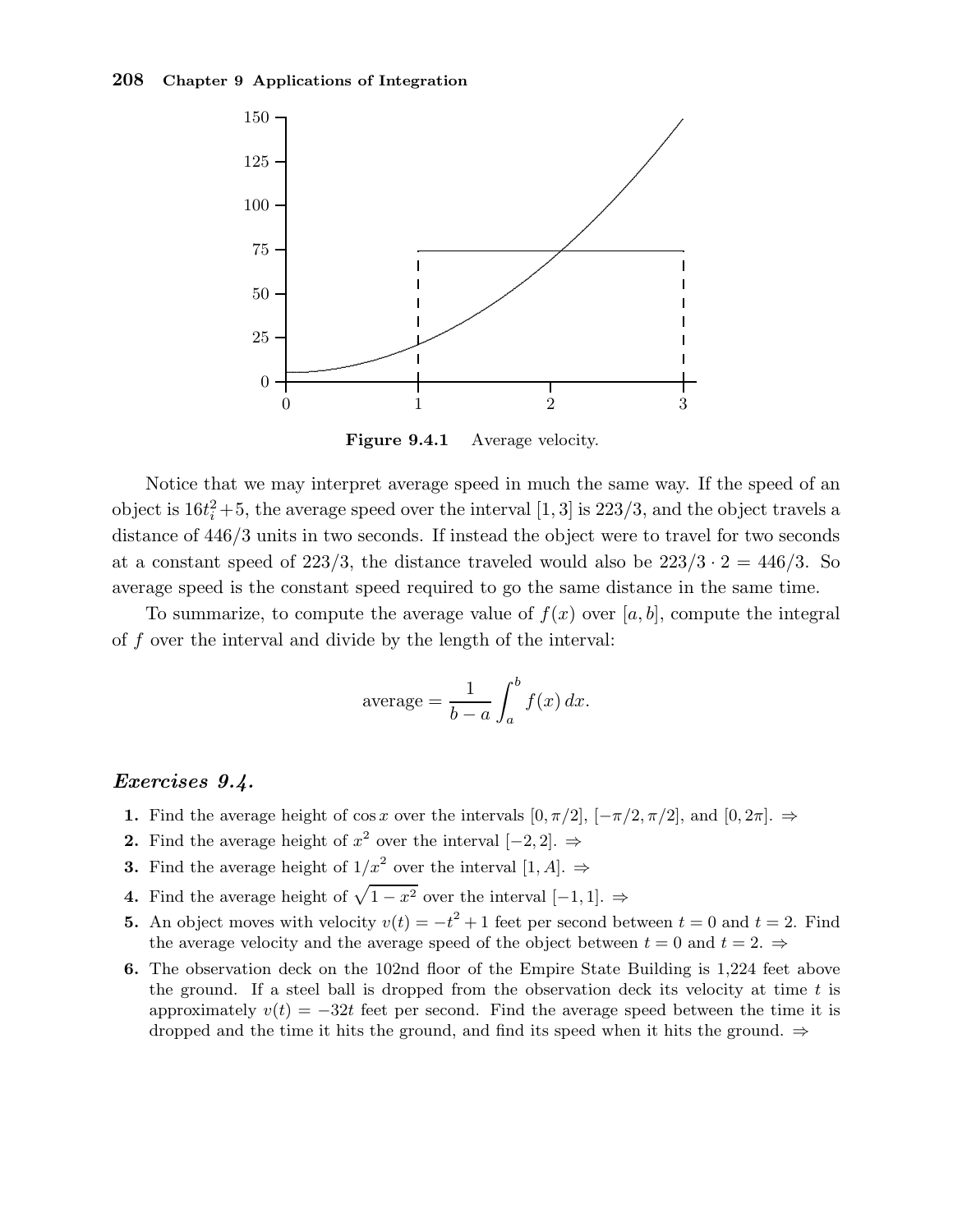#### **WORK**  $9.5$

A fundamental concept in classical physics is work: If an object is moved in a straight line against a force F for a distance s the work done is  $W = Fs$ .

EXAMPLE 9.5.1 How much work is done in lifting a 10 pound weight vertically a distance of 5 feet? The force due to gravity on a 10 pound weight is 10 pounds at the surface of the earth, and it does not change appreciably over 5 feet. The work done is  $W = 10 \cdot 5 = 50$  foot-pounds.  $\Box$ 

In reality few situations are so simple. The force might not be constant over the range of motion, as in the next example.

EXAMPLE 9.5.2 How much work is done in lifting a 10 pound weight from the surface of the earth to an orbit 100 miles above the surface? Over 100 miles the force due to gravity does change significantly, so we need to take this into account. The force exerted on a 10 pound weight at a distance r from the center of the earth is  $F = k/r^2$  and by definition it is 10 when  $r$  is the radius of the earth (we assume the earth is a sphere). How can we approximate the work done? We divide the path from the surface to orbit into  $n$  small subpaths. On each subpath the force due to gravity is roughly constant, with value  $k/r_i^2$ at distance  $r_i$ . The work to raise the object from  $r_i$  to  $r_{i+1}$  is thus approximately  $k/r_i^2 \Delta r$ and the total work is approximately

$$
\sum_{i=0}^{n-1} \frac{k}{r_i^2} \Delta r,
$$

or in the limit

$$
W = \int_{r_0}^{r_1} \frac{k}{r^2} dr,
$$

where  $r_0$  is the radius of the earth and  $r_1$  is  $r_0$  plus 100 miles. The work is

$$
W = \int_{r_0}^{r_1} \frac{k}{r^2} dr = -\left. \frac{k}{r} \right|_{r_0}^{r_1} = -\frac{k}{r_1} + \frac{k}{r_0}.
$$

Using  $r_0 = 20925525$  feet we have  $r_1 = 21453525$ . The force on the 10 pound weight at the surface of the earth is 10 pounds, so  $10 = k/20925525^2$ , giving  $k = 4378775965256250$ . Then

$$
-\frac{k}{r_1} + \frac{k}{r_0} = \frac{491052320000}{95349} \approx 5150052
$$
 foot-pounds.

Note that if we assume the force due to gravity is 10 pounds over the whole distance we would calculate the work as  $10(r_1 - r_0) = 10 \cdot 100 \cdot 5280 = 5280000$ , somewhat higher since we don't account for the weakening of the gravitational force. $\Box$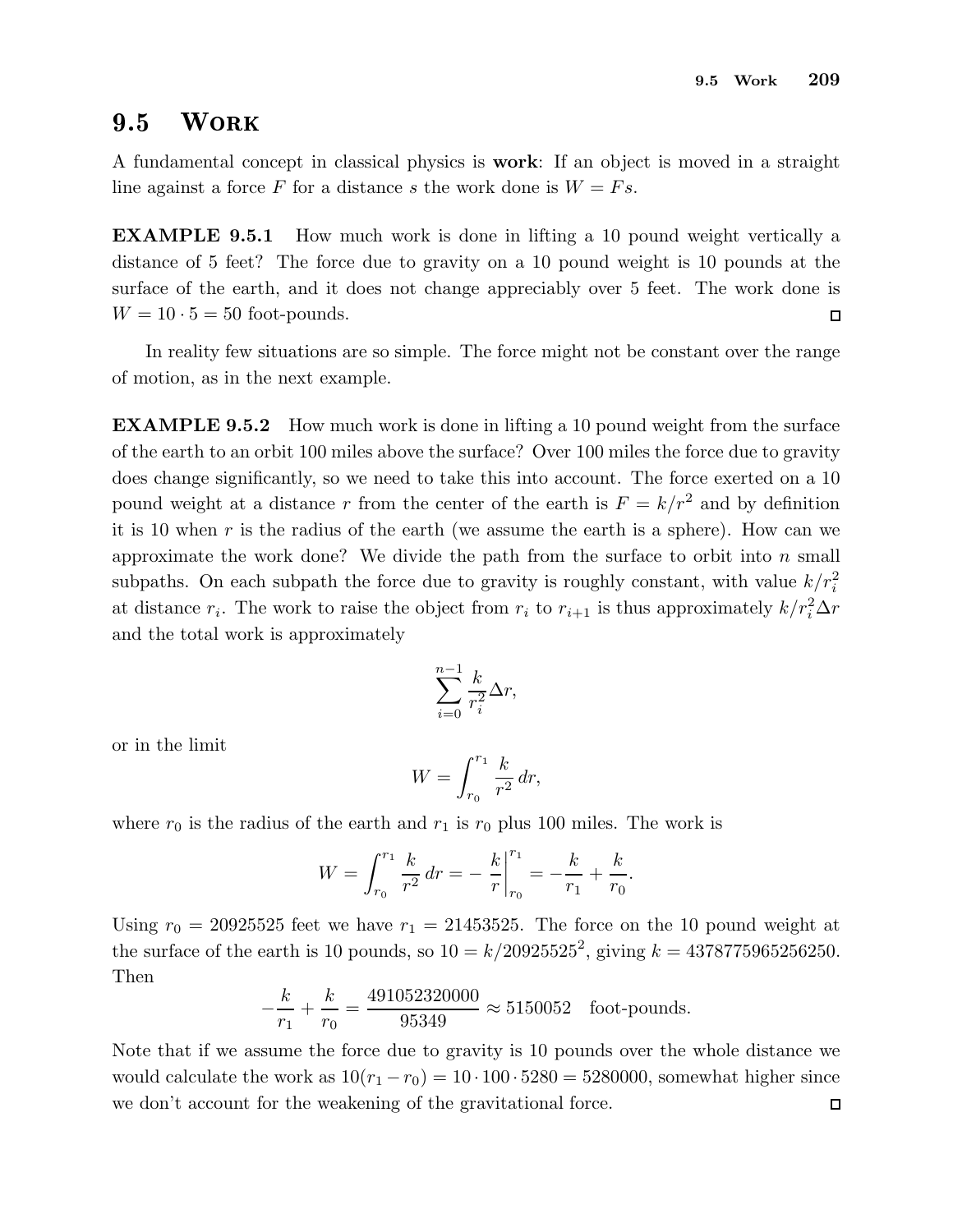EXAMPLE 9.5.3 How much work is done in lifting a 10 kilogram object from the surface of the earth to a distance  $D$  from the center of the earth? This is the same problem as before in different units, and we are not specifying a value for D. As before

$$
W = \int_{r_0}^{D} \frac{k}{r^2} dr = -\frac{k}{r} \Big|_{r_0}^{D} = -\frac{k}{D} + \frac{k}{r_0}.
$$

While "weight in pounds" is a measure of force, "weight in kilograms" is a measure of mass. To convert to force we need to use Newton's law  $F = ma$ . At the surface of the earth the acceleration due to gravity is approximately 9.8 meters per second squared, so the force is  $F = 10 \cdot 9.8 = 98$ . The units here are "kilogram-meters per second squared" or "kg m/s<sup>2</sup>", also known as a Newton (N), so  $F = 98$  N. The radius of the earth is approximately 6378.1 kilometers or 6378100 meters. Now the problem proceeds as before. From  $F = k/r^2$  we compute k:  $98 = k/6378100^2$ ,  $k = 3.986655642 \cdot 10^{15}$ . Then the work is:

$$
W = -\frac{k}{D} + 6.250538000 \cdot 10^8
$$
 Newton-meters.

As D increases W of course gets larger, since the quantity being subtracted,  $-k/D$ , gets smaller. But note that the work W will never exceed  $6.250538000 \cdot 10^8$ , and in fact will approach this value as  $D$  gets larger. In short, with a finite amount of work, namely  $6.250538000 \cdot 10^8$  N-m, we can lift the 10 kilogram object as far as we wish from earth; we might also say that this is the work required to lift the object to infinity.  $\Box$ 

Next is an example in which the force is constant, but there are many objects moving different distances.

EXAMPLE 9.5.4 Suppose that a water tank is shaped like a right circular cone with the tip at the bottom, and has height 10 meters and radius 2 meters at the top. If the tank is full, how much work is required to pump all the water out over the top? Here we have a large number of atoms of water that must be lifted different distances to get to the top of the tank. Fortunately, we don't really have to deal with individual atoms—we can consider all the atoms at a given depth together.

To approximate the work, we can divide the water in the tank into horizontal sections, approximate the volume of water in a section by a thin disk, and compute the amount of work required to lift each disk to the top of the tank. As usual, we take the limit as the sections get thinner and thinner to get the total work.

At depth h the circular cross-section through the tank has radius  $r = (10 - h)/5$ , by similar triangles, and area  $\pi (10-h)^2/25$ . A section of the tank at depth h thus has volume approximately  $\pi (10 - h)^2 / 25 \Delta h$  and so contains  $\sigma \pi (10 - h)^2 / 25 \Delta h$  kilograms of water,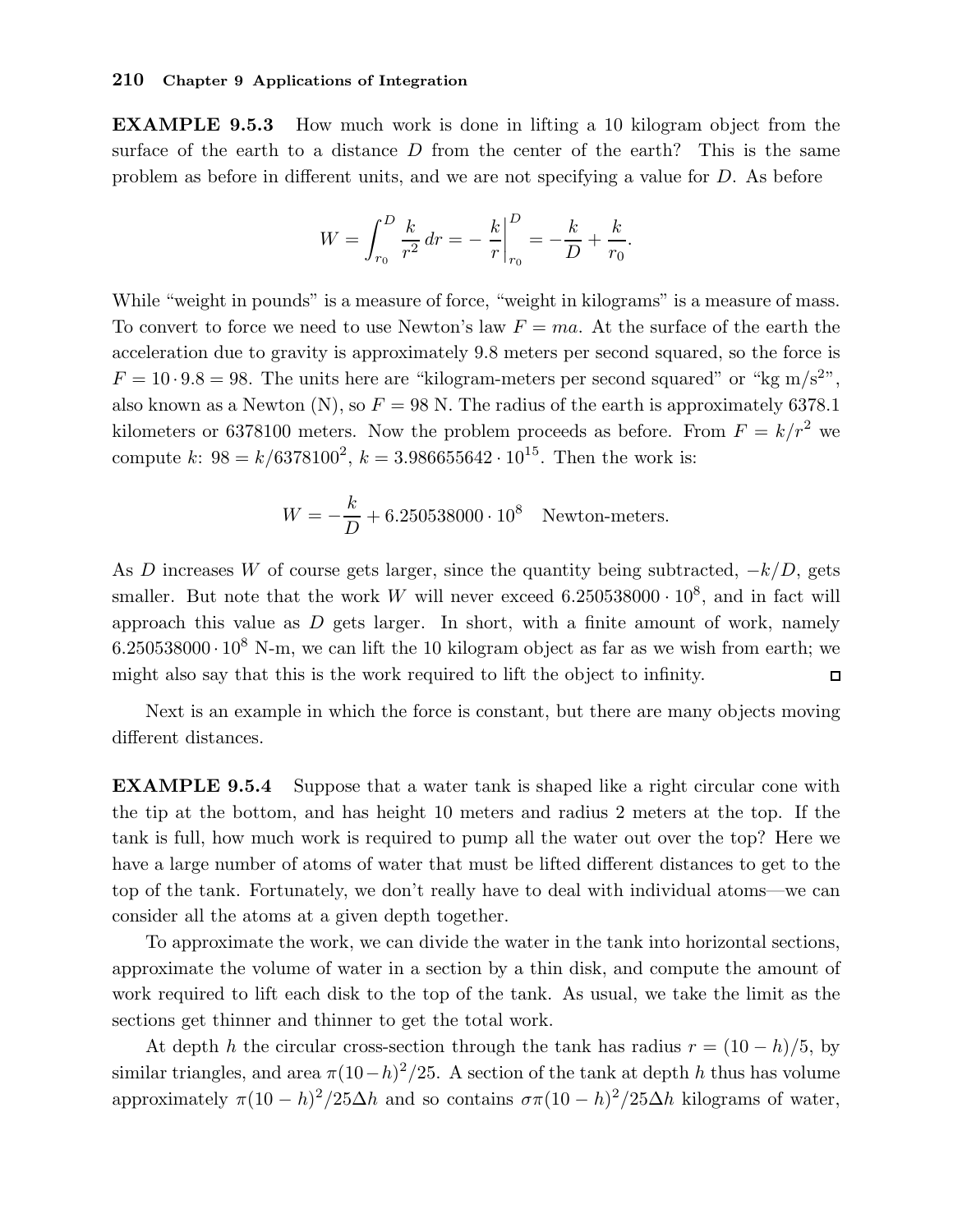$\Box$ 



Figure 9.5.1 Cross-section of a conical water tank.

where  $\sigma$  is the density of water in kilograms per cubic meter;  $\sigma \approx 1000$ . The force due to gravity on this much water is  $9.8\sigma\pi(10-h)^2/25\Delta h$ , and finally, this section of water must be lifted a distance h, which requires  $h9.8\sigma\pi(10-h)^2/25\Delta h$  Newton-meters of work. The total work is therefore

$$
W = \frac{9.8\sigma\pi}{25} \int_0^{10} h(10 - h)^2 dh = \frac{980000}{3} \pi \approx 1026254
$$
 Newton-meters.

A spring has a "natural length," its length if nothing is stretching or compressing it. If the spring is either stretched or compressed the spring provides an opposing force; according to Hooke's Law the magnitude of this force is proportional to the distance the spring has been stretched or compressed:  $F = kx$ . The constant of proportionality, k, of course depends on the spring. Note that x here represents the *change* in length from the natural length.

**EXAMPLE 9.5.5** Suppose  $k = 5$  for a given spring that has a natural length of 0.1 meters. Suppose a force is applied that compresses the spring to length 0.08. What is the magnitude of the force? Assuming that the constant  $k$  has appropriate dimensions (namely, kg/s<sup>2</sup>), the force is  $5(0.1 - 0.08) = 5(0.02) = 0.1$  Newtons.  $\Box$ 

EXAMPLE 9.5.6 How much work is done in compressing the spring in the previous example from its natural length to 0.08 meters? From 0.08 meters to 0.05 meters? How much work is done to stretch the spring from 0.1 meters to 0.15 meters? We can approximate the work by dividing the distance that the spring is compressed (or stretched) into small subintervals. Then the force exerted by the spring is approximately constant over the subinterval, so the work required to compress the spring from  $x_i$  to  $x_{i+1}$  is approximately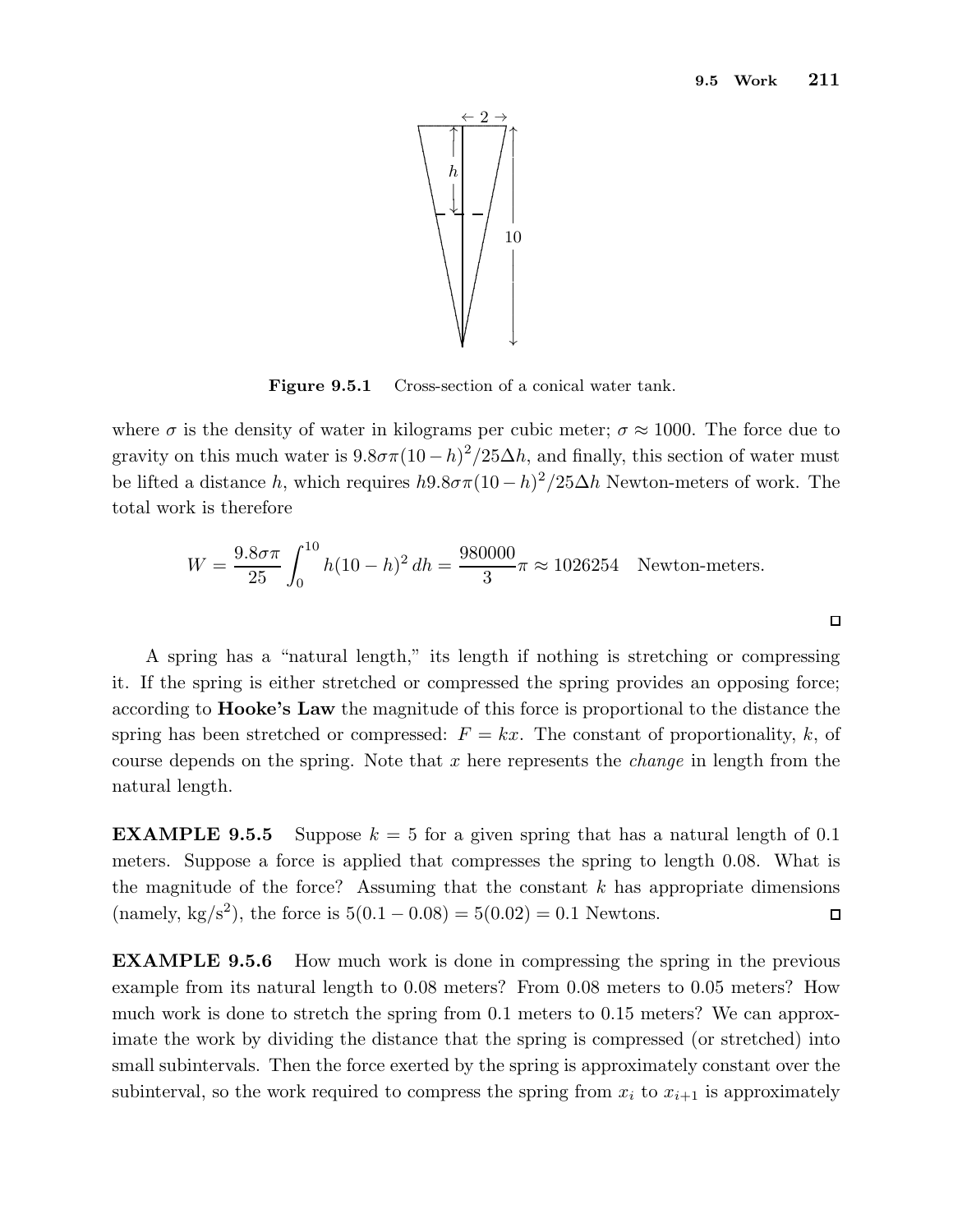$5(x_i - 0.1)\Delta x$ . The total work is approximately

$$
\sum_{i=0}^{n-1} 5(x_i - 0.1)\Delta x
$$

and in the limit

$$
W = \int_{0.1}^{0.08} 5(x - 0.1) dx = \left. \frac{5(x - 0.1)^2}{2} \right|_{0.1}^{0.08} = \frac{5(0.08 - 0.1)^2}{2} - \frac{5(0.1 - 0.1)^2}{2} = \frac{1}{1000} \text{ N-m}.
$$

The other values we seek simply use different limits. To compress the spring from 0.08 meters to 0.05 meters takes

$$
W = \int_{0.08}^{0.05} 5(x - 0.1) dx = \frac{5(x - 0.1)^2}{2} \Big|_{0.08}^{0.05} = \frac{5(0.05 - 0.1)^2}{2} - \frac{5(0.08 - 0.1)^2}{2} = \frac{21}{4000} \text{ N-m}
$$

and to stretch the spring from 0.1 meters to 0.15 meters requires

$$
W = \int_{0.1}^{0.15} 5(x - 0.1) dx = \frac{5(x - 0.1)^2}{2} \Big|_{0.1}^{0.15} = \frac{5(0.15 - 0.1)^2}{2} - \frac{5(0.1 - 0.1)^2}{2} = \frac{1}{160} \text{ N-m}.
$$

## Exercises 9.5.

- 1. How much work is done in lifting a 100 kilogram weight from the surface of the earth to an orbit 35,786 kilometers above the surface of the earth?  $\Rightarrow$
- 2. How much work is done in lifting a 100 kilogram weight from an orbit 1000 kilometers above the surface of the earth to an orbit 35,786 kilometers above the surface of the earth?  $\Rightarrow$
- 3. A water tank has the shape of an upright cylinder with radius  $r = 1$  meter and height 10 meters. If the depth of the water is 5 meters, how much work is required to pump all the water out the top of the tank?  $\Rightarrow$
- 4. Suppose the tank of the previous problem is lying on its side, so that the circular ends are vertical, and that it has the same amount of water as before. How much work is required to pump the water out the top of the tank (which is now 2 meters above the bottom of the  $tank$ )?  $\Rightarrow$
- 5. A water tank has the shape of the bottom half of a sphere with radius  $r = 1$  meter. If the tank is full, how much work is required to pump all the water out the top of the tank?  $\Rightarrow$
- **6.** A spring has constant  $k = 10 \text{ kg/s}^2$ . How much work is done in compressing it 1/10 meter from its natural length?  $\Rightarrow$
- 7. A force of 2 Newtons will compress a spring from 1 meter (its natural length) to 0.8 meters. How much work is required to stretch the spring from 1.1 meters to 1.5 meters?  $\Rightarrow$
- 8. A 20 meter long steel cable has density 2 kilograms per meter, and is hanging straight down. How much work is required to lift the entire cable to the height of its top end?  $\Rightarrow$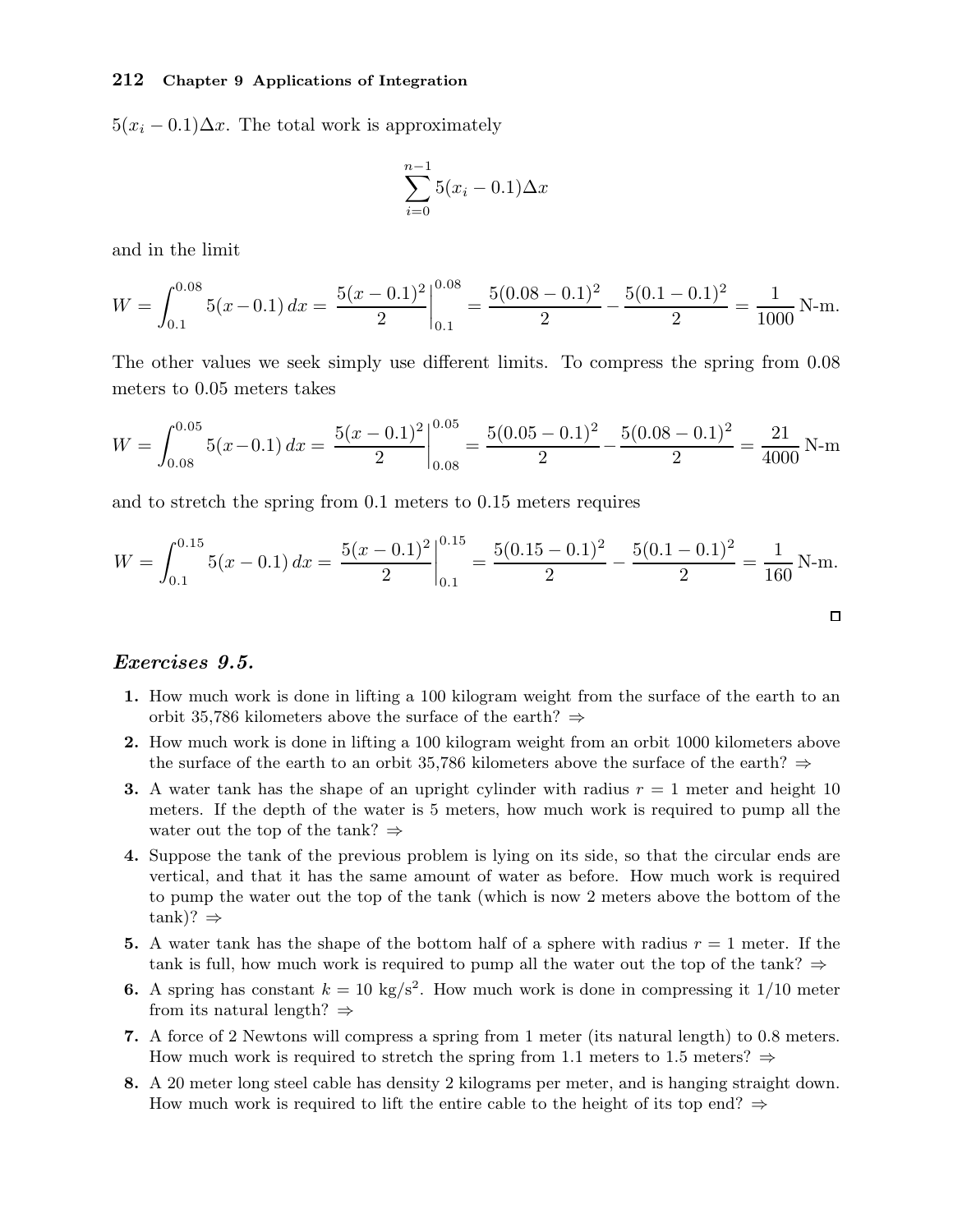- 9. The cable in the previous problem has a 100 kilogram bucket of concrete attached to its lower end. How much work is required to lift the entire cable and bucket to the height of its top end? ⇒
- 10. Consider again the cable and bucket of the previous problem. How much work is required to lift the bucket 10 meters by raising the cable 10 meters? (The top half of the cable ends up at the height of the top end of the cable, while the bottom half of the cable is lifted 10 meters.)  $\Rightarrow$

## 9.6 CENTER OF MASS

Suppose a beam is 10 meters long, and that there are three weights on the beam: a 10 kilogram weight 3 meters from the left end, a 5 kilogram weight 6 meters from the left end, and a 4 kilogram weight 8 meters from the left end. Where should a fulcrum be placed so that the beam balances? Let's assign a scale to the beam, from 0 at the left end to 10 at the right, so that we can denote locations on the beam simply as  $x$  coordinates; the weights are at  $x = 3$ ,  $x = 6$ , and  $x = 8$ , as in figure 9.6.1.



Figure 9.6.1 A beam with three masses.

Suppose to begin with that the fulcrum is placed at  $x = 5$ . What will happen? Each weight applies a force to the beam that tends to rotate it around the fulcrum; this effect is measured by a quantity called torque, proportional to the mass times the distance from the fulcrum. Of course, weights on different sides of the fulcrum rotate the beam in opposite directions. We can distinguish this by using a signed distance in the formula for torque. So with the fulcrum at 5, the torques induced by the three weights will be proportional to  $(3-5)10 = -20$ ,  $(6-5)5 = 5$ , and  $(8-5)4 = 12$ . For the beam to balance, the sum of the torques must be zero; since the sum is  $-20 + 5 + 12 = -3$ , the beam rotates counter-clockwise, and to get the beam to balance we need to move the fulcrum to the left. To calculate exactly where the fulcrum should be, we let  $\bar{x}$  denote the location of the fulcrum when the beam is in balance. The total torque on the beam is then  $(3 - \bar{x})10 + (6 - \bar{x})5 + (8 - \bar{x})4 = 92 - 19\bar{x}$ . Since the beam balances at  $\bar{x}$  it must be that  $92 - 19\bar{x} = 0$  or  $\bar{x} = 92/19 \approx 4.84$ , that is, the fulcrum should be placed at  $x = 92/19$  to balance the beam.

Now suppose that we have a beam with varying density—some portions of the beam contain more mass than other portions of the same size. We want to figure out where to put the fulcrum so that the beam balances.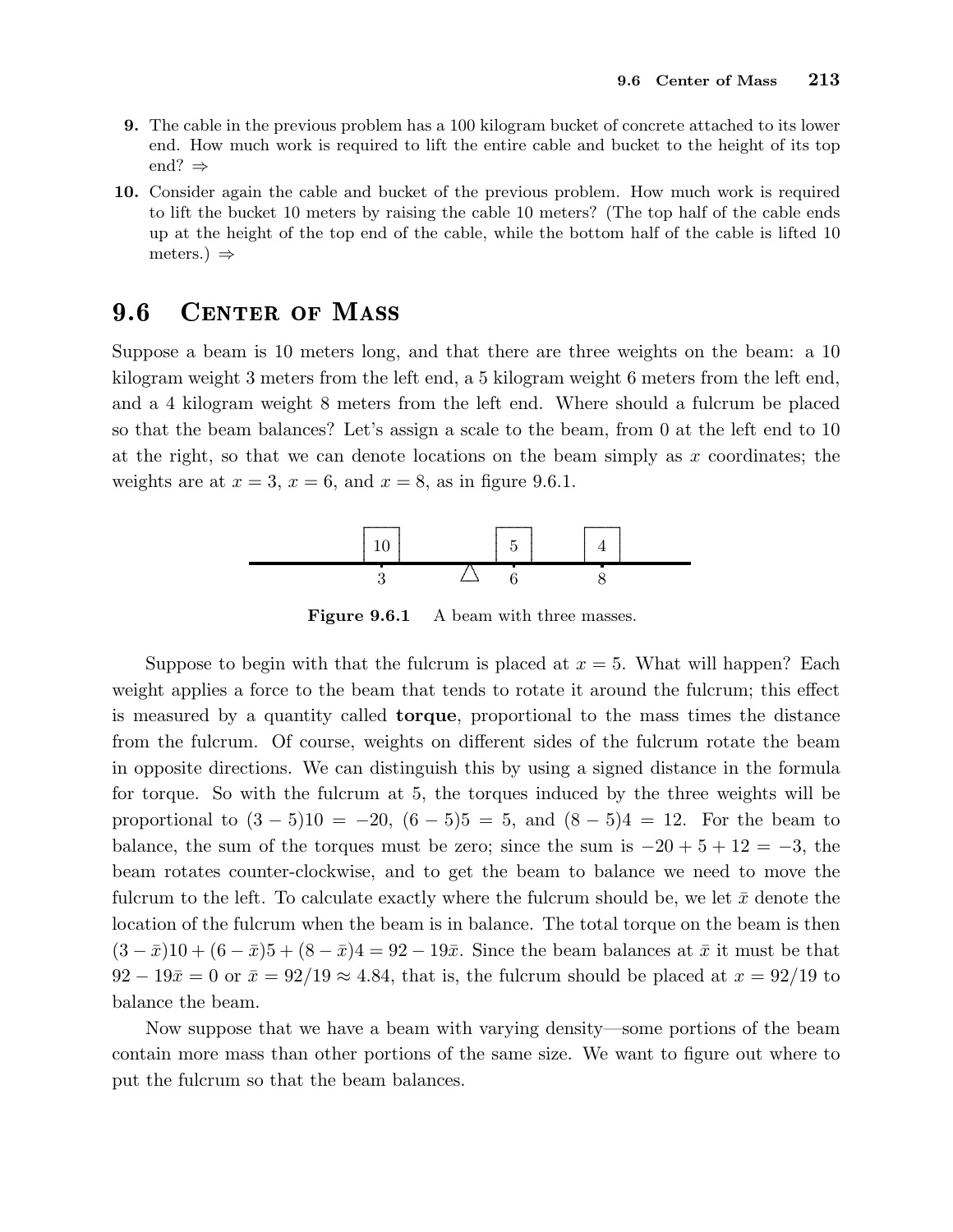| $\mid m_0 \mid m_1 \mid m_2 \mid m_3 \mid m_4 \mid m_5 \mid m_6 \mid m_7 \mid m_8 \mid m_9$ |  |  |  |  |  |  |  |  |  |
|---------------------------------------------------------------------------------------------|--|--|--|--|--|--|--|--|--|
|---------------------------------------------------------------------------------------------|--|--|--|--|--|--|--|--|--|

Figure 9.6.2 A solid beam.

**EXAMPLE 9.6.1** Suppose the beam is 10 meters long and that the density is  $1 + x$ kilograms per meter at location  $x$  on the beam. To approximate the solution, we can think of the beam as a sequence of weights "on" a beam. For example, we can think of the portion of the beam between  $x = 0$  and  $x = 1$  as a weight sitting at  $x = 0$ , the portion between  $x = 1$  and  $x = 2$  as a weight sitting at  $x = 1$ , and so on, as indicated in figure 9.6.2. We then approximate the mass of the weights by assuming that each portion of the beam has constant density. So the mass of the first weight is approximately  $m_0 = (1 + 0)1 = 1$ kilograms, namely,  $(1 + 0)$  kilograms per meter times 1 meter. The second weight is  $m_1 = (1 + 1)1 = 2$  kilograms, and so on to the tenth weight with  $m_9 = (1 + 9)1 = 10$ kilograms. So in this case the total torque is

$$
(0 - \bar{x})m_0 + (1 - \bar{x})m_1 + \dots + (9 - \bar{x})m_9 = (0 - \bar{x})1 + (1 - \bar{x})2 + \dots + (9 - \bar{x})10.
$$

If we set this to zero and solve for  $\bar{x}$  we get  $\bar{x} = 6$ . In general, if we divide the beam into n portions, the mass of weight number i will be  $m_i = (1 + x_i)(x_{i+1} - x_i) = (1 + x_i)\Delta x$ and the torque induced by weight number i will be  $(x_i - \bar{x})m_i = (x_i - \bar{x})(1 + x_i)\Delta x$ . The total torque is then

$$
(x_0 - \bar{x})(1 + x_0)\Delta x + (x_1 - \bar{x})(1 + x_1)\Delta x + \cdots + (x_{n-1} - \bar{x})(1 + x_{n-1})\Delta x
$$
  
= 
$$
\sum_{i=0}^{n-1} x_i(1 + x_i)\Delta x - \sum_{i=0}^{n-1} \bar{x}(1 + x_i)\Delta x
$$
  
= 
$$
\sum_{i=0}^{n-1} x_i(1 + x_i)\Delta x - \bar{x}\sum_{i=0}^{n-1} (1 + x_i)\Delta x.
$$

If we set this equal to zero and solve for  $\bar{x}$  we get an approximation to the balance point of the beam:

$$
0 = \sum_{i=0}^{n-1} x_i (1+x_i) \Delta x - \bar{x} \sum_{i=0}^{n-1} (1+x_i) \Delta x
$$

$$
\bar{x} \sum_{i=0}^{n-1} (1+x_i) \Delta x = \sum_{i=0}^{n-1} x_i (1+x_i) \Delta x
$$

$$
\bar{x} = \frac{\sum_{i=0}^{n-1} x_i (1+x_i) \Delta x}{\sum_{i=0}^{n-1} (1+x_i) \Delta x}.
$$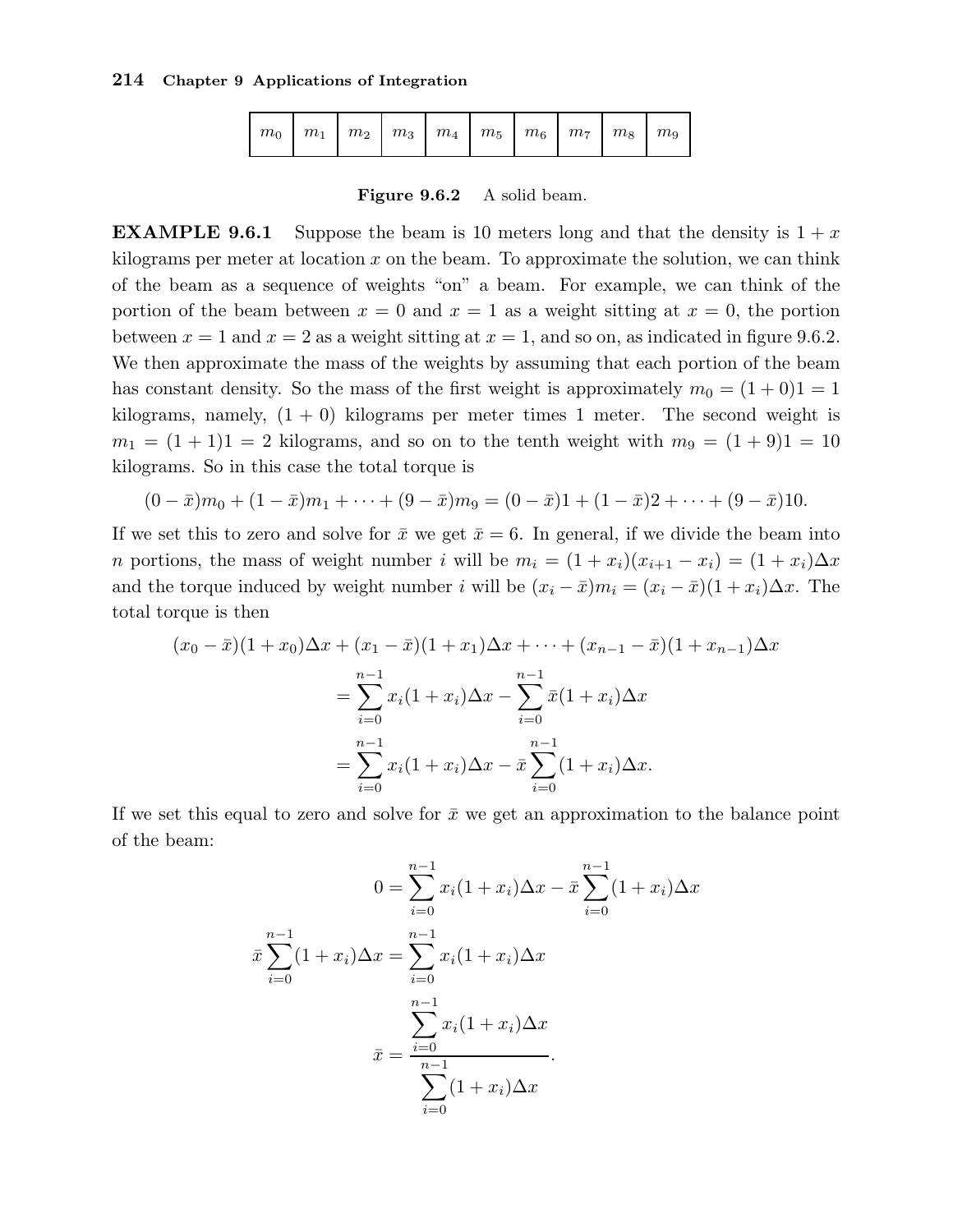The denominator of this fraction has a very familiar interpretation. Consider one term of the sum in the denominator:  $(1+x_i)\Delta x$ . This is the density near  $x_i$  times a short length,  $\Delta x$ , which in other words is approximately the mass of the beam between  $x_i$  and  $x_{i+1}$ . When we add these up we get approximately the mass of the beam.

Now each of the sums in the fraction has the right form to turn into an integral, which in turn gives us the exact value of  $\bar{x}$ :

$$
\bar{x} = \frac{\int_0^{10} x(1+x) \, dx}{\int_0^{10} (1+x) \, dx}.
$$

The numerator of this fraction is called the moment of the system around zero:

$$
\int_0^{10} x(1+x) \, dx = \int_0^{10} x + x^2 \, dx = \frac{1150}{3},
$$

and the denominator is the mass of the beam:

$$
\int_0^{10} (1+x) \, dx = 60,
$$

and the balance point, officially called the center of mass, is

$$
\bar{x} = \frac{1150}{3} \frac{1}{60} = \frac{115}{18} \approx 6.39.
$$

It should be apparent that there was nothing special about the density function  $\sigma(x)$  =  $1 + x$  or the length of the beam, or even that the left end of the beam is at the origin. In general, if the density of the beam is  $\sigma(x)$  and the beam covers the interval [a, b], the moment of the beam around zero is

$$
M_0 = \int_a^b x \sigma(x) \, dx
$$

and the total mass of the beam is

$$
M = \int_{a}^{b} \sigma(x) \, dx
$$

and the center of mass is at

$$
\bar{x} = \frac{M_0}{M}.
$$

**EXAMPLE 9.6.2** Suppose a beam lies on the x-axis between 20 and 30, and has density function  $\sigma(x) = x - 19$ . Find the center of mass. This is the same as the previous example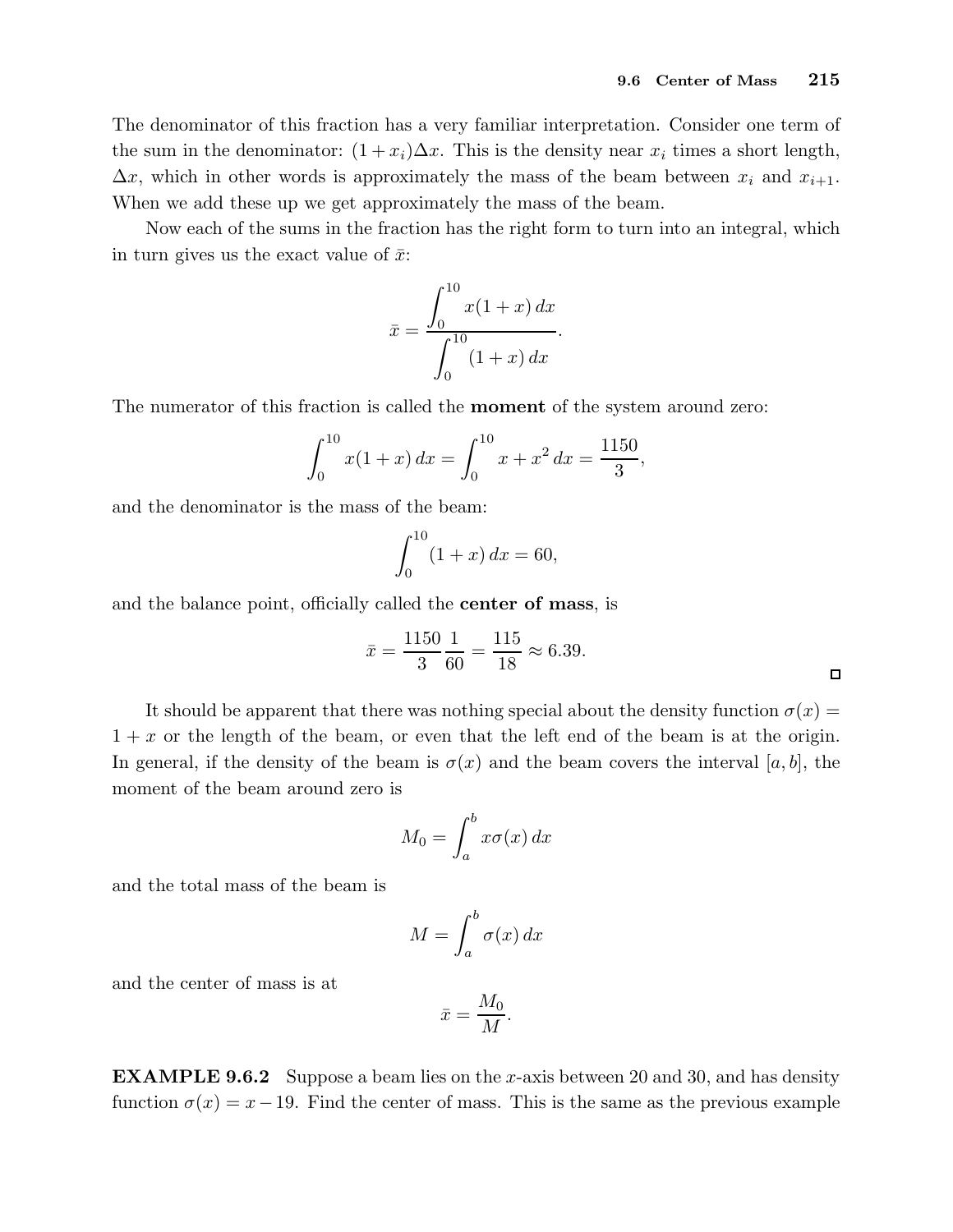except that the beam has been moved. Note that the density at the left end is  $20-19=1$ and at the right end is  $30 - 19 = 11$ , as before. Hence the center of mass must be at approximately  $20 + 6.39 = 26.39$ . Let's see how the calculation works out.

$$
M_0 = \int_{20}^{30} x(x - 19) dx = \int_{20}^{30} x^2 - 19x dx = \left. \frac{x^3}{3} - \frac{19x^2}{2} \right|_{20}^{30} = \frac{4750}{3}
$$

$$
M = \int_{20}^{30} x - 19 dx = \left. \frac{x^2}{2} - 19x \right|_{20}^{30} = 60
$$

$$
\frac{M_0}{M} = \frac{4750}{3} \frac{1}{60} = \frac{475}{18} \approx 26.39.
$$

EXAMPLE 9.6.3 Suppose a flat plate of uniform density has the shape contained by  $y = x^2$ ,  $y = 1$ , and  $x = 0$ , in the first quadrant. Find the center of mass. (Since the density is constant, the center of mass depends only on the shape of the plate, not the density, or in other words, this is a purely geometric quantity. In such a case the center of mass is called the centroid.)



Figure 9.6.3 Center of mass for a two dimensional plate.

This is a two dimensional problem, but it can be solved as if it were two one dimensional problems: we need to find the x and y coordinates of the center of mass,  $\bar{x}$  and  $\bar{y}$ , and fortunately we can do these independently. Imagine looking at the plate edge on, from below the x-axis. The plate will appear to be a beam, and the mass of a short section of the "beam", say between  $x_i$  and  $x_{i+1}$ , is the mass of a strip of the plate between  $x_i$ and  $x_{i+1}$ . See figure 9.6.3 showing the plate from above and as it appears edge on. Since the plate has uniform density we may as well assume that  $\sigma = 1$ . Then the mass of the plate between  $x_i$  and  $x_{i+1}$  is approximately  $m_i = \sigma(1 - x_i^2)\Delta x = (1 - x_i^2)\Delta x$ . Now we can

 $\Box$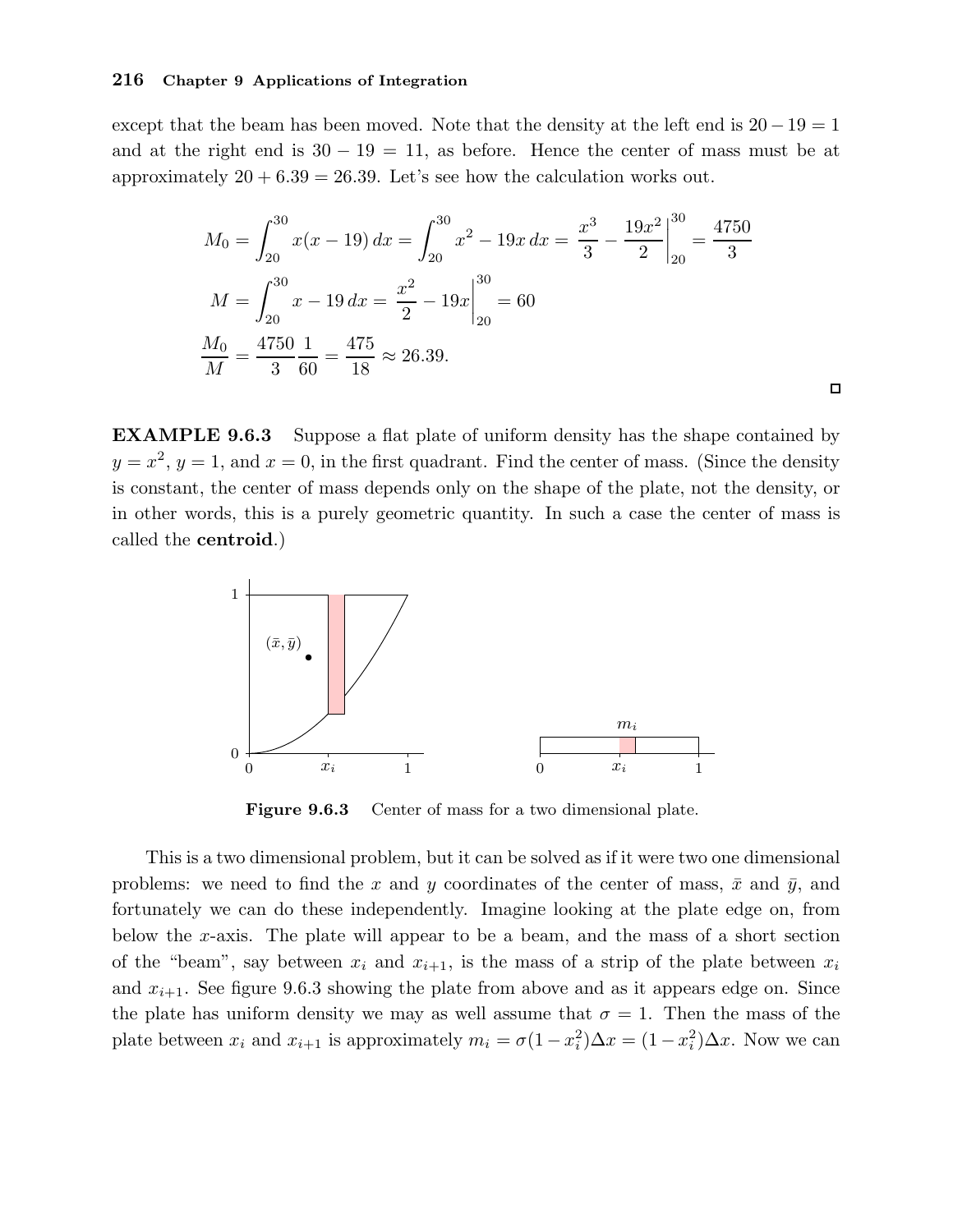compute the moment around the y-axis:

$$
M_y = \int_0^1 x(1 - x^2) \, dx = \frac{1}{4}
$$

and the total mass

$$
M = \int_0^1 (1 - x^2) \, dx = \frac{2}{3}
$$

and finally

$$
\bar{x} = \frac{1}{4} \frac{3}{2} = \frac{3}{8}.
$$

Next we do the same thing to find  $\bar{y}$ . The mass of the plate between  $y_i$  and  $y_{i+1}$  is approximately  $n_i = \sqrt{y} \Delta y$ , so

$$
M_x = \int_0^1 y\sqrt{y} \, dy = \frac{2}{5}
$$

and

$$
\bar{y} = \frac{2}{5} \frac{3}{2} = \frac{3}{5},
$$

since the total mass  $M$  is the same. The center of mass is shown in figure 9.6.3.

 $\Box$ 

EXAMPLE 9.6.4 Find the center of mass of a thin, uniform plate whose shape is the region between  $y = \cos x$  and the x-axis between  $x = -\pi/2$  and  $x = \pi/2$ . It is clear that  $\bar{x} = 0$ , but for practice let's compute it anyway. We will need the total mass, so we compute it first:

$$
M = \int_{-\pi/2}^{\pi/2} \cos x \, dx = \sin x \Big|_{-\pi/2}^{\pi/2} = 2.
$$

The moment around the  $y$ -axis is

$$
M_y = \int_{-\pi/2}^{\pi/2} x \cos x \, dx = \cos x + x \sin x \Big|_{-\pi/2}^{\pi/2} = 0
$$

and the moment around the  $x$ -axis is

$$
M_x = \int_0^1 y \cdot 2 \arccos y \, dy = y^2 \arccos y - \frac{y\sqrt{1-y^2}}{2} + \frac{\arcsin y}{2} \bigg|_0^1 = \frac{\pi}{4}.
$$

Thus

$$
\bar{x} = \frac{0}{2}, \quad \bar{y} = \frac{\pi}{8} \approx 0.393.
$$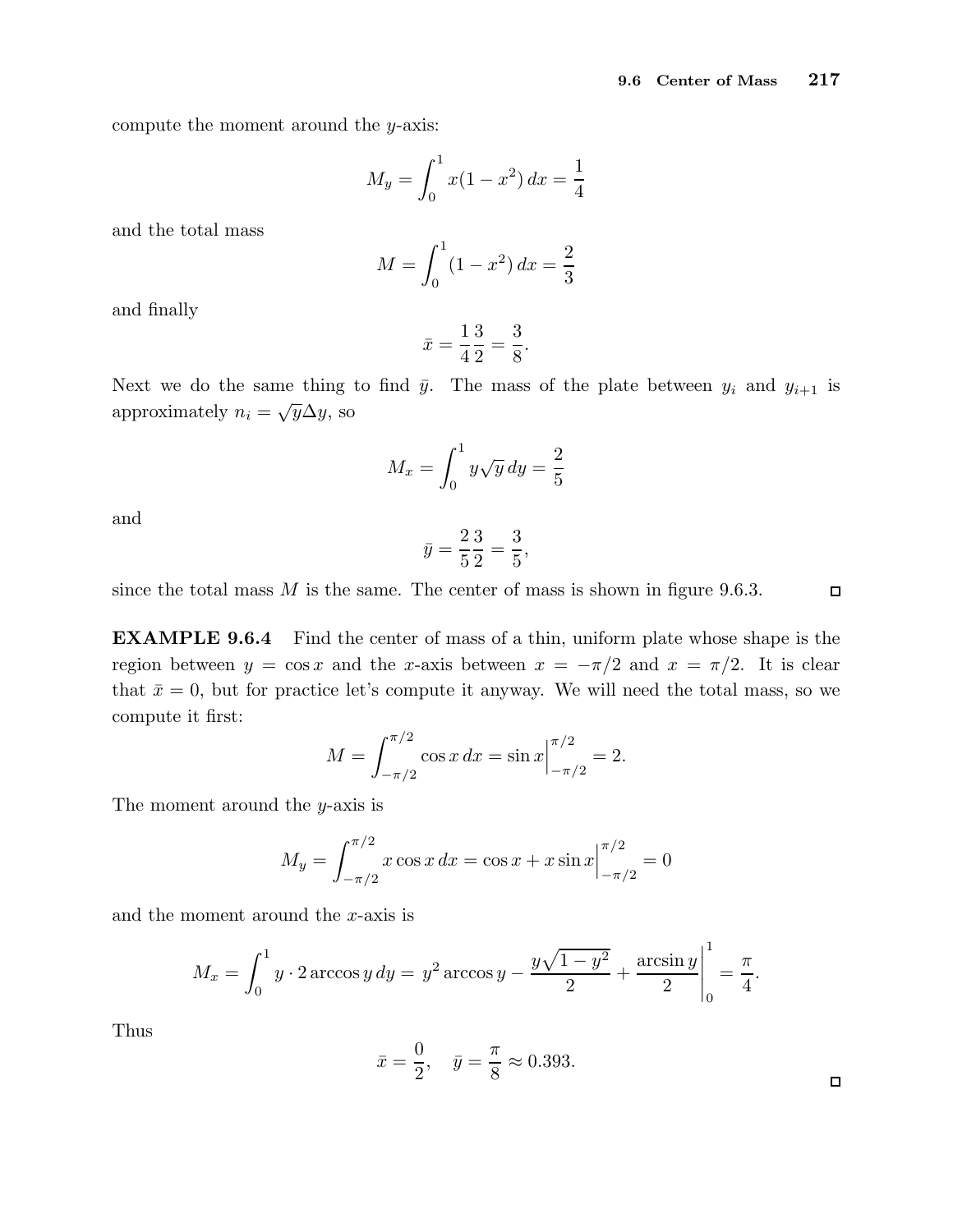#### Exercises 9.6.

- 1. A beam 10 meters long has density  $\sigma(x) = x^2$  at distance x from the left end of the beam. Find the center of mass  $\bar{x}$ .  $\Rightarrow$
- 2. A beam 10 meters long has density  $\sigma(x) = \sin(\pi x/10)$  at distance x from the left end of the beam. Find the center of mass  $\bar{x}$ .  $\Rightarrow$
- **3.** A beam 4 meters long has density  $\sigma(x) = x^3$  at distance x from the left end of the beam. Find the center of mass  $\bar{x}$ .  $\Rightarrow$
- **4.** Verify that  $\int 2x \arccos x \, dx = x^2 \arccos x \frac{x\sqrt{1-x^2}}{2}$  $\frac{x-x^2}{2} + \frac{\arcsin x}{2}$  $\frac{\sin x}{2} + C.$
- **5.** A thin plate lies in the region between  $y = x^2$  and the x-axis between  $x = 1$  and  $x = 2$ . Find the centroid. ⇒
- **6.** A thin plate fills the upper half of the unit circle  $x^2 + y^2 = 1$ . Find the centroid.  $\Rightarrow$
- 7. A thin plate lies in the region contained by  $y = x$  and  $y = x^2$ . Find the centroid.  $\Rightarrow$
- 8. A thin plate lies in the region contained by  $y = 4 x^2$  and the x-axis. Find the centroid. ⇒
- **9.** A thin plate lies in the region contained by  $y = x^{1/3}$  and the x-axis between  $x = 0$  and  $x = 1$ . Find the centroid.  $\Rightarrow$
- 10. A thin plate lies in the region contained by  $\sqrt{x} + \sqrt{y} = 1$  and the axes in the first quadrant. Find the centroid.  $\Rightarrow$
- 11. A thin plate lies in the region between the circle  $x^2 + y^2 = 4$  and the circle  $x^2 + y^2 = 1$ , above the x-axis. Find the centroid.  $\Rightarrow$
- 12. A thin plate lies in the region between the circle  $x^2 + y^2 = 4$  and the circle  $x^2 + y^2 = 1$  in the first quadrant. Find the centroid.  $\Rightarrow$
- 13. A thin plate lies in the region between the circle  $x^2 + y^2 = 25$  and the circle  $x^2 + y^2 = 16$ above the x-axis. Find the centroid.  $\Rightarrow$

#### KINETIC ENERGY; IMPROPER INTEGRALS  $9.7$

Recall example 9.5.3 in which we computed the work required to lift an object from the surface of the earth to some large distance D away. Since  $F = k/x^2$  we computed

$$
\int_{r_0}^{D} \frac{k}{x^2} \, dx = -\frac{k}{D} + \frac{k}{r_0}.
$$

We noticed that as D increases,  $k/D$  decreases to zero so that the amount of work increases to  $k/r_0$ . More precisely,

$$
\lim_{D \to \infty} \int_{r_0}^{D} \frac{k}{x^2} \, dx = \lim_{D \to \infty} -\frac{k}{D} + \frac{k}{r_0} = \frac{k}{r_0}.
$$

We might reasonably describe this calculation as computing the amount of work required to lift the object "to infinity," and abbreviate the limit as

$$
\lim_{D \to \infty} \int_{r_0}^D \frac{k}{x^2} dx = \int_{r_0}^\infty \frac{k}{x^2} dx.
$$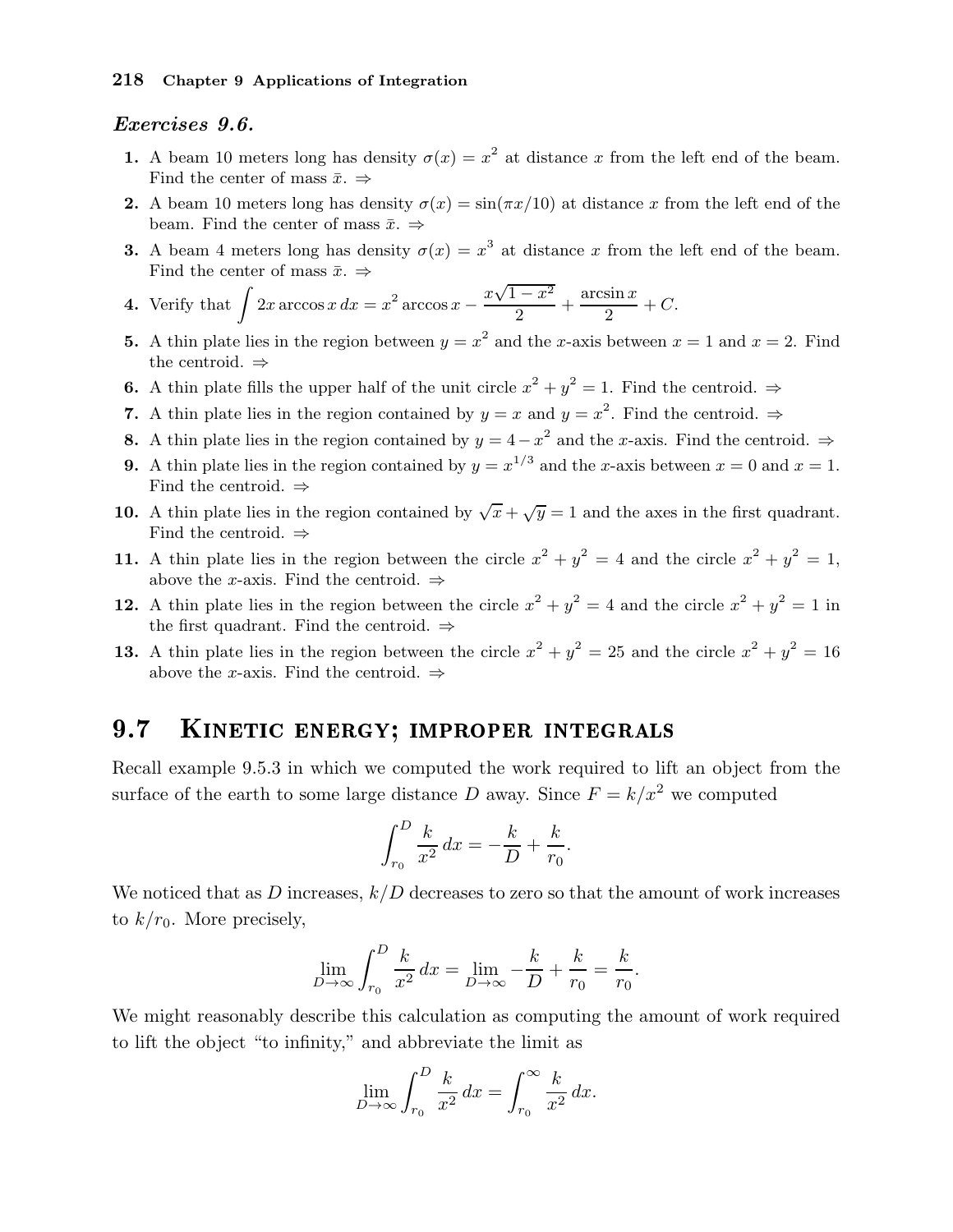Such an integral, with a limit of infinity, is called an improper integral. This is a bit unfortunate, since it's not really "improper" to do this, nor is it really "an integral"—it is an abbreviation for the limit of a particular sort of integral. Nevertheless, we're stuck with the term, and the operation itself is perfectly legitimate. It may at first seem odd that a finite amount of work is sufficient to lift an object to "infinity", but sometimes surprising things are nevertheless true, and this is such a case. If the value of an improper integral is a finite number, as in this example, we say that the integral converges, and if not we say that the integral diverges.

Here's another way, perhaps even more surprising, to interpret this calculation. We know that one interpretation of

$$
\int_{1}^{D} \frac{1}{x^2} \, dx
$$

is the area under  $y = 1/x^2$  from  $x = 1$  to  $x = D$ . Of course, as D increases this area increases. But since

$$
\int_{1}^{D} \frac{1}{x^2} \, dx = -\frac{1}{D} + \frac{1}{1},
$$

while the area increases, it never exceeds 1, that is

$$
\int_{1}^{\infty} \frac{1}{x^2} \, dx = 1.
$$

The area of the infinite region under  $y = 1/x^2$  from  $x = 1$  to infinity is finite.

Consider a slightly different sort of improper integral:  $\int^{\infty}$ −∞  $xe^{-x^2} dx$ . There are two ways we might try to compute this. First, we could break it up into two more familiar integrals:

$$
\int_{-\infty}^{\infty} x e^{-x^2} dx = \int_{-\infty}^{0} x e^{-x^2} dx + \int_{0}^{\infty} x e^{-x^2} dx.
$$

Now we do these as before:

$$
\int_{-\infty}^{0} xe^{-x^2} dx = \lim_{D \to \infty} \left. -\frac{e^{-x^2}}{2} \right|_{-D}^{0} = -\frac{1}{2},
$$

and

$$
\int_0^\infty x e^{-x^2} \, dx = \lim_{D \to \infty} \left. -\frac{e^{-x^2}}{2} \right|_0^D = \frac{1}{2},
$$

so

$$
\int_{-\infty}^{\infty} xe^{-x^2} dx = -\frac{1}{2} + \frac{1}{2} = 0.
$$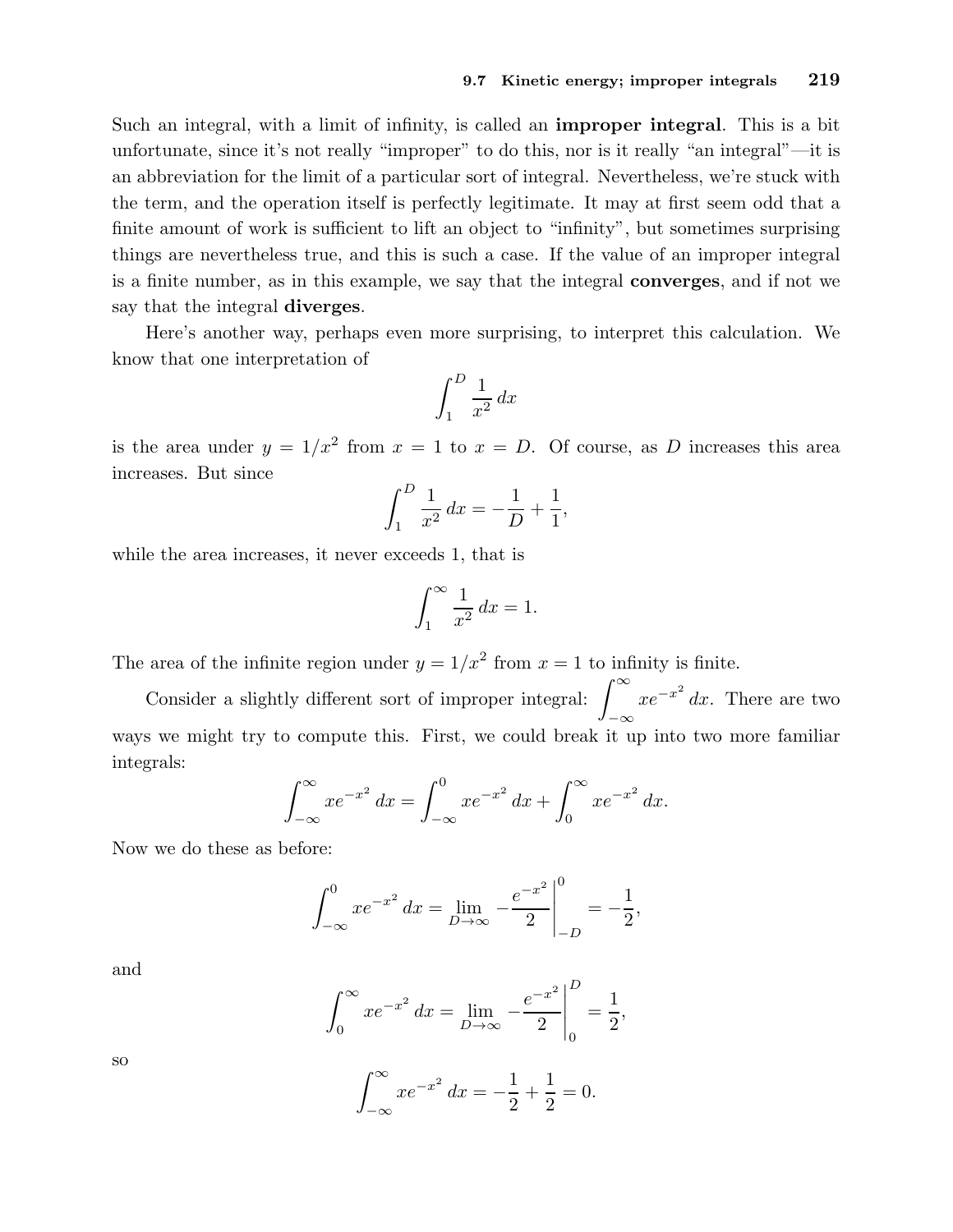Alternately, we might try

$$
\int_{-\infty}^{\infty} xe^{-x^2} dx = \lim_{D \to \infty} \int_{-D}^{D} xe^{-x^2} dx = \lim_{D \to \infty} \left. -\frac{e^{-x^2}}{2} \right|_{-D}^{D} = \lim_{D \to \infty} \left. -\frac{e^{-D^2}}{2} + \frac{e^{-D^2}}{2} \right| = 0.
$$

So we get the same answer either way. This does not always happen; sometimes the second approach gives a finite number, while the first approach does not; the exercises provide examples. In general, we interpret the integral  $\int_{-\infty}^{\infty}$ −∞  $f(x) dx$  according to the first method: both integrals  $\int^a$ −∞  $f(x) dx$  and  $\int_{-\infty}^{\infty}$ a  $f(x) dx$  must converge for the original integral to converge. The second approach does turn out to be useful; when  $\lim_{D\to\infty}\int_{-D}^D$  $f(x) dx = L$ , and L is finite, then L is called the Cauchy Principal Value of  $\int^{\infty}$ −∞  $f(x) dx$ .

Here's a more concrete application of these ideas. We know that in general

$$
W = \int_{x_0}^{x_1} F \, dx
$$

is the work done against the force F in moving from  $x_0$  to  $x_1$ . In the case that F is the force of gravity exerted by the earth, it is customary to make  $F < 0$  since the force is "downward." This makes the work W negative when it should be positive, so typically the work in this case is defined as

$$
W = -\int_{x_0}^{x_1} F dx.
$$

Also, by Newton's Law,  $F = ma(t)$ . This means that

$$
W = -\int_{x_0}^{x_1} ma(t) \, dx.
$$

Unfortunately this integral is a bit problematic:  $a(t)$  is in terms of t, while the limits and the "dx" are in terms of x. But x and t are certainly related here:  $x = x(t)$  is the function that gives the position of the object at time t, so  $v = v(t) = dx/dt = x'(t)$  is its velocity and  $a(t) = v'(t) = x''(t)$ . We can use  $v = x'(t)$  as a substitution to convert the integral from " $dx$ " to " $dv$ " in the usual way, with a bit of cleverness along the way:

$$
dv = x''(t) dt = a(t) dt = a(t) \frac{dt}{dx} dx
$$

$$
\frac{dx}{dt} dv = a(t) dx
$$

$$
v dv = a(t) dx.
$$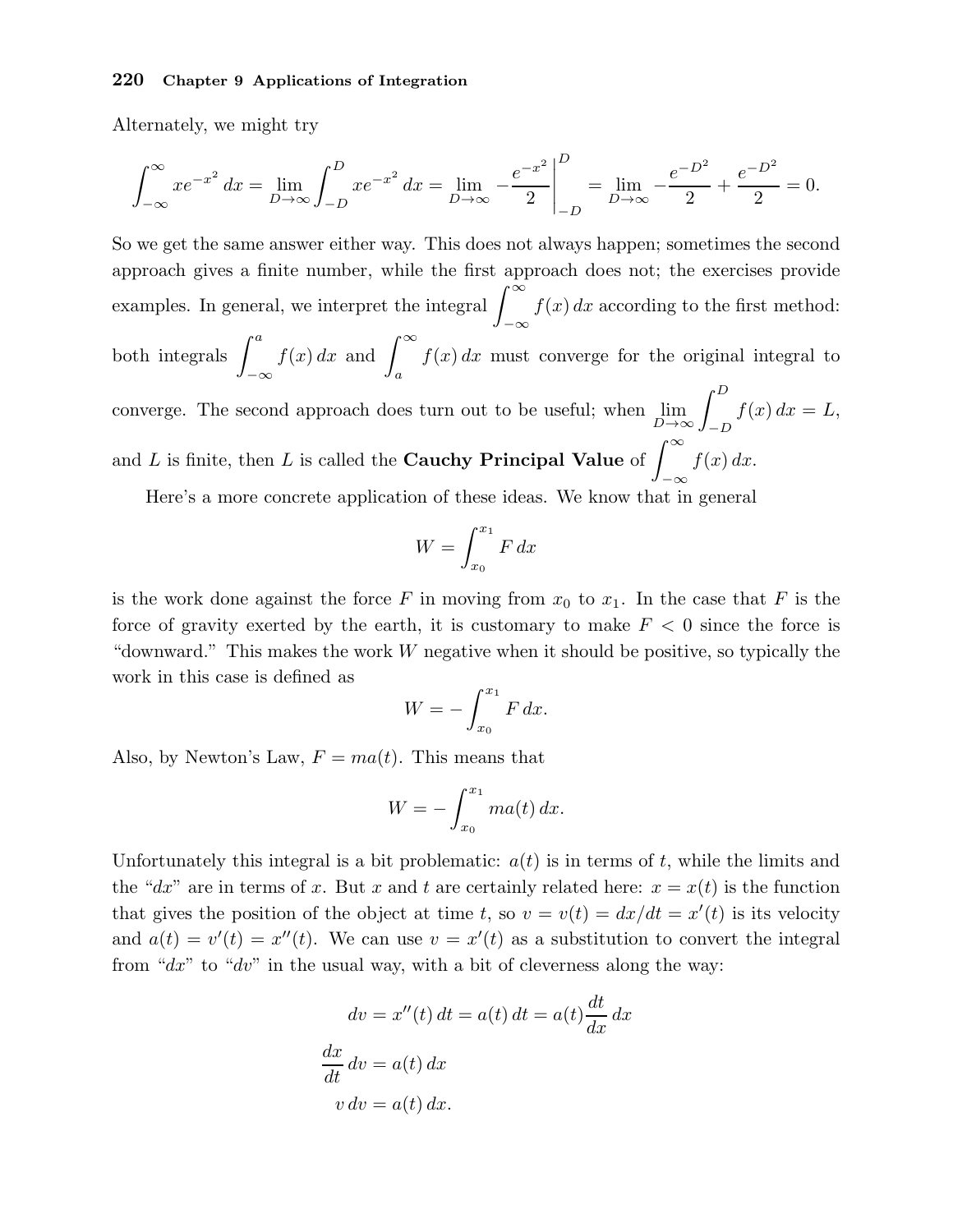Substituting in the integral:

$$
W = -\int_{x_0}^{x_1} ma(t) \, dx = -\int_{v_0}^{v_1} mv \, dv = -\left. \frac{mv^2}{2} \right|_{v_0}^{v_1} = -\frac{mv_1^2}{2} + \frac{mv_0^2}{2}.
$$

You may recall seeing the expression  $mv^2/2$  in a physics course—it is called the **kinetic** energy of the object. We have shown here that the work done in moving the object from one place to another is the same as the change in kinetic energy.

We know that the work required to move an object from the surface of the earth to infinity is

$$
W = \int_{r_0}^{\infty} \frac{k}{r^2} dr = \frac{k}{r_0}.
$$

At the surface of the earth the acceleration due to gravity is approximately 9.8 meters per second squared, so the force on an object of mass m is  $F = 9.8m$ . The radius of the earth is approximately 6378.1 kilometers or 6378100 meters. Since the force due to gravity obeys an inverse square law,  $F = k/r^2$  and  $9.8m = k/6378100^2$ ,  $k = 398665564178000m$ and  $W = 62505380m$ .

Now suppose that the initial velocity of the object,  $v_0$ , is just enough to get it to infinity, that is, just enough so that the object never slows to a stop, but so that its speed decreases to zero, i.e., so that  $v_1 = 0$ . Then

$$
62505380m = W = -\frac{mv_1^2}{2} + \frac{mv_0^2}{2} = \frac{mv_0^2}{2}
$$

so

$$
v_0 = \sqrt{125010760} \approx 11181
$$
 meters per second,

or about 40251 kilometers per hour. This speed is called the escape velocity. Notice that the mass of the object,  $m$ , canceled out at the last step; the escape velocity is the same for all objects. Of course, it takes considerably more energy to get a large object up to 40251 kph than a small one, so it is certainly more difficult to get a large object into deep space than a small one. Also, note that while we have computed the escape velocity for the earth, this speed would not in fact get an object "to infinity" because of the large mass in our neighborhood called the sun. Escape velocity for the sun starting at the distance of the earth from the sun is nearly 4 times the escape velocity we have calculated.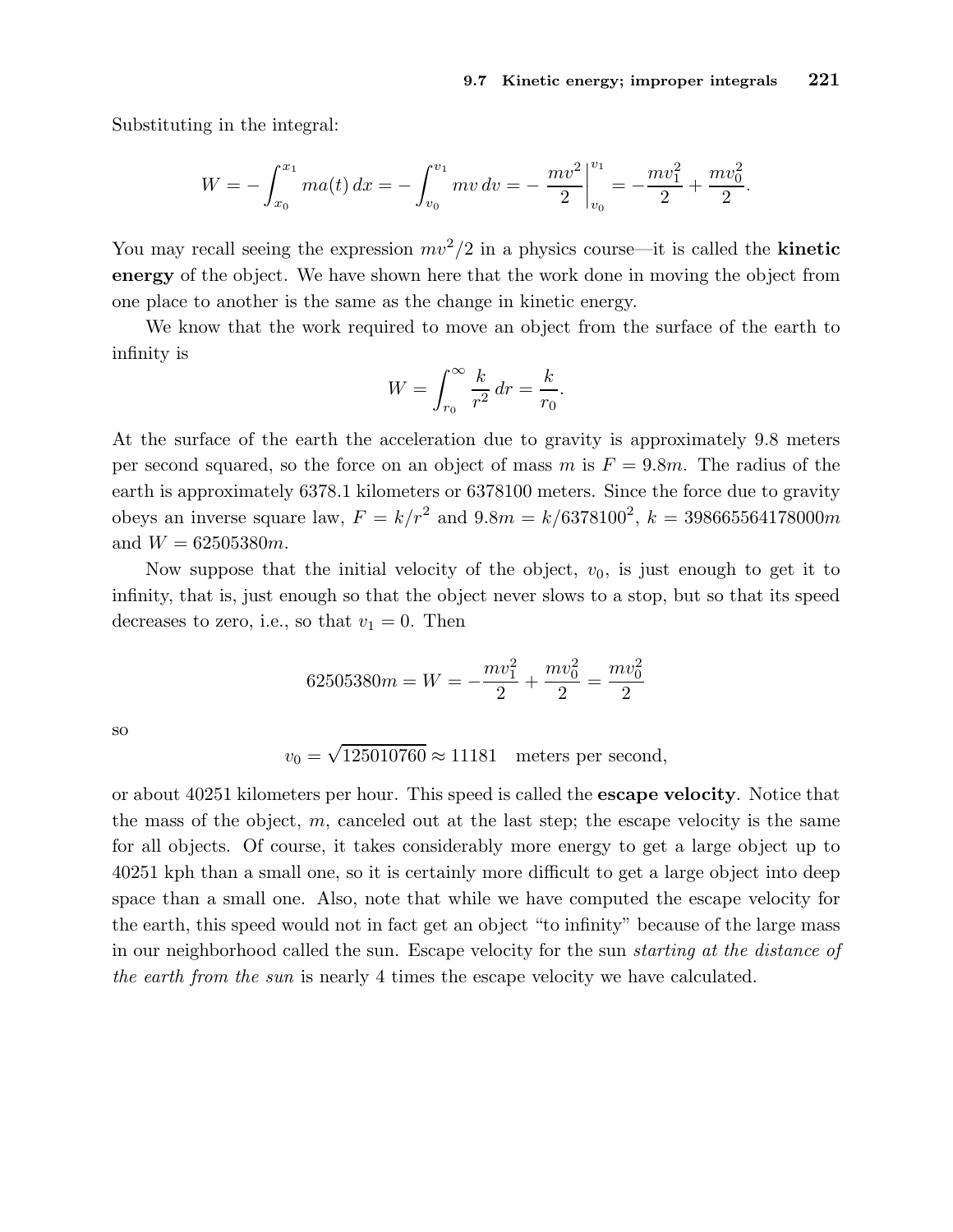#### Exercises 9.7.

- 1. Is the area under  $y = 1/x$  from 1 to infinity finite or infinite? If finite, compute the area.  $\Rightarrow$
- 2. Is the area under  $y = 1/x^3$  from 1 to infinity finite or infinite? If finite, compute the area. ⇒
- 3. Does  $\int^{\infty}$ 0  $x^2 + 2x - 1 dx$  converge or diverge? If it converges, find the value.  $\Rightarrow$
- 4. Does  $\int_{0}^{\infty}$ 1  $1/\sqrt{x} dx$  converge or diverge? If it converges, find the value.  $\Rightarrow$
- 5. Does  $\int_{0}^{\infty}$ 0  $e^{-x}$  dx converge or diverge? If it converges, find the value.  $\Rightarrow$
- 6.  $\int_{0}^{1/2} (2x-1)^{-3} dx$  is an improper integral of a slightly different sort. Express it as a limit  $J_0$  and determine whether it converges or diverges; if it converges, find the value. ⇒
- 7. Does  $\int_1^1$ 0  $1/\sqrt{x} dx$  converge or diverge? If it converges, find the value.  $\Rightarrow$
- 8. Does  $\int^{\pi/2}$ 0 sec<sup>2</sup> x dx converge or diverge? If it converges, find the value.  $\Rightarrow$
- **9.** Does  $\int_{-\infty}^{\infty}$  $x^2$  $\frac{1}{4+x^6}$  dx converge or diverge? If it converges, find the value.  $\Rightarrow$
- 10. Does  $\int_{-\infty}^{\infty} x dx$  converge or diverge? If it converges, find the value. Also find the Cauchy Principal Value, if it exists. ⇒
- 11. Does  $\int_{-\infty}^{\infty} \sin x \, dx$  converge or diverge? If it converges, find the value. Also find the Cauchy Principal Value, if it exists.  $\Rightarrow$
- 12. Does  $\int_{-\infty}^{\infty} \cos x \, dx$  converge or diverge? If it converges, find the value. Also find the Cauchy Principal Value, if it exists.  $\Rightarrow$
- 13. Suppose the curve  $y = 1/x$  is rotated around the x-axis generating a sort of funnel or horn shape, called Gabriel's horn or Toricelli's trumpet. Is the volume of this funnel from  $x = 1$  to infinity finite or infinite? If finite, compute the volume.  $\Rightarrow$
- 14. An officially sanctioned baseball must be between 142 and 149 grams. How much work, in Newton-meters, does it take to throw a ball at 80 miles per hour? At 90 mph? At 100.9 mph? (According to the Guinness Book of World Records, at http://www.baseballalmanac.com/recbooks/rb\_guin.shtml, "The greatest reliably recorded speed at which a baseball has been pitched is 100.9 mph by Lynn Nolan Ryan (California Angels) at Anaheim Stadium in California on August 20, 1974.")  $\Rightarrow$

## 9.8 PROBABILITY

You perhaps have at least a rudimentary understanding of **discrete probability**, which measures the likelihood of an "event" when there are a finite number of possibilities. For example, when an ordinary six-sided die is rolled, the probability of getting any particular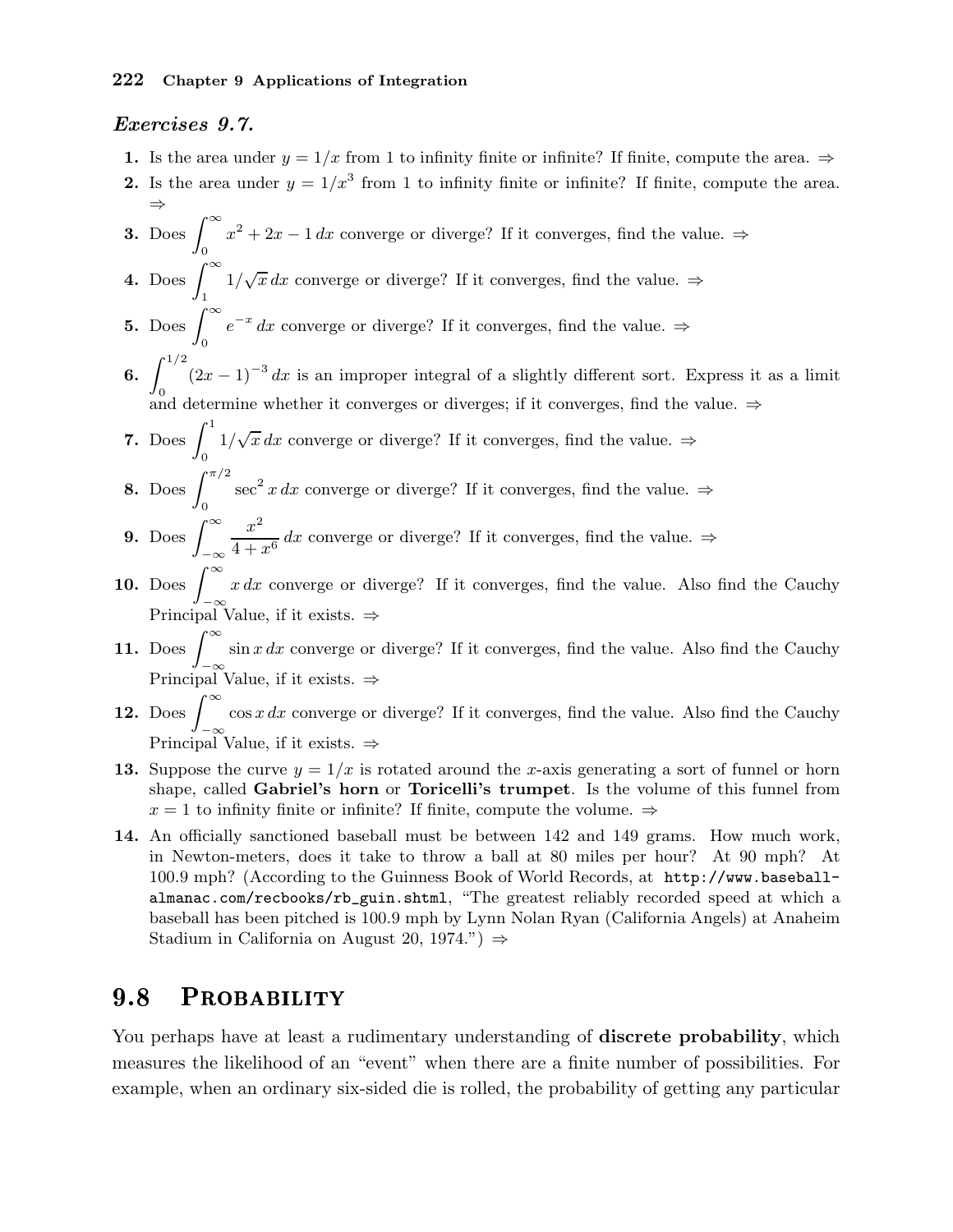number is  $1/6$ . In general, the probability of an event is the number of ways the event can happen divided by the number of ways that "anything" can happen.

For a slightly more complicated example, consider the case of two six-sided dice. The dice are physically distinct, which means that rolling a 2–5 is different than rolling a 5–2; each is an equally likely event out of a total of 36 ways the dice can land, so each has a probability of 1/36.

Most interesting events are not so simple. More interesting is the probability of rolling a certain sum out of the possibilities 2 through 12. It is clearly not true that all sums are equally likely: the only way to roll a 2 is to roll 1–1, while there are many ways to roll a 7. Because the number of possibilities is quite small, and because a pattern quickly becomes evident, it is easy to see that the probabilities of the various sums are:

$$
P(2) = P(12) = 1/36
$$
  
\n
$$
P(3) = P(11) = 2/36
$$
  
\n
$$
P(4) = P(10) = 3/36
$$
  
\n
$$
P(5) = P(9) = 4/36
$$
  
\n
$$
P(6) = P(8) = 5/36
$$
  
\n
$$
P(7) = 6/36
$$

Here we use  $P(n)$  to mean "the probability of rolling an n." Since we have correctly accounted for all possibilities, the sum of all these probabilities is  $36/36 = 1$ ; the probability that the sum is one of 2 through 12 is 1, because there are no other possibilities.

The study of probability is concerned with more difficult questions as well; for example, suppose the two dice are rolled many times. On the average, what sum will come up? In the language of probability, this average is called the expected value of the sum. This is at first a little misleading, as it does not tell us what to "expect" when the two dice are rolled, but what we expect the long term average will be.

Suppose that two dice are rolled 36 million times. Based on the probabilities, we would expect about 1 million rolls to be 2, about 2 million to be 3, and so on, with a roll of 7 topping the list at about 6 million. The sum of all rolls would be 1 million times 2 plus 2 million times 3, and so on, and dividing by 36 million we would get the average:

$$
\bar{x} = (2 \cdot 10^6 + 3(2 \cdot 10^6) + \dots + 7(6 \cdot 10^6) + \dots + 12 \cdot 10^6) \frac{1}{36 \cdot 10^6}
$$
  
=  $2 \frac{10^6}{36 \cdot 10^6} + 3 \frac{2 \cdot 10^6}{36 \cdot 10^6} + \dots + 7 \frac{6 \cdot 10^6}{36 \cdot 10^6} + \dots + 12 \frac{10^6}{36 \cdot 10^6}$   
=  $2P(2) + 3P(3) + \dots + 7P(7) + \dots + 12P(12)$   
=  $\sum_{i=2}^{12} iP(i) = 7.$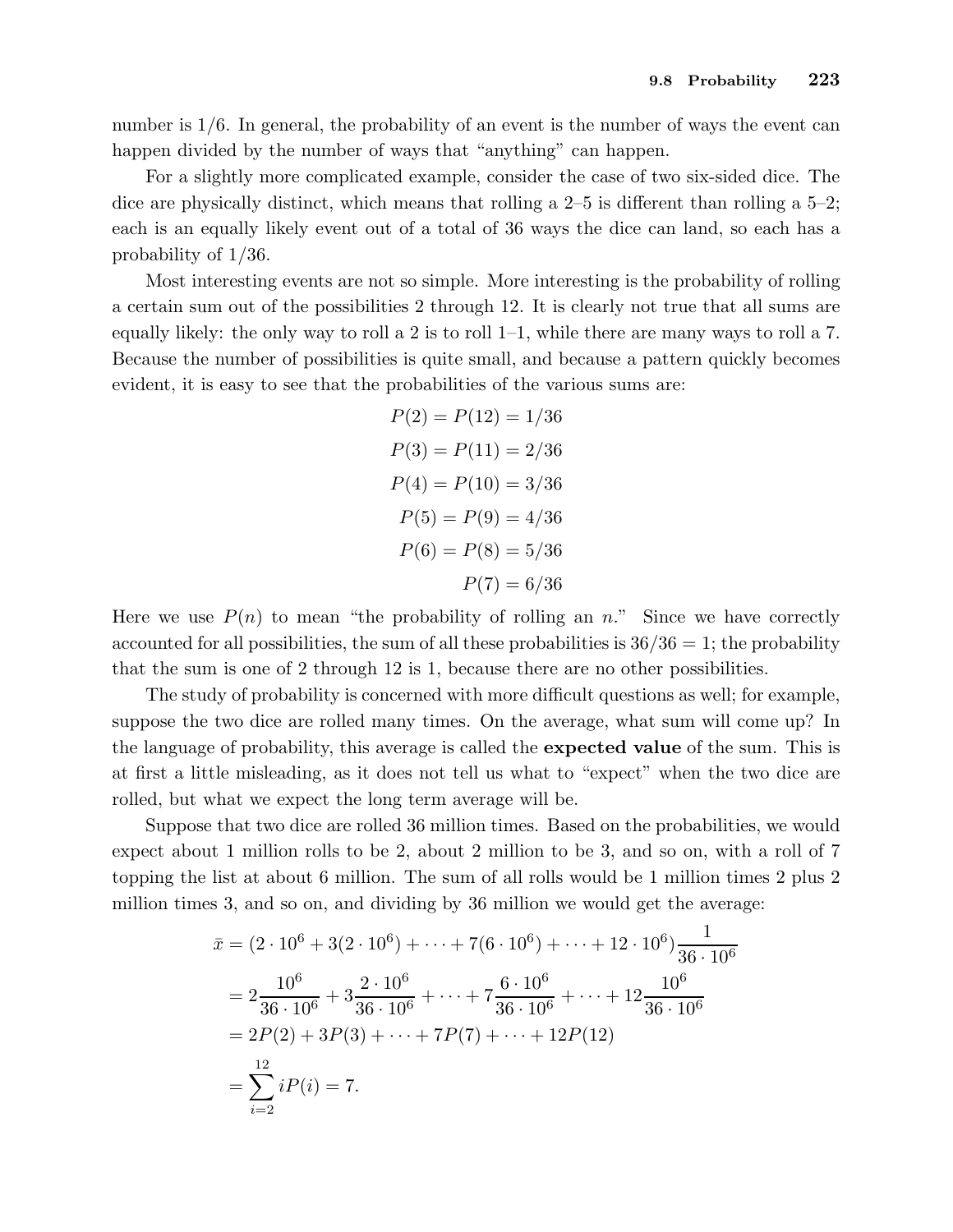There is nothing special about the 36 million in this calculation. No matter what the number of rolls, once we simplify the average, we get the same  $\sum$ 12  $i=2$  $iP(i)$ . While the actual average value of a large number of rolls will not be exactly 7, the average should be close to 7 when the number of rolls is large. Turning this around, if the average is not close to 7, we should suspect that the dice are not fair.

A variable, say  $X$ , that can take certain values, each with a corresponding probability, is called a random variable; in the example above, the random variable was the sum of the two dice. If the possible values for X are  $x_1, x_2, \ldots, x_n$ , then the expected value of the random variable is  $E(X) = \sum_{n=1}^{\infty}$  $i=1$  $x_iP(x_i)$ . The expected value is also called the **mean**.

When the number of possible values for  $X$  is finite, we say that  $X$  is a discrete random variable. In many applications of probability, the number of possible values of a random variable is very large, perhaps even infinite. To deal with the infinite case we need a different approach, and since there is a sum involved, it should not be wholly surprising that integration turns out to be a useful tool. It then turns out that even when the number of possibilities is large but finite, it is frequently easier to pretend that the number is infinite. Suppose, for example, that a dart is thrown at a dart board. Since the dart board consists of a finite number of atoms, there are in some sense only a finite number of places for the dart to land, but it is easier to explore the probabilities involved by pretending that the dart can land on any point in the usual  $x-y$  plane.

**DEFINITION 9.8.1** Let  $f : \mathbb{R} \to \mathbb{R}$  be a function. If  $f(x) \geq 0$  for every x and  $\int^{\infty}$  $f(x) dx = 1$  then f is a probability density function.  $\Box$ −∞

We associate a probability density function with a random variable  $X$  by stipulating that the probability that X is between a and b is  $\int^b$ a  $f(x) dx$ . Because of the requirement that the integral from  $-\infty$  to  $\infty$  be 1, all probabilities are less than or equal to 1, and the probability that X takes on some value between  $-\infty$  and  $\infty$  is 1, as it should be.

EXAMPLE 9.8.2 Consider again the two dice example; we can view it in a way that more resembles the probability density function approach. Consider a random variable  $X$ that takes on any real value with probabilities given by the probability density function in figure 9.8.1. The function  $f$  consists of just the top edges of the rectangles, with vertical sides drawn for clarity; the function is zero below 1.5 and above 12.5. The area of each rectangle is the probability of rolling the sum in the middle of the bottom of the rectangle,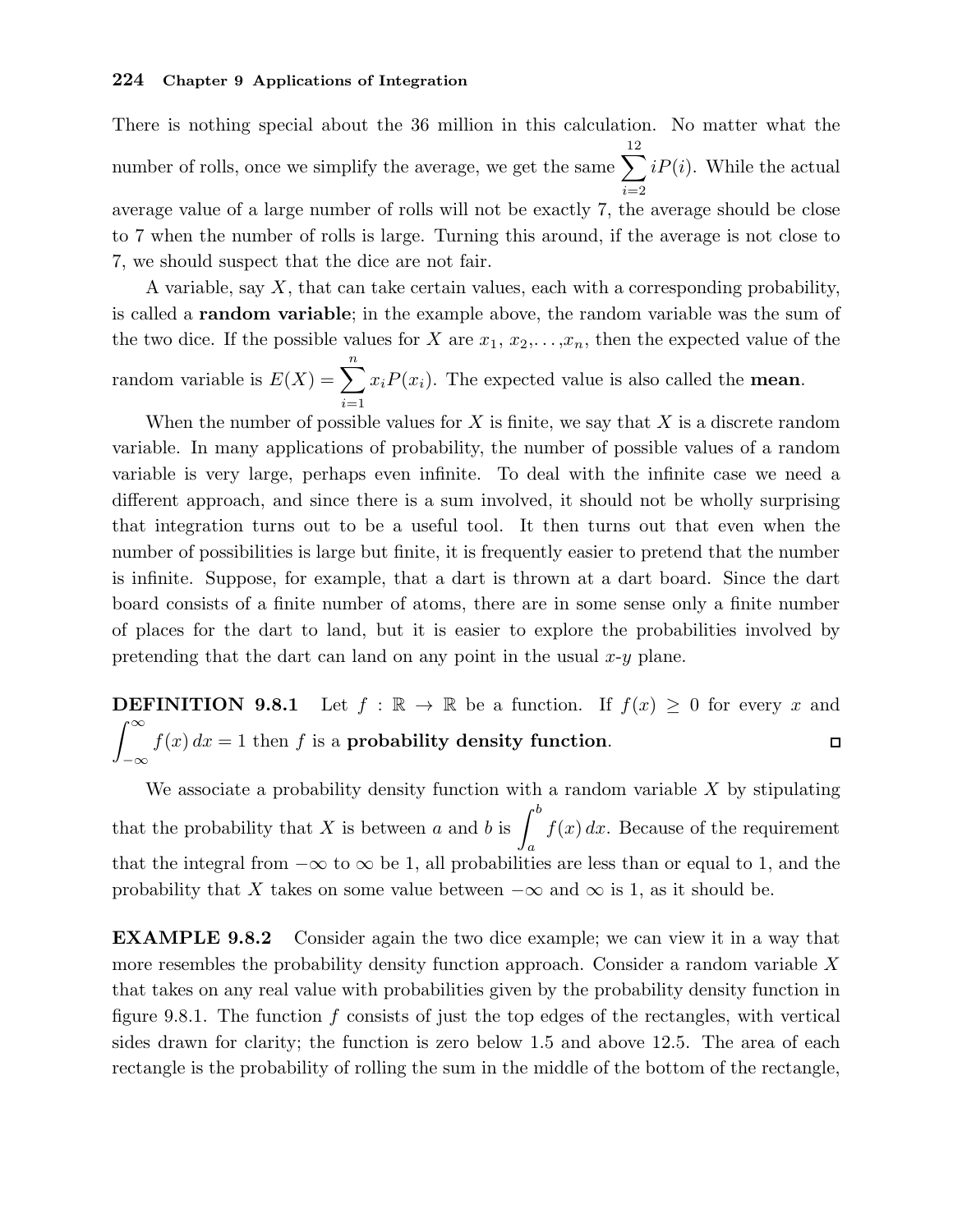or

$$
P(n) = \int_{n-1/2}^{n+1/2} f(x) \, dx.
$$

The probability of rolling a 4, 5, or 6 is

$$
P(n) = \int_{7/2}^{13/2} f(x) \, dx.
$$

Of course, we could also compute probabilities that don't make sense in the context of the dice, such as the probability that  $X$  is between 4 and 5.8.  $\Box$ 



Figure 9.8.1 A probability density function for two dice.

The function

$$
F(x) = P(X \le x) = \int_{-\infty}^{x} f(t)dt
$$

is called the cumulative distribution function or simply (probability) distribution.

**EXAMPLE 9.8.3** Suppose that  $a < b$  and

$$
f(x) = \begin{cases} \frac{1}{b-a} & \text{if } a \le x \le b \\ 0 & \text{otherwise.} \end{cases}
$$

Then  $f(x)$  is the **uniform probability density function** on [a, b]. and the corresponding distribution is the **uniform distribution** on  $[a, b]$ .  $\Box$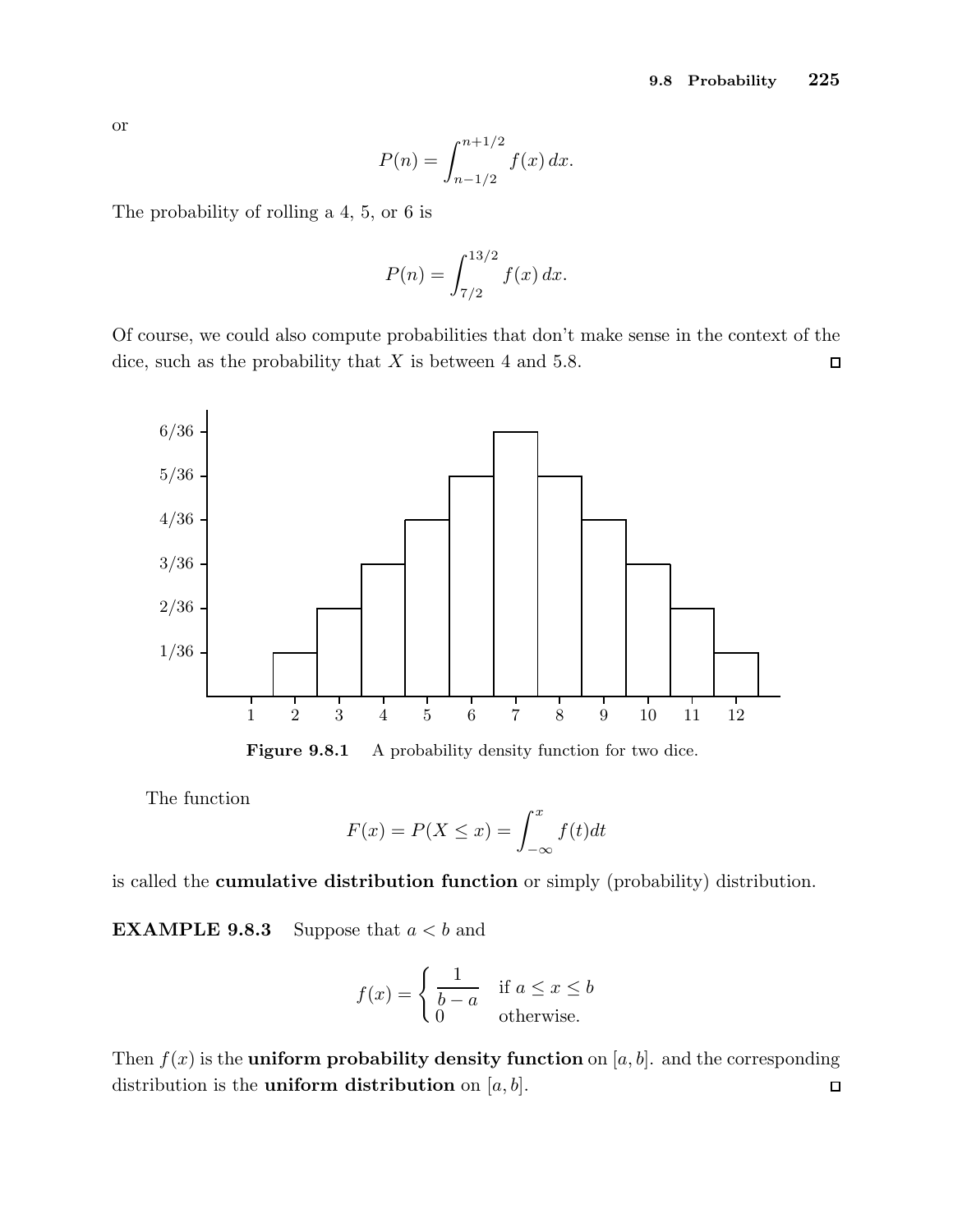**EXAMPLE 9.8.4** Consider the function  $f(x) = e^{-x^2/2}$ . What can we say about

$$
\int_{-\infty}^{\infty} e^{-x^2/2} \, dx?
$$

We cannot find an antiderivative of  $f$ , but we can see that this integral is some finite number. Notice that  $0 < f(x) = e^{-x^2/2} \le e^{-x/2}$  for  $|x| > 1$ . This implies that the area under  $e^{-x^2/2}$  is less than the area under  $e^{-x/2}$ , over the interval  $[1,\infty)$ . It is easy to compute the latter area, namely

$$
\int_{1}^{\infty} e^{-x/2} dx = \frac{2}{\sqrt{e}},
$$

$$
\int_{1}^{\infty} e^{-x^2/2} dx
$$

so

is some finite number smaller than  $2/\sqrt{e}$ . Because f is symmetric around the y-axis,

1

$$
\int_{-\infty}^{-1} e^{-x^2/2} \, dx = \int_{1}^{\infty} e^{-x^2/2} \, dx.
$$

This means that

$$
\int_{-\infty}^{\infty} e^{-x^2/2} dx = \int_{-\infty}^{-1} e^{-x^2/2} dx + \int_{-1}^{1} e^{-x^2/2} dx + \int_{1}^{\infty} e^{-x^2/2} dx = A
$$

for some finite positive number A. Now if we let  $q(x) = f(x)/A$ ,

$$
\int_{-\infty}^{\infty} g(x) dx = \frac{1}{A} \int_{-\infty}^{\infty} e^{-x^2/2} dx = \frac{1}{A} A = 1,
$$

so  $g$  is a probability density function. It turns out to be very useful, and is called the standard normal probability density function or more informally the bell curve, giving rise to the standard normal distribution. See figure 9.8.2 for the graph of the bell curve.  $\Box$ 



Figure 9.8.2 The bell curve.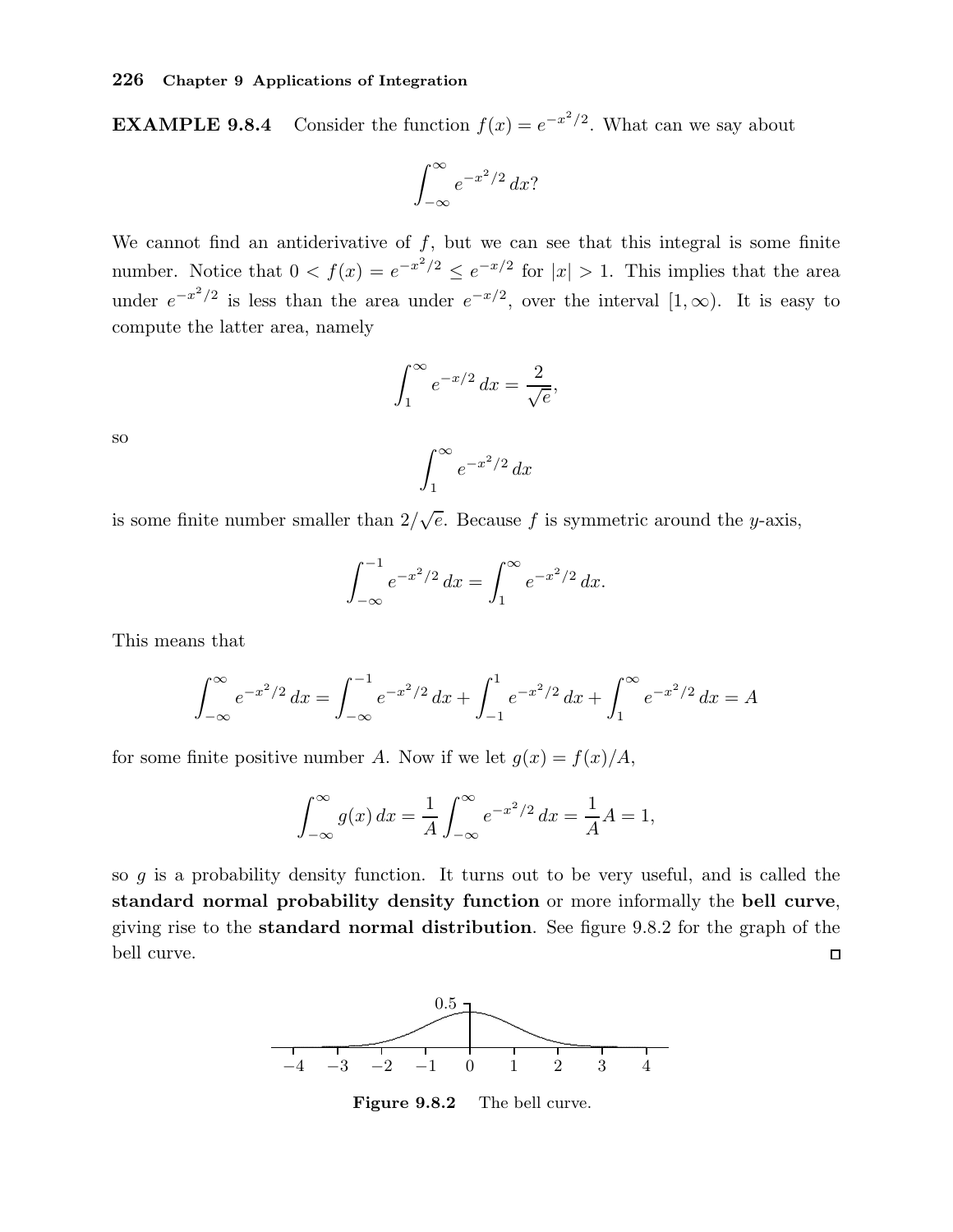We have shown that  $A$  is some finite number without computing it; we cannot compute it with the techniques we have available. By using some techniques from multivariable calculus, it can be shown that  $A = \sqrt{2\pi}$ .

EXAMPLE 9.8.5 The exponential distribution has probability density function

$$
f(x) = \begin{cases} 0 & x < 0\\ ce^{-cx} & x \ge 0 \end{cases}
$$

where  $c$  is a positive constant.

The mean or expected value of a random variable is quite useful, as hinted at in our discussion of dice. Recall that the mean for a discrete random variable is  $E(X) =$  $\sum_{n=1}^{\infty}$  $i=1$  $x_iP(x_i)$ . In the more general context we use an integral in place of the sum.

**DEFINITION 9.8.6** The **mean** of a random variable X with probability density function f is  $\mu = E(X) = \int_{-\infty}^{\infty}$  $xf(x) dx$ , provided the integral converges.  $\Box$ −∞

When the mean exists it is unique, since it is the result of an explicit calculation. The mean does not always exist.

The mean might look familiar; it is essentially identical to the center of mass of a onedimensional beam, as discussed in section 9.6. The probability density function  $f$  plays the role of the physical density function, but now the "beam" has infinite length. If we consider only a finite portion of the beam, say between  $a$  and  $b$ , then the center of mass is

$$
\bar{x} = \frac{\int_a^b x f(x) \, dx}{\int_a^b f(x) \, dx}.
$$

If we extend the beam to infinity, we get

$$
\bar{x} = \frac{\int_{-\infty}^{\infty} x f(x) dx}{\int_{-\infty}^{\infty} f(x) dx} = \int_{-\infty}^{\infty} x f(x) dx = E(X),
$$

because  $\int^{\infty}$ −∞  $f(x) dx = 1$ . In the center of mass interpretation, this integral is the total mass of the beam, which is always 1 when  $f$  is a probability density function.

 $\Box$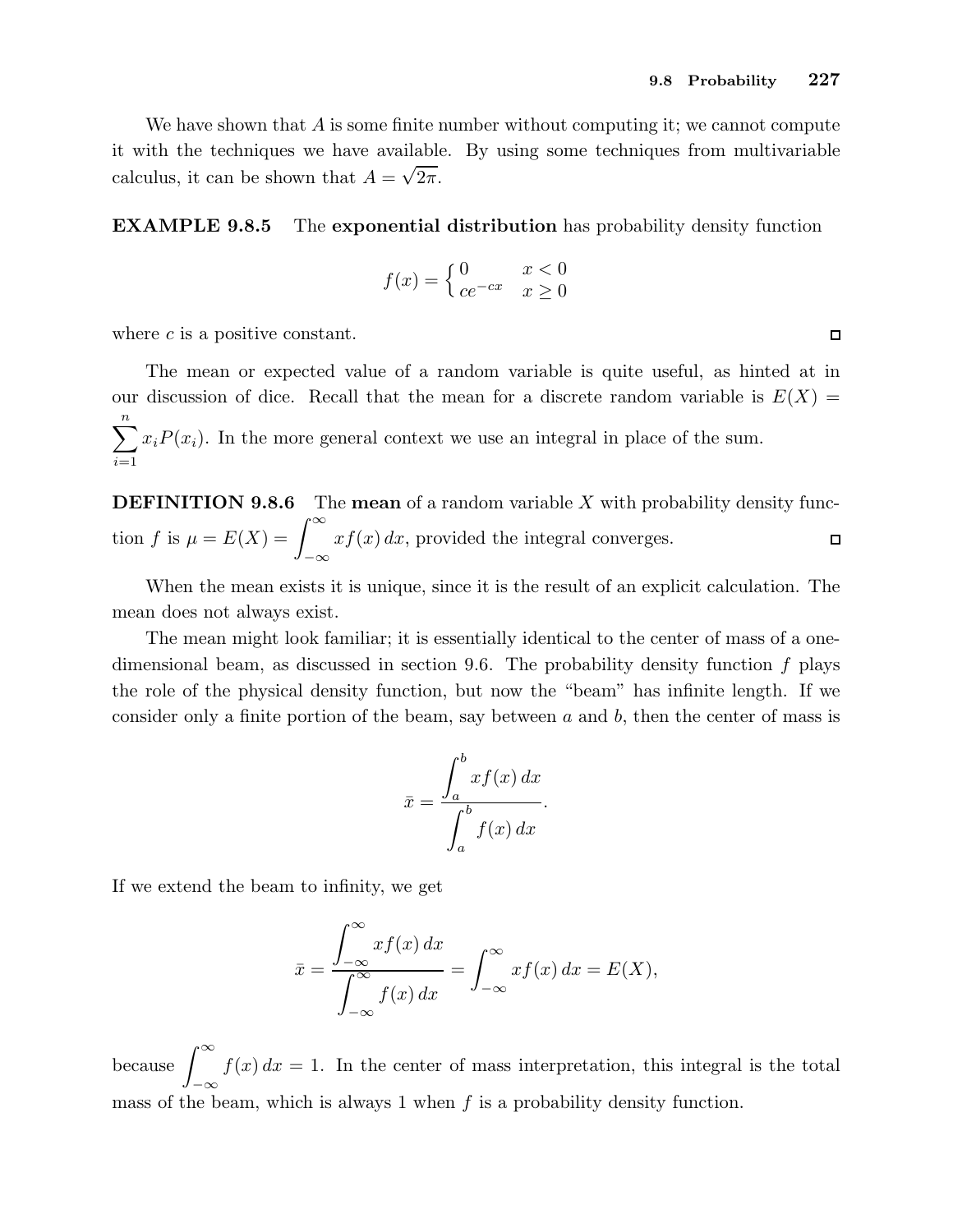EXAMPLE 9.8.7 The mean of the standard normal distribution is

$$
\int_{-\infty}^{\infty} x \frac{e^{-x^2/2}}{\sqrt{2\pi}} dx.
$$

We compute the two halves:

$$
\int_{-\infty}^{0} x \frac{e^{-x^2/2}}{\sqrt{2\pi}} dx = \lim_{D \to -\infty} -\frac{e^{-x^2/2}}{\sqrt{2\pi}} \bigg|_{D}^{0} = -\frac{1}{\sqrt{2\pi}}
$$

and

$$
\int_0^\infty x \frac{e^{-x^2/2}}{\sqrt{2\pi}} dx = \lim_{D \to \infty} -\frac{e^{-x^2/2}}{\sqrt{2\pi}} \bigg|_0^D = \frac{1}{\sqrt{2\pi}}
$$

.

The sum of these is 0, which is the mean.

While the mean is very useful, it typically is not enough information to properly evaluate a situation. For example, suppose we could manufacture an 11-sided die, with the faces numbered 2 through 12 so that each face is equally likely to be down when the die is rolled. The value of a roll is the value on this lower face. Rolling the die gives the same range of values as rolling two ordinary dice, but now each value occurs with probability 1/11. The expected value of a roll is

$$
\frac{2}{11} + \frac{3}{11} + \dots + \frac{12}{11} = 7.
$$

The mean does not distinguish the two cases, though of course they are quite different.

If f is a probability density function for a random variable X, with mean  $\mu$ , we would like to measure how far a "typical" value of X is from  $\mu$ . One way to measure this distance is  $(X - \mu)^2$ ; we square the difference so as to measure all distances as positive. To get the typical such squared distance, we compute the mean. For two dice, for example, we get

$$
(2-7)^2 \frac{1}{36} + (3-7)^2 \frac{2}{36} + \dots + (7-7)^2 \frac{6}{36} + \dots + (11-7)^2 \frac{2}{36} + (12-7)^2 \frac{1}{36} = \frac{35}{36}.
$$

Because we squared the differences this does not directly measure the typical distance we seek; if we take the square root of this we do get such a measure,  $\sqrt{35/36} \approx 2.42$ . Doing the computation for the strange 11-sided die we get

$$
(2-7)^2 \frac{1}{11} + (3-7)^2 \frac{1}{11} + \dots + (7-7)^2 \frac{1}{11} + \dots + (11-7)^2 \frac{1}{11} + (12-7)^2 \frac{1}{11} = 10,
$$

with square root approximately 3.16. Comparing 2.42 to 3.16 tells us that the two-dice rolls clump somewhat more closely near 7 than the rolls of the weird die, which of course we already knew because these examples are quite simple.

 $\Box$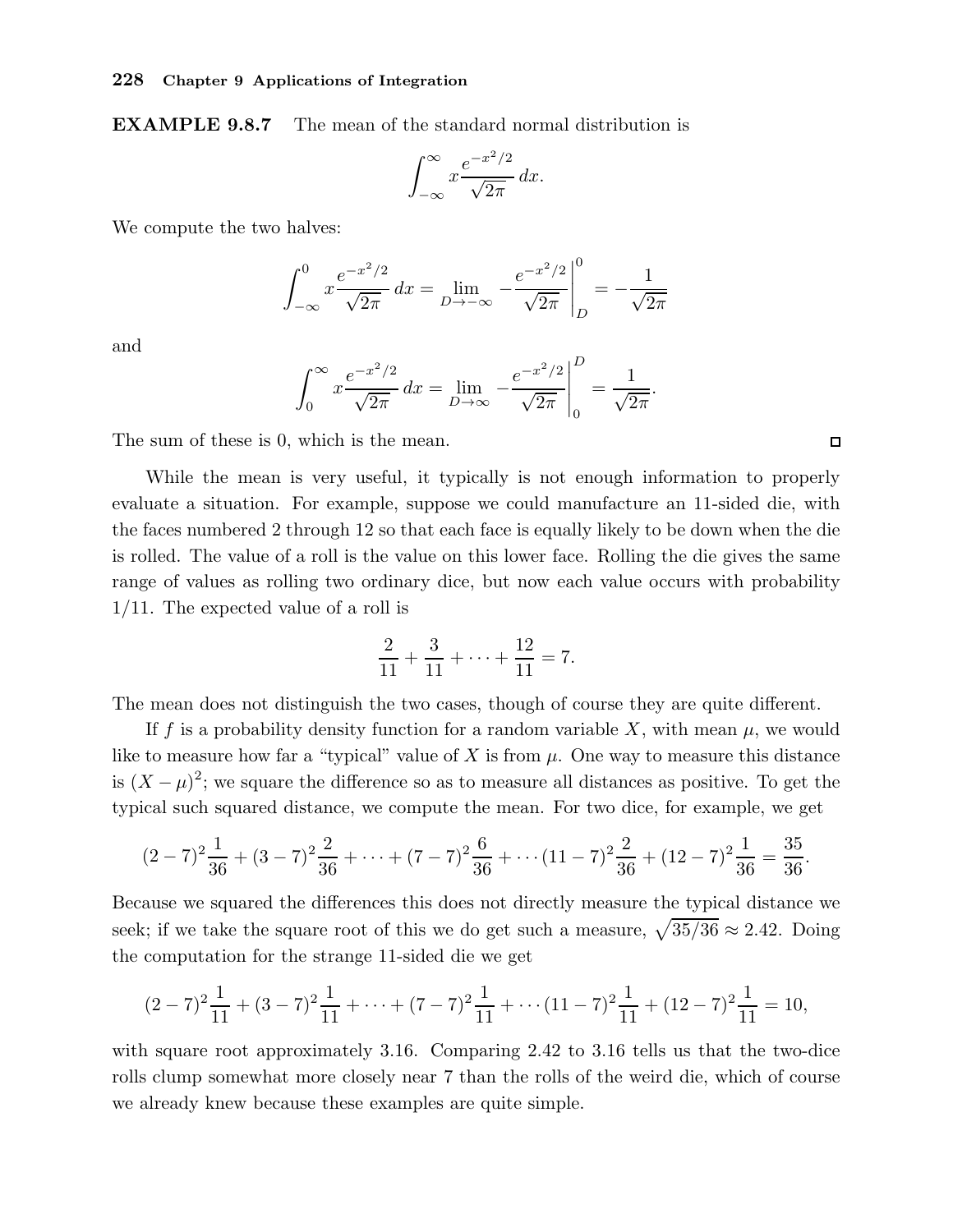$\Box$ 

To perform the same computation for a probability density function the sum is replaced by an integral, just as in the computation of the mean. The expected value of the squared distances is

$$
V(X) = \int_{-\infty}^{\infty} (x - \mu)^2 f(x) \, dx,
$$

called the variance. The square root of the variance is the standard deviation, denoted σ.

EXAMPLE 9.8.8 We compute the standard deviation of the standard normal distrubution. The variance is

$$
\frac{1}{\sqrt{2\pi}} \int_{-\infty}^{\infty} x^2 e^{-x^2/2} dx.
$$

To compute the antiderivative, use integration by parts, with  $u = x$  and  $dv = xe^{-x^2/2} dx$ . This gives

$$
\int x^2 e^{-x^2/2} dx = -xe^{-x^2/2} + \int e^{-x^2/2} dx.
$$

We cannot do the new integral, but we know its value when the limits are  $-\infty$  to  $\infty$ , from our discussion of the standard normal distribution. Thus

$$
\frac{1}{\sqrt{2\pi}} \int_{-\infty}^{\infty} x^2 e^{-x^2/2} dx = -\frac{1}{\sqrt{2\pi}} x e^{-x^2/2} \Big|_{-\infty}^{\infty} + \frac{1}{\sqrt{2\pi}} \int_{-\infty}^{\infty} e^{-x^2/2} dx = 0 + \frac{1}{\sqrt{2\pi}} \sqrt{2\pi} = 1.
$$

The standard deviation is then  $\sqrt{1} = 1$ .

EXAMPLE 9.8.9 Here is a simple example showing how these ideas can be useful. Suppose it is known that, in the long run, 1 out of every 100 computer memory chips produced by a certain manufacturing plant is defective when the manufacturing process is running correctly. Suppose 1000 chips are selected at random and 15 of them are defective. This is more than the 'expected' number (10), but is it so many that we should suspect that something has gone wrong in the manufacturing process? We are interested in the probability that various numbers of defective chips arise; the probability distribution is discrete: there can only be a whole number of defective chips. But (under reasonable assumptions) the distribution is very close to a normal distribution, namely this one:

$$
f(x) = \frac{1}{\sqrt{2\pi}\sqrt{1000(.01)(.99)}} \exp\left(\frac{-(x-10)^2}{2(1000)(.01)(.99)}\right),\,
$$

which is pictured in figure 9.8.3 (recall that  $\exp(x) = e^x$ ).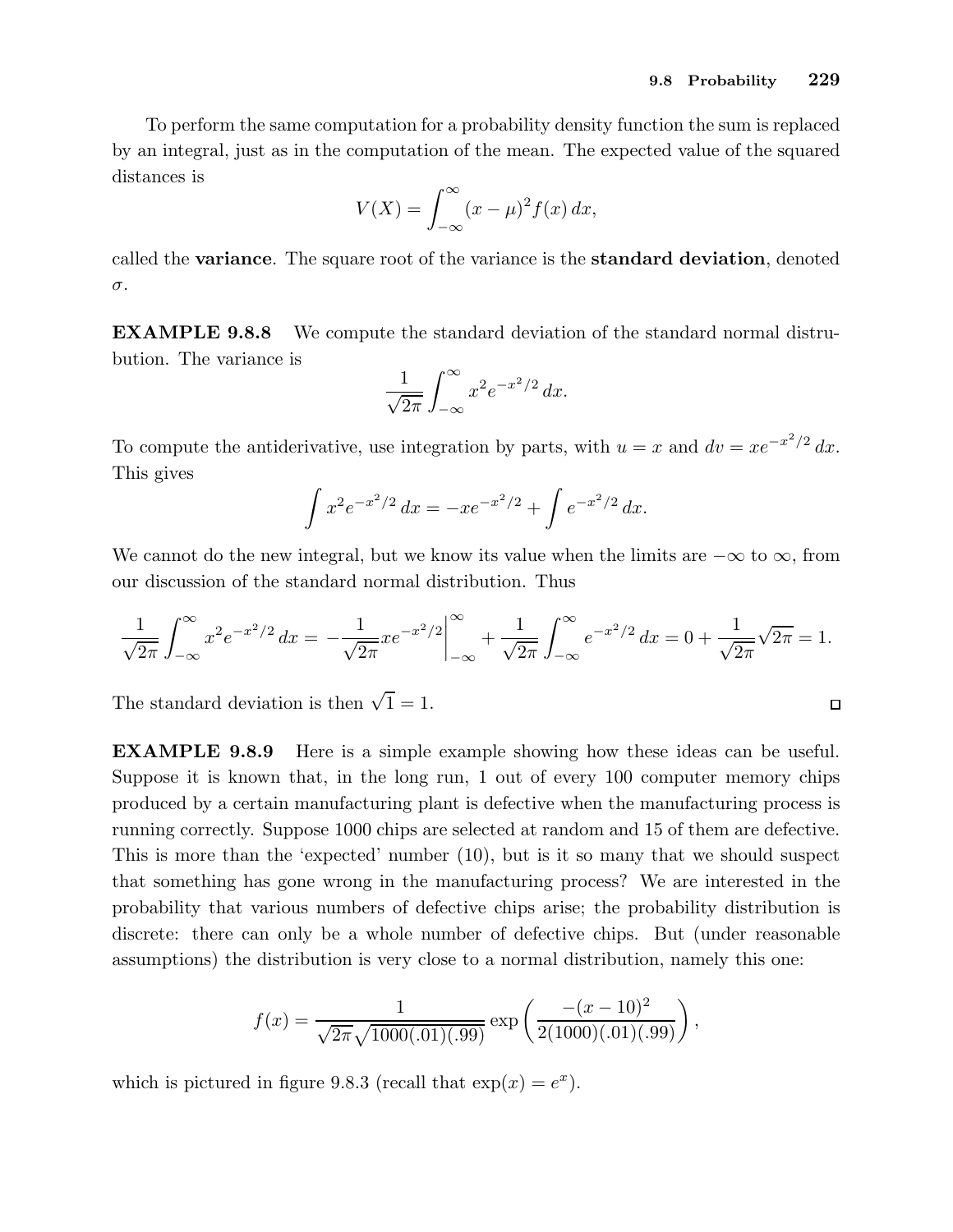

Figure 9.8.3 Normal density function for the defective chips example.

Now how do we measure how unlikely it is that under normal circumstances we would see 15 defective chips? We can't compute the probability of exactly 15 defective chips, as this would be  $\int^{15}$ 15  $f(x) dx = 0$ . We could compute  $\int^{15.5}$  $\int_{14.5} f(x) dx \approx 0.036$ ; this means there is only a 3.6% chance that the number of defective chips is 15. (We cannot compute these integrals exactly; computer software has been used to approximate the integral values in this discussion.) But this is misleading:  $\int^{10.5}$  $f(x) dx \approx 0.126$ , which is larger, certainly, but still small, even for the "most likely" outcome. The most useful question, in most circumstances, is this: how likely is it that the number of defective chips is "far from" the mean? For example, how likely, or unlikely, is it that the number of defective chips is different by 5 or more from the expected value of 10? This is the probability that the number of defective chips is less than 5 or larger than 15, namely

$$
\int_{-\infty}^{5} f(x) dx + \int_{15}^{\infty} f(x) dx \approx 0.11.
$$

So there is an 11% chance that this happens—not large, but not tiny. Hence the 15 defective chips does not appear to be cause for alarm: about one time in nine we would expect to see the number of defective chips 5 or more away from the expected 10. How about 20? Here we compute

$$
\int_{-\infty}^{0} f(x) \, dx + \int_{20}^{\infty} f(x) \, dx \approx 0.0015.
$$

So there is only a 0.15% chance that the number of defective chips is more than 10 away from the mean; this would typically be interpreted as too suspicious to ignore—it shouldn't happen if the process is running normally.

The big question, of course, is what level of improbability should trigger concern? It depends to some degree on the application, and in particular on the consequences of getting it wrong in one direction or the other. If we're wrong, do we lose a little money? A lot of money? Do people die? In general, the standard choices are 5% and 1%. So what we should do is find the number of defective chips that has only, let us say, a 1% chance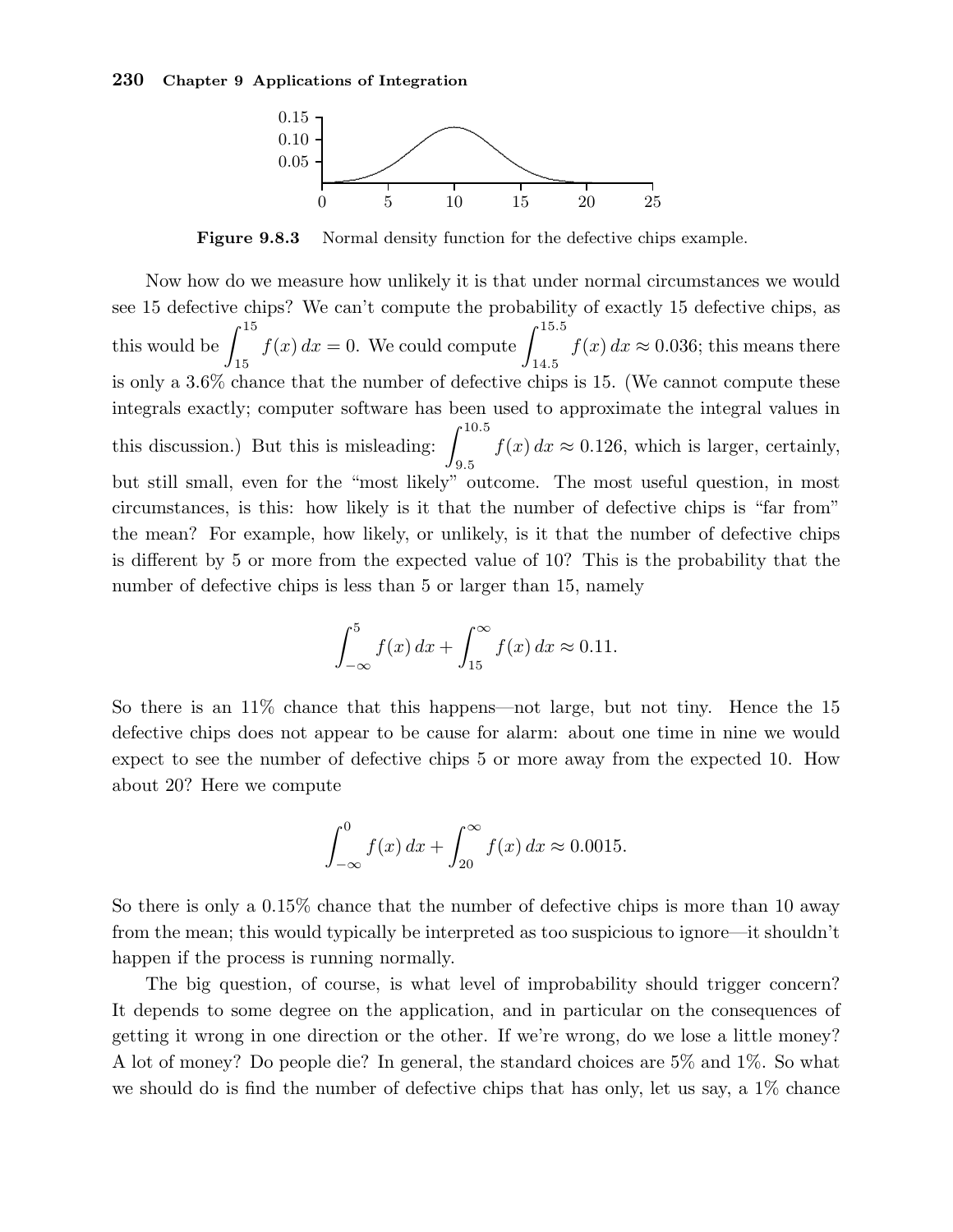of occurring under normal circumstances, and use that as the relevant number. In other words, we want to know when

$$
\int_{-\infty}^{10-r} f(x) \, dx + \int_{10+r}^{\infty} f(x) \, dx < 0.01.
$$

A bit of trial and error shows that with  $r = 8$  the value is about 0.011, and with  $r = 9$  it is about 0.004, so if the number of defective chips is 19 or more, or 1 or fewer, we should look for problems. If the number is high, we worry that the manufacturing process has a problem, or conceivably that the process that tests for defective chips is not working correctly and is flagging good chips as defective. If the number is too low, we suspect that the testing procedure is broken, and is not detecting defective chips.  $\Box$ 

#### Exercises 9.8.

- 1. Verify that  $\int_{0}^{\infty}$ 1  $e^{-x/2} dx = 2/\sqrt{e}.$
- 2. Show that the function in example 9.8.5 is a probability density function. Compute the mean and standard deviation. ⇒
- **3.** Compute the mean and standard deviation of the uniform distribution on  $[a, b]$ . (See example  $9.8.3.$ )  $\Rightarrow$
- 4. What is the expected value of one roll of a fair six-sided die?  $\Rightarrow$
- 5. What is the expected sum of one roll of three fair six-sided dice?  $\Rightarrow$
- **6.** Let  $\mu$  and  $\sigma$  be real numbers with  $\sigma > 0$ . Show that

$$
N(x) = \frac{1}{\sqrt{2\pi}\sigma} e^{-\frac{(x-\mu)^2}{2\sigma^2}}
$$

is a probability density function. You will not be able to compute this integral directly; use a substitution to convert the integral into the one from example 9.8.4. The function  $N$  is the probability density function of the **normal distribution** with mean  $\mu$  and standard deviation  $\sigma$ . Show that the mean of the normal distribution is  $\mu$  and the standard deviation is  $\sigma$ .

7. Let

$$
f(x) = \begin{cases} \frac{1}{x^2} & x \ge 1\\ 0 & x < 1 \end{cases}
$$

Show that f is a probability density function, and that the distribution has no mean.

8. Let

$$
f(x) = \begin{cases} x & -1 \le x \le 1 \\ 1 & 1 < x \le 2 \\ 0 & \text{otherwise.} \end{cases}
$$

Show that  $\int_{-\infty}^{\infty} f(x) dx = 1$ . Is f a probability density function? Justify your answer.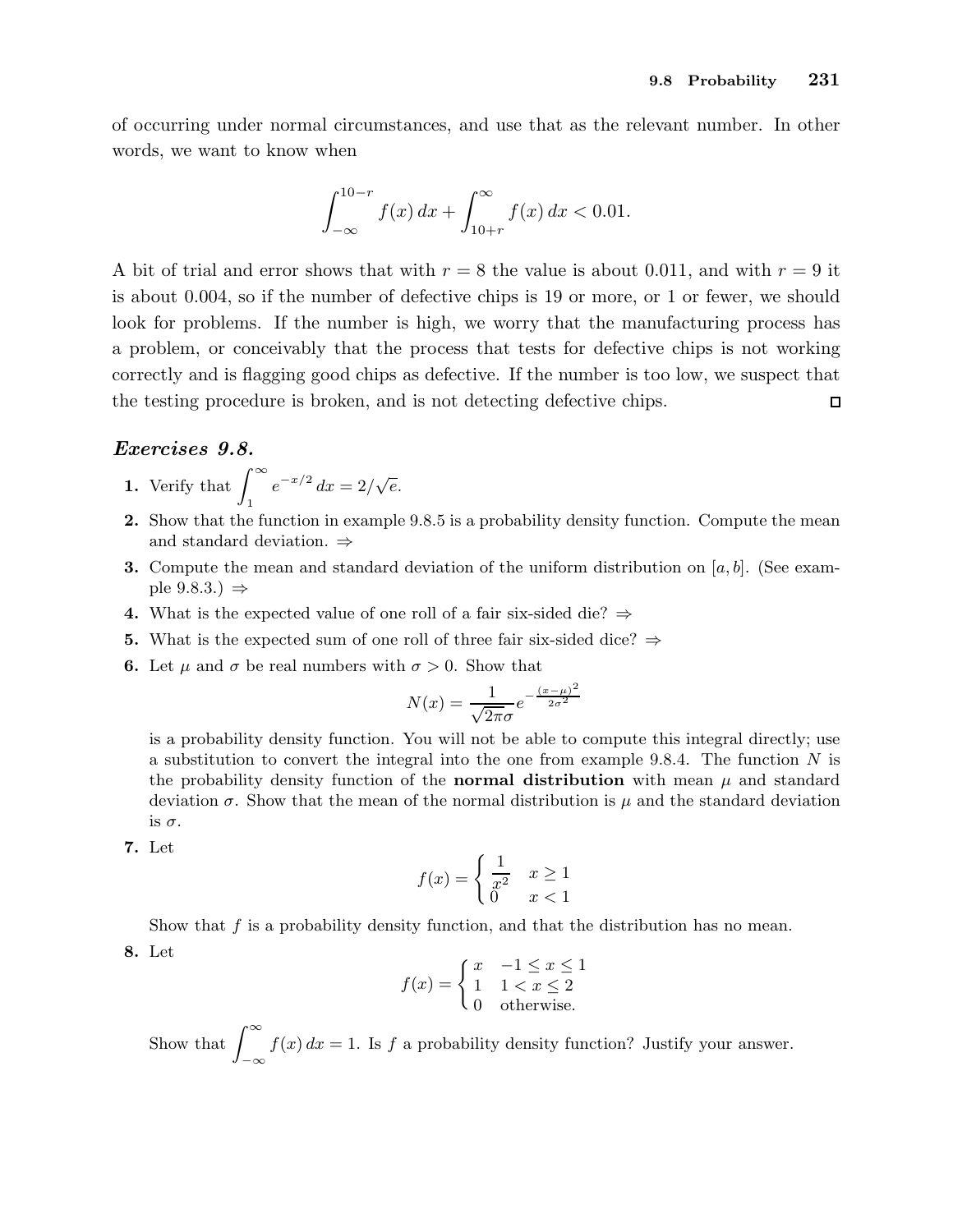**9.** If you have access to appropriate software, find  $r$  so that

$$
\int_{-\infty}^{10-r} f(x) \, dx + \int_{10+r}^{\infty} f(x) \, dx \approx 0.05,
$$

using the function of example 9.8.9. Discuss the impact of using this new value of  $r$  to decide whether to investigate the chip manufacturing process. ⇒

#### 9.9 ARC LENGTH

Here is another geometric application of the integral: find the length of a portion of a curve. As usual, we need to think about how we might approximate the length, and turn the approximation into an integral.

We already know how to compute one simple arc length, that of a line segment. If the endpoints are  $P_0(x_0, y_0)$  and  $P_1(x_1, y_1)$  then the length of the segment is the distance between the points,  $\sqrt{(x_1 - x_0)^2 + (y_1 - y_0)^2}$ , from the Pythagorean theorem, as illustrated in figure 9.9.1.



Figure 9.9.1 The length of a line segment.

Now if the graph of f is "nice" (say, differentiable) it appears that we can approximate the length of a portion of the curve with line segments, and that as the number of segments increases, and their lengths decrease, the sum of the lengths of the line segments will approach the true arc length; see figure 9.9.2.

Now we need to write a formula for the sum of the lengths of the line segments, in a form that we know becomes an integral in the limit. So we suppose we have divided the interval [a, b] into n subintervals as usual, each with length  $\Delta x = (b-a)/n$ , and endpoints  $a = x_0, x_1, x_2, \ldots, x_n = b$ . The length of a typical line segment, joining  $(x_i, f(x_i))$ to  $(x_{i+1}, f(x_{i+1}))$ , is  $\sqrt{(\Delta x)^2 + (f(x_{i+1}) - f(x_i))^2}$ . By the Mean Value Theorem (6.5.2), there is a number  $t_i$  in  $(x_i, x_{i+1})$  such that  $f'(t_i) \Delta x = f(x_{i+1}) - f(x_i)$ , so the length of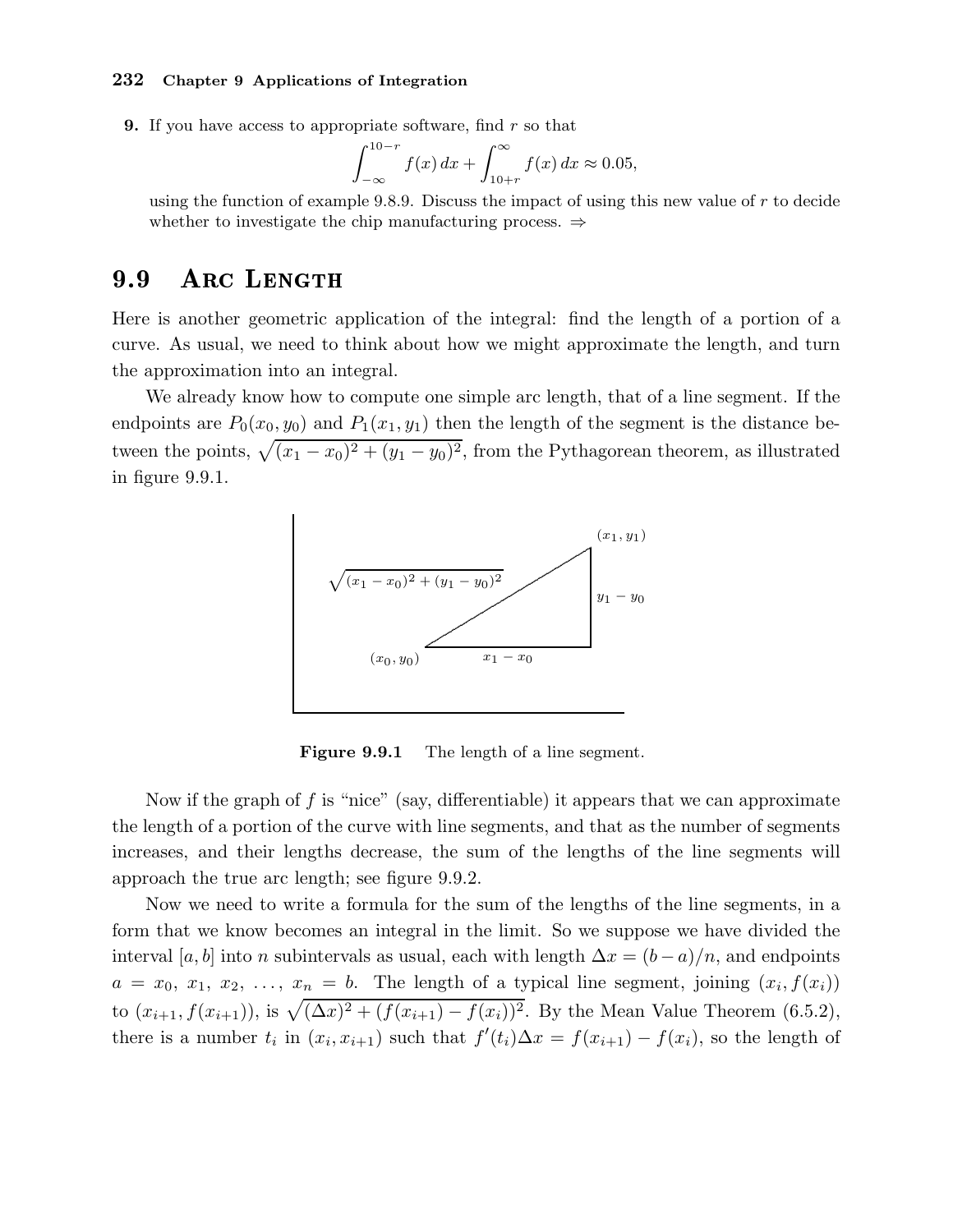

Figure 9.9.2 Approximating arc length with line segments.

the line segment can be written as

$$
\sqrt{(\Delta x)^{2} + (f'(t_{i}))^{2} \Delta x^{2}} = \sqrt{1 + (f'(t_{i}))^{2}} \Delta x.
$$

The arc length is then

$$
\lim_{n \to \infty} \sum_{i=0}^{n-1} \sqrt{1 + (f'(t_i))^2} \,\Delta x = \int_a^b \sqrt{1 + (f'(x))^2} \, dx.
$$

Note that the sum looks a bit different than others we have encountered, because the approximation contains a  $t_i$  instead of an  $x_i$ . In the past we have always used left endpoints (namely,  $x_i$ ) to get a representative value of f on  $[x_i, x_{i+1}]$ ; now we are using a different point, but the principle is the same.

To summarize, to compute the length of a curve on the interval  $[a, b]$ , we compute the integral

$$
\int_a^b \sqrt{1 + (f'(x))^2} \, dx.
$$

Unfortunately, integrals of this form are typically difficult or impossible to compute exactly, because usually none of our methods for finding antiderivatives will work. In practice this means that the integral will usually have to be approximated.

**EXAMPLE 9.9.1** Let  $f(x) = \sqrt{r^2 - x^2}$ , the upper half circle of radius r. The length of this curve is half the circumference, namely  $\pi r$ . Let's compute this with the arc length formula. The derivative  $f'$  is  $-x/\sqrt{r^2 - x^2}$  so the integral is

$$
\int_{-r}^{r} \sqrt{1 + \frac{x^2}{r^2 - x^2}} \, dx = \int_{-r}^{r} \sqrt{\frac{r^2}{r^2 - x^2}} \, dx = r \int_{-r}^{r} \sqrt{\frac{1}{r^2 - x^2}} \, dx.
$$

Using a trigonometric substitution, we find the antiderivative, namely  $arcsin(x/r)$ . Notice that the integral is improper at both endpoints, as the function  $\sqrt{1/(r^2 - x^2)}$  is undefined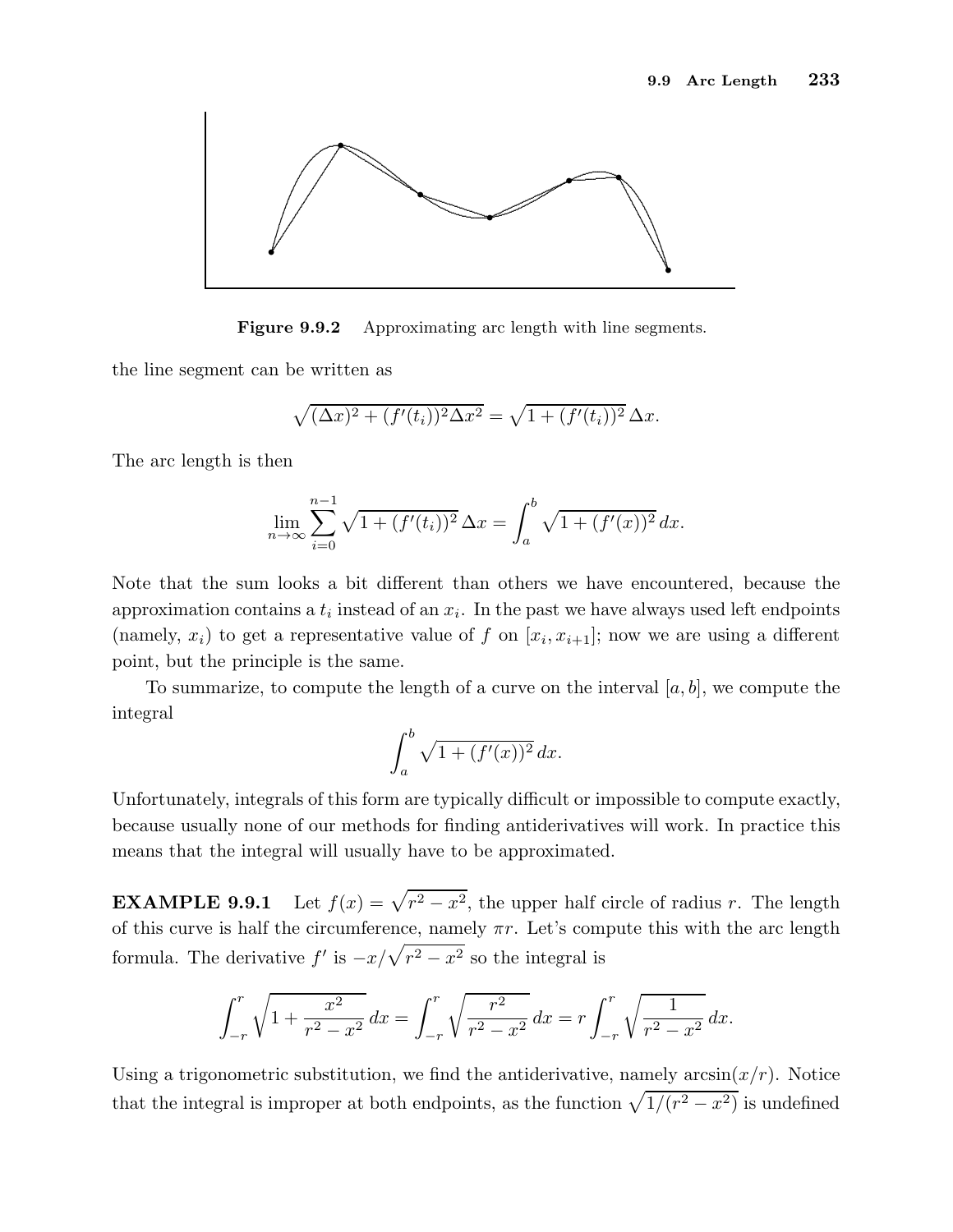when  $x = \pm r$ . So we need to compute

$$
\lim_{D \to -r^+} \int_D^0 \sqrt{\frac{1}{r^2 - x^2}} \, dx + \lim_{D \to r^-} \int_0^D \sqrt{\frac{1}{r^2 - x^2}} \, dx.
$$

This is not difficult, and has value  $\pi$ , so the original integral, with the extra r in front, has value  $\pi r$  as expected.  $\Box$ 

## Exercises 9.9.

- **1.** Find the arc length of  $f(x) = x^{3/2}$  on  $[0,2]$ .  $\Rightarrow$
- 2. Find the arc length of  $f(x) = x^2/8 \ln x$  on  $[1, 2]$ .  $\Rightarrow$
- **3.** Find the arc length of  $f(x) = (1/3)(x^2 + 2)^{3/2}$  on the interval  $[0, a]$ .  $\Rightarrow$
- 4. Find the arc length of  $f(x) = \ln(\sin x)$  on the interval  $[\pi/4, \pi/3]$ .  $\Rightarrow$
- **5.** Let  $a > 0$ . Show that the length of  $y = \cosh x$  on  $[0, a]$  is equal to  $\int_a^a$  $\cosh x \, dx.$
- 6. Find the arc length of  $f(x) = \cosh x$  on  $[0, \ln 2]$ .  $\Rightarrow$
- 7. Set up the integral to find the arc length of  $\sin x$  on the interval  $[0, \pi]$ ; do not evaluate the integral. If you have access to appropriate software, approximate the value of the integral. ⇒

0

- 8. Set up the integral to find the arc length of  $y = xe^{-x}$  on the interval [2, 3]; do not evaluate the integral. If you have access to appropriate software, approximate the value of the integral. ⇒
- **9.** Find the arc length of  $y = e^x$  on the interval [0, 1]. (This can be done exactly; it is a bit tricky and a bit long.)  $\Rightarrow$

#### 9.10 **SURFACE AREA**

Another geometric question that arises naturally is: "What is the surface area of a volume?" For example, what is the surface area of a sphere? More advanced techniques are required to approach this question in general, but we can compute the areas of some volumes generated by revolution.

As usual, the question is: how might we approximate the surface area? For a surface obtained by rotating a curve around an axis, we can take a polygonal approximation to the curve, as in the last section, and rotate it around the same axis. This gives a surface composed of many "truncated cones;" a truncated cone is called a frustum of a cone. Figure 9.10.1 illustrates this approximation.

So we need to be able to compute the area of a frustum of a cone. Since the frustum can be formed by removing a small cone from the top of a larger one, we can compute the desired area if we know the surface area of a cone. Suppose a right circular cone has base radius  $r$  and slant height  $h$ . If we cut the cone from the vertex to the base circle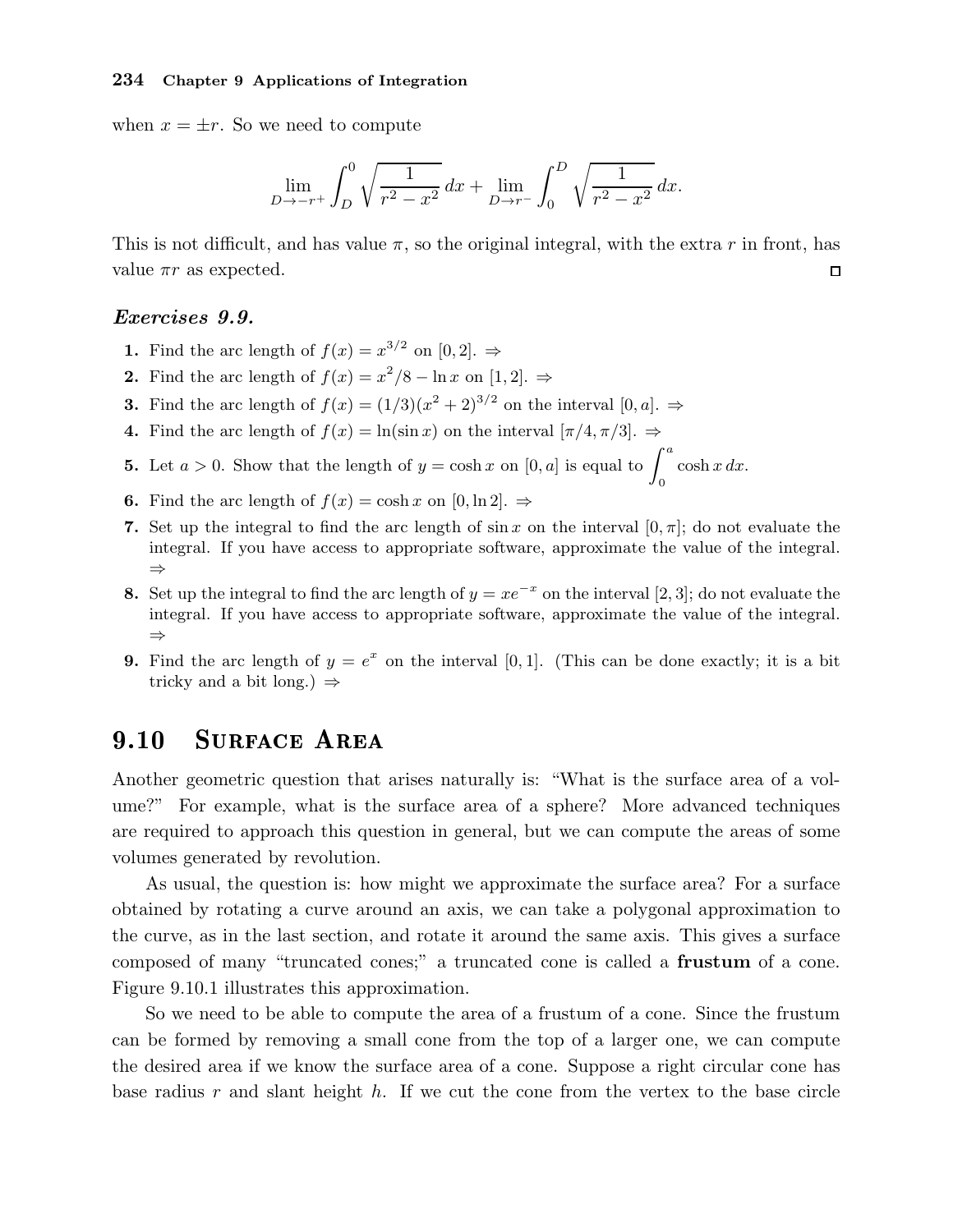

Figure 9.10.1 Approximating a surface (left) by portions of cones (right).

and flatten it out, we obtain a sector of a circle with radius h and arc length  $2\pi r$ , as in figure 9.10.2. The angle at the center, in radians, is then  $2\pi r/h$ , and the area of the cone is equal to the area of the sector of the circle. Let A be the area of the sector; since the area of the entire circle is  $\pi h^2$ , we have

$$
\frac{A}{\pi h^2} = \frac{2\pi r/h}{2\pi}
$$

$$
A = \pi rh.
$$



Figure 9.10.2 The area of a cone.

Now suppose we have a frustum of a cone with slant height h and radii  $r_0$  and  $r_1$ , as in figure 9.10.3. The area of the entire cone is  $\pi r_1(h_0 + h)$ , and the area of the small cone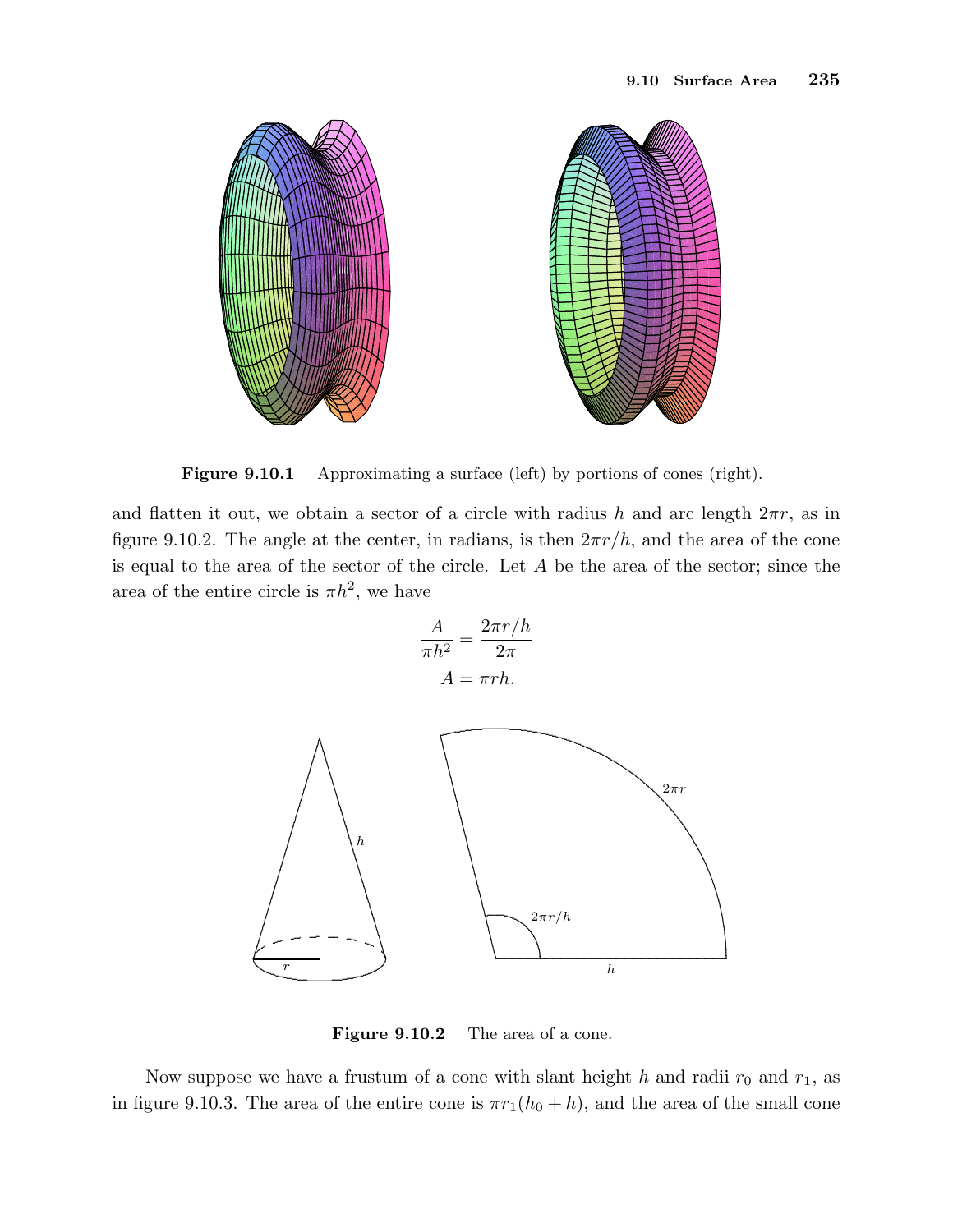is  $\pi r_0 h_0$ ; thus, the area of the frustum is  $\pi r_1(h_0 + h) - \pi r_0 h_0 = \pi((r_1 - r_0)h_0 + r_1h)$ . By similar triangles,

$$
\frac{h_0}{r_0} = \frac{h_0 + h}{r_1}.
$$

With a bit of algebra this becomes  $(r_1 - r_0)h_0 = r_0h$ ; substitution into the area gives

$$
\pi((r_1 - r_0)h_0 + r_1h) = \pi(r_0h + r_1h) = \pi h(r_0 + r_1) = 2\pi \frac{r_0 + r_1}{2}h = 2\pi rh.
$$

The final form is particularly easy to remember, with r equal to the average of  $r_0$  and  $r_1$ , as it is also the formula for the area of a cylinder. (Think of a cylinder of radius  $r$  and height  $h$  as the frustum of a cone of infinite height.)



Figure 9.10.3 The area of a frustum.

Now we are ready to approximate the area of a surface of revolution. On one subinterval, the situation is as shown in figure 9.10.4. When the line joining two points on the curve is rotated around the x-axis, it forms a frustum of a cone. The area is

$$
2\pi rh = 2\pi \frac{f(x_i) + f(x_{i+1})}{2} \sqrt{1 + (f'(t_i))^2} \,\Delta x.
$$

Here  $\sqrt{1 + (f'(t_i))^2} \Delta x$  is the length of the line segment, as we found in the previous section. Assuming f is a continuous function, there must be some  $x_i^*$  $i$ <sup>\*</sup> in  $[x_i, x_{i+1}]$  such that  $(f(x_i) + f(x_{i+1}))/2 = f(x_i^*)$  $\binom{1}{i}$ , so the approximation for the surface area is

$$
\sum_{i=0}^{n-1} 2\pi f(x_i^*) \sqrt{1 + (f'(t_i))^2} \,\Delta x.
$$

This is not quite the sort of sum we have seen before, as it contains two different values in the interval  $[x_i, x_{i+1}]$ , namely  $x_i^*$  $i$  and  $t_i$ . Nevertheless, using more advanced techniques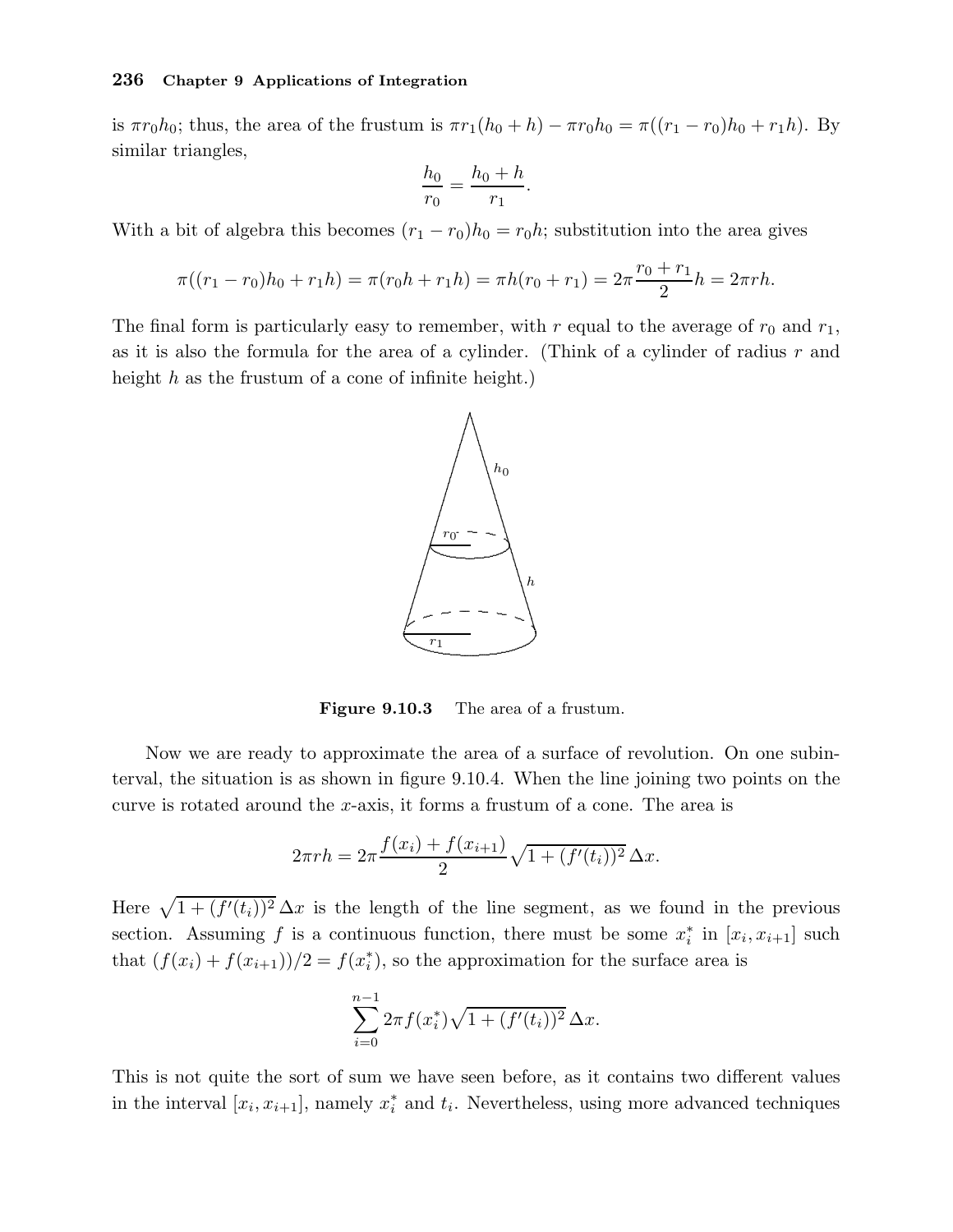$\Box$ 

than we have available here, it turns out that

$$
\lim_{n \to \infty} \sum_{i=0}^{n-1} 2\pi f(x_i^*) \sqrt{1 + (f'(t_i))^2} \,\Delta x = \int_a^b 2\pi f(x) \sqrt{1 + (f'(x))^2} \,dx
$$

is the surface area we seek. (Roughly speaking, this is because while  $x_i^*$  and  $t_i$  are distinct values in  $[x_i, x_{i+1}]$ , they get closer and closer to each other as the length of the interval shrinks.)



Figure 9.10.4 One subinterval.

**EXAMPLE 9.10.1** We compute the surface area of a sphere of radius  $r$ . The sphere can be obtained by rotating the graph of  $f(x) = \sqrt{r^2 - x^2}$  about the x-axis. The derivative  $f'$  is  $-x/\sqrt{r^2 - x^2}$ , so the surface area is given by

$$
A = 2\pi \int_{-r}^{r} \sqrt{r^2 - x^2} \sqrt{1 + \frac{x^2}{r^2 - x^2}} dx
$$
  
=  $2\pi \int_{-r}^{r} \sqrt{r^2 - x^2} \sqrt{\frac{r^2}{r^2 - x^2}} dx$   
=  $2\pi \int_{-r}^{r} r dx = 2\pi r \int_{-r}^{r} 1 dx = 4\pi r^2$ 

If the curve is rotated around the  $y$  axis, the formula is nearly identical, because the length of the line segment we use to approximate a portion of the curve doesn't change. Instead of the radius  $f(x_i^*)$  $\hat{x}_i$ , we use the new radius  $\bar{x}_i = (x_i + x_{i+1})/2$ , and the surface area integral becomes

$$
\int_a^b 2\pi x \sqrt{1 + (f'(x))^2} \, dx.
$$

**EXAMPLE 9.10.2** Compute the area of the surface formed when  $f(x) = x^2$  between 0 and 2 is rotated around the  $y$ -axis.